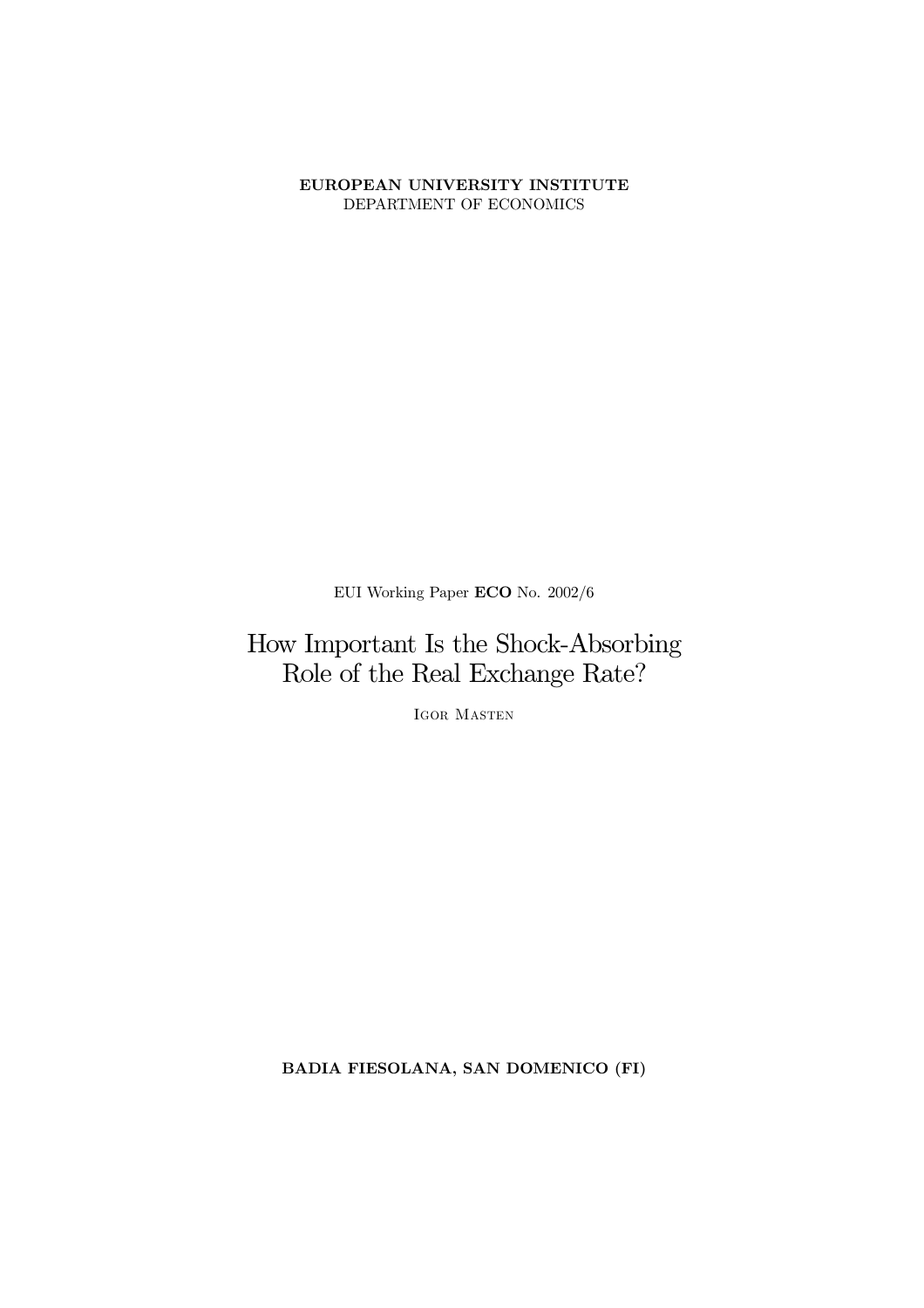All rights reserved. No part of this paper may be reproduced in any form without permission of the author.  $\;$ 

> $\bigodot\!2002$ Igor Masten Published in Italy in March  $2002\,$ European University Institute Badia Fiesolana I-50016 San Domenico  $(\mathrm{FI})$ Italy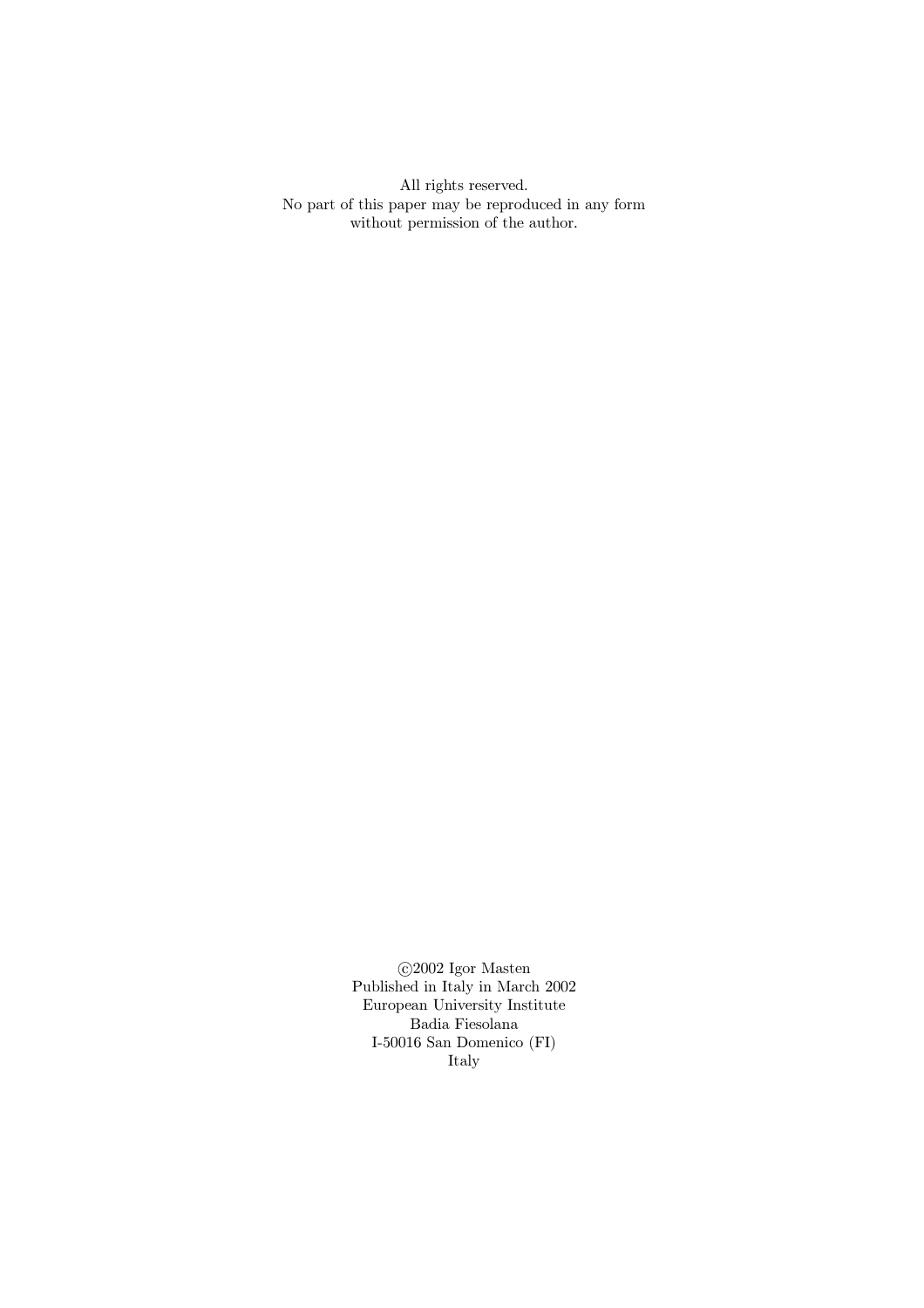# How Important Is the Shock-Absorbing Role of the Real Exchange Rate?\*

Igor Masten<sup>†</sup>

March 2002

#### Abstract

For a better understanding of the shock-absorbing role of the real exchange rate this paper distinguishes between permanent and transitory asymmetric real shocks as sources of its variation. The former are a sign of divergent economic developments, which implies that the real exchange rate can have a shock-absorbing potential only for the latter. For the countries analyzed, Hungary, the Czech Republic, Slovenia, Denmark and the United Kingdom, the real exchange rate does not have a shock-absorbing role. More importantly, the paper identifies significant divergent economic developments in the first three countries that are due to the catching-up process likely to persist in the future. This has some important implications for their strategy to enter the EMU.

<sup>&</sup>lt;sup>\*</sup>This paper has been written with the financial support of ACE Phare Programme.

<sup>y</sup>European University Institute E-mail: igor.masten@iue.it I am grateful to Anindya Banerjee, Michael Artis, Søren Johansen, Roberto Perotti and Bill Russel for their helpful comments. Special thanks go to Anders Warne and Henrik Hansen for sharing their computer code.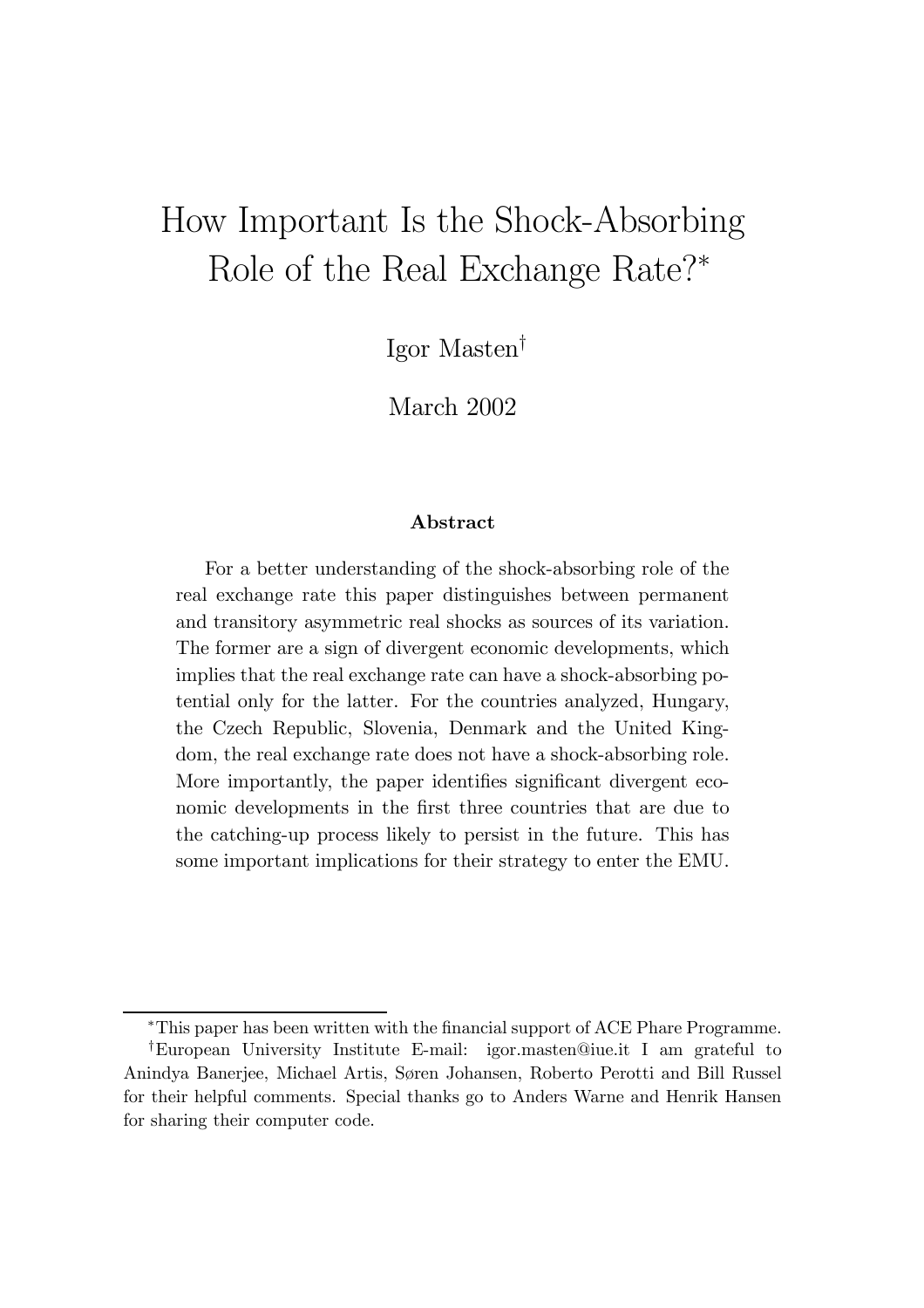### 1 Introduction

The process of EU enlargement, which is nearing rapidly, represents a major challenge for the EU member countries and the Accession Countries (ACs). One but important aspect is the ensuing process of joining the EMU, as accession also involves a commitment to enter the EMU at a later date (i.e. for the ACs no opt-out option is available). Associated loss of the exchange rate as an instrument of macroeconomic adjustment represents the second challenge for the ACs. Although the literature associates a single currency with considerable benefits, it could prove costly due to asymmetries between national shocks when a country relinquishes the exchange rate as a shock absorber. For the ACs, with GDP per capita levels well below the EU average, potential costs deserve special consideration. <sup>1</sup> This paper provides an empirical investigation of costs by looking at the sources of real exchange rate variation. Even though we can expect ongoing changes in the economies of the ACs in the period to accession and beyond, we will maintain the assumption that the lessons that can be learned from past economic developments are relevant for the likely consequences of enlargement.

The main source of costs are asymmetric (or idiosyncratic) real shocks. <sup>2</sup> Asymmetric shocks cause divergent movements of output in different countries and thus require different monetary policy measures. A country with independent monetary policy can use its exchange rate as an instrument (provided that it is not rigidly fixed) to shelter the competitiveness of the economy and stabilize output.<sup>3</sup> Efficiency of the nominal exchange rate as a macroeconomic stabilizer implies that the

<sup>1</sup>PPP adjusted GDP per capita in Slovenia reaches 72% of the EU average. This number is between the levels of Greece and Portugal. The avrerage for the ACs as a whole is below 40%.

<sup>2</sup>Considerable costs can arise also due to asymmetries in the national transmission mechanisms of monetary policy. See Ehrmann, (1998) or de Grauwe (2000).

 ${}^{3}$ If prices were perfectly flexible then the issue of the shock-absorbing role of the real exchange rate would be irrelevant. But the assumption of staggered price adjustment is closer to reality. In similar vein, we cannot speak about sufficient labor market flexibility that would reduce the problem of asymmetric real shocks in the EMU.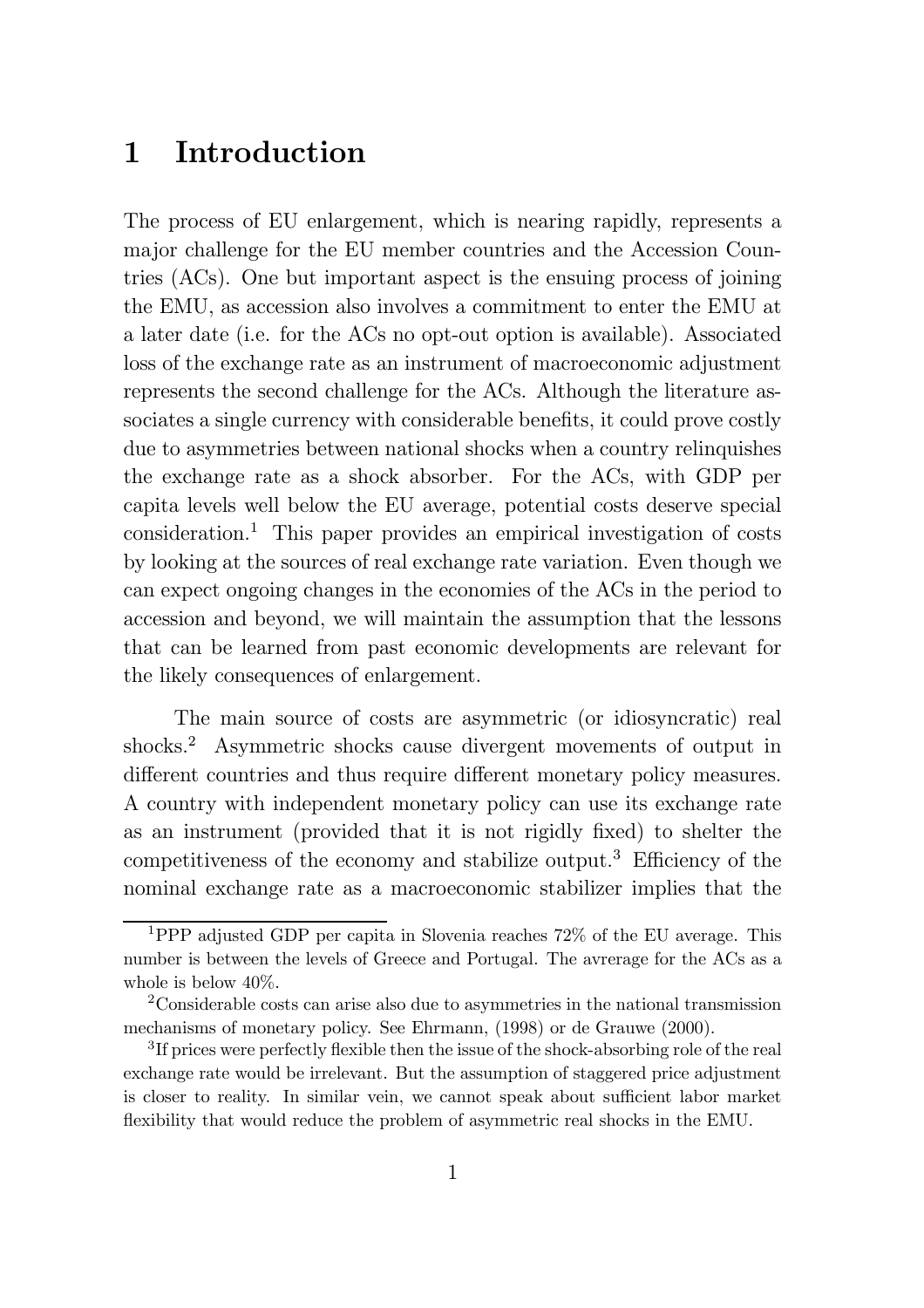real exchange rate is an efficient *shock absorber* (Artis and Ehrmann, 2000). By fixing the nominal exchange rate the country incurs real costs as it loses an important tool for macroeconomic stabilization. If, on the contrary, the real exchange rate proves to be inefficient as a shock absorber, a country can exploit the benefits of the monetary union without being exposed to any additional costs. Moreover, if the country is mainly subject to asymmetric nominal shocks (which could also originate in the foreign exchange market), monetary union actually effectively removes the source of shocks. In other words, the real exchange rate is an efficient shock absorber if it responds in similar proportions to the same real (supply and demand) asymmetric shocks that significantly affect output. Empirical analysis is oriented towards identifying this characteristic. By concentrating on the real exchange rate rather than just on the nominal exchange rate, the analysis also takes into account the adjustment through prices.

It is important to emphasize that it is only for asymmetric shocks that the exchange rate needs to take on the role of shock absorber. I propose an additional criterion to gauge the shock-absorbing role of the real exchange rate: transitoriness of the shocks. The reasoning presented thus far is correct only under the assumption that all the asymmetric shocks imply a loss of competitiveness. Structural models of real exchange rate determination, presented in section 2, recognize permanent shocks that do not necessarily imply a loss of competitiveness. A permanent deviation of the real exchange rate that these shocks cause should rather be seen as an equilibrium process, which cannot be reverted by monetary policy. In Appendix A I present a simple theoretical model that justifies this notion.

If a country is subject to permanent asymmetric real shocks, then a monetary union will impose real costs not due to the loss of an important stabilizing tool, but because it will exhibit divergent economic developments relative to other members of the union. The critical point here is that centrally managed monetary policy in such cases amplifies the divergences. The ECB, targeting Euro-area wide aggregates, may in such circumstances act procyclically on the economy of the divergent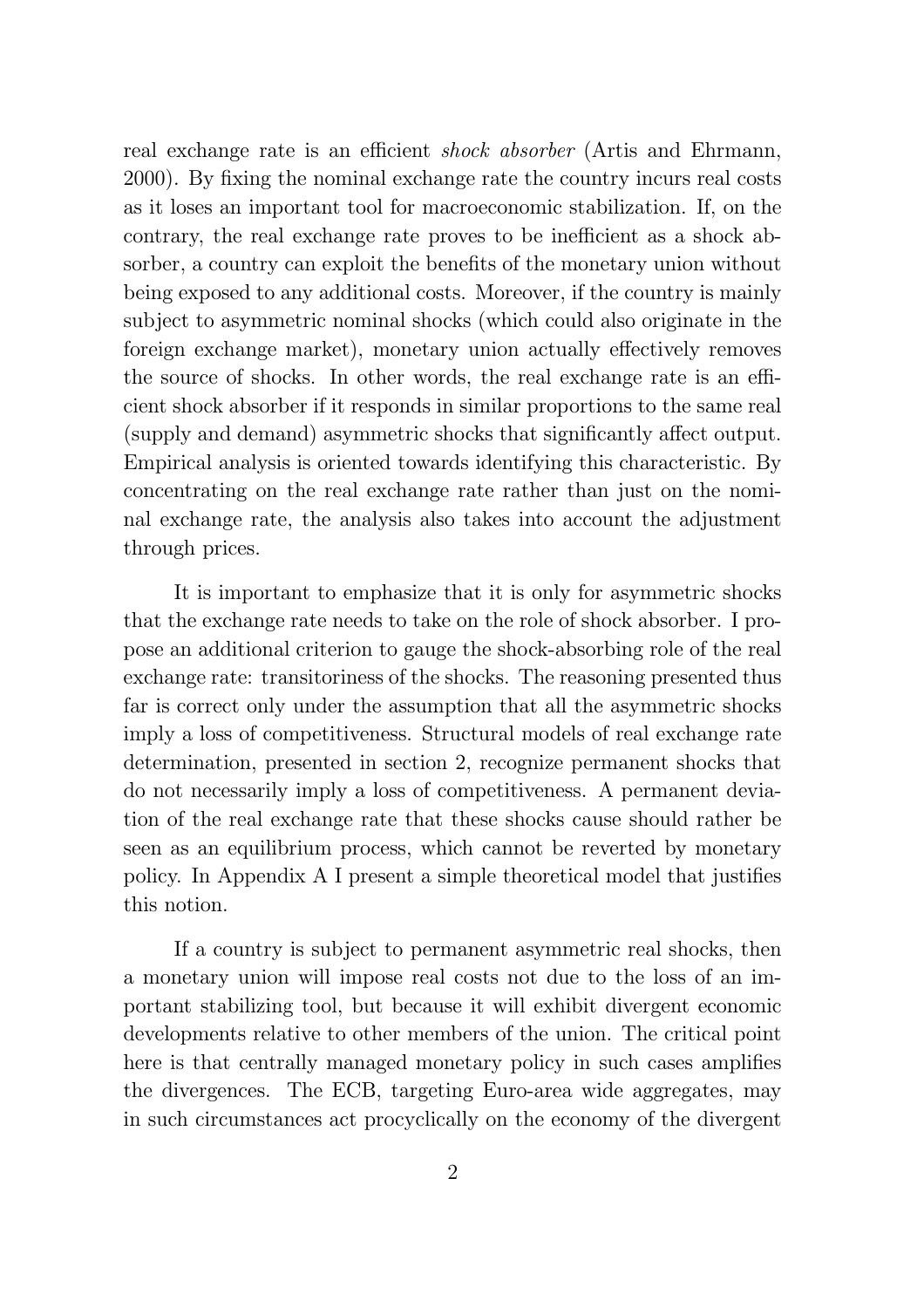country. <sup>4</sup> This leads to the conclusion that the shock-absorbing role of the real exchange rate should be analyzed only for transitory asymmetric real shocks. If transitory asymmetric real shocks are an important source of output variations, then the shock-absorbing power of the real exchange rate should be an important factor in a country's decision to join a monetary union. If, on the other hand, short-run output variation is dominated by permanent shocks, then the decision should not be based on shock-absorbing argument, but on the potential consequences of divergent economic developments. The results presented below emphasize this distinction.

In an empirical analysis this requires a decomposition of the analyzed system of variables into its permanent and transitory components. The common trends model developed by Warne (1993) proves to be very suitable for this purpose. The P-T decomposition is based on identi fied cointegrating relations and at the same time the model allows the identification of permanent and transitory components of all three types of structural shocks: supply, demand and nominal. In addition, such decomposition also enables a better comparison of competing models of real exchange rate determination.

Sources of real exchange rate variations (and the shock-absorbing role) have been traditionally analyzed by means of a structural VAR (SVAR). Based on the approach developed by Clarida and Gali (1994), other authors, such as Thomas (1997), Funke (2000), and Artis and Ehrmann  $(2000)$ , employ a SVAR on first-differenced data. I argue that, by neglecting the information contained in the cointegrating properties and P-T decomposition of the data, the above-mentioned studies use, first, a potentially misspecified model to analyze the sources of real exchange rate variations and, second, do not fully take into account the theories of real exchange rate determination. With regard to the first point, note that a model estimated only in first differences in presence of cointegration omitts the level term  $\Pi y_{t-1}$ , where the matrix  $\Pi$  is reduced rank. Without this term the system has a different moving average

<sup>&</sup>lt;sup>4</sup>An interesting example of procyclical monetary policy stances on national level in the EMU can be found in Björkstén and Syrjänen (1999).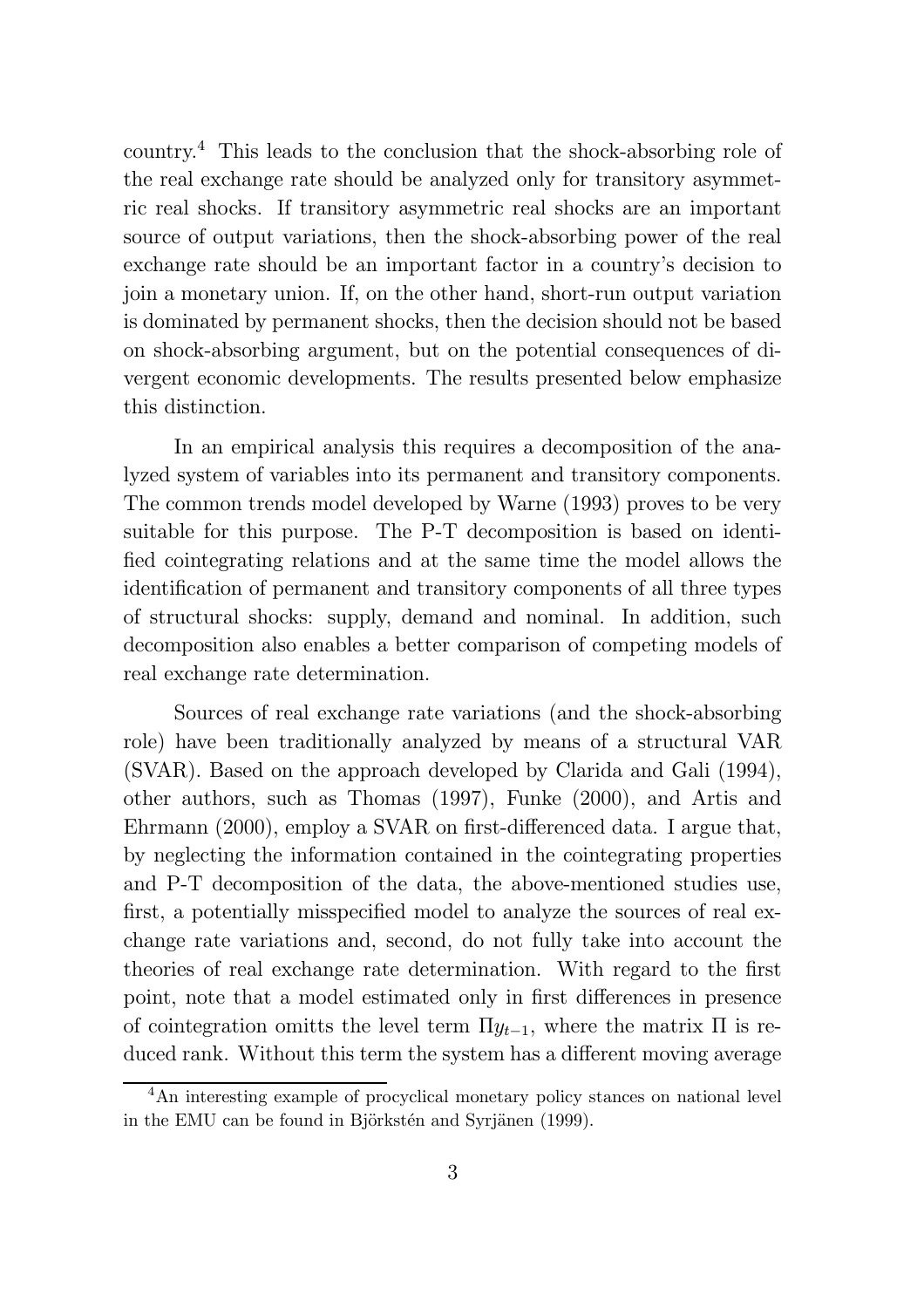representation and an incorrect impulse response function.

The second point follows from the underlying theoretical model in Clarida and Gali (1994). Their model is a version of Obstfeld's (1985) open-economy model, in which only permanent supply and nominal shocks are present. Because permanent demand shocks in the theoretical model do not have an effect on the real exchange rate, transitory demand shocks are also allowed in order to obtain demand shocks as another source of real shocks that affect the real exchange rate. However, the demand shocks empirically identified in the system in first differences are a linear combination of first differenced permanent *and* transitory demand shocks, such that it is not clear whether the structural shocks empirically identified are permanent or transitory and whether the results comply with the underlying theoretical model. This could lead to misleading conclusions about the shock-absorbing role of the real exchange rate.

The second aim of the present paper is to use the empirical results to derive some policy implications about the timing and procedures of joining the EMU. In particular, this study argues that the Maastricht criteria might be inappropriate as a convergence criteria for the ACs. Macroeconomic development in the catching-up process might prove to be in conflict with the Maastricht inflation criteria. Faced with an inflation differential due to the Balassa-Samuelson effect, the ACs will have to trade growth (real convergence) for nominal convergence.

Transition specific economic developments make the methodological approach proposed in this paper particularly important for the ACs. Structural theories of real exchange rate determination offer in this case a better explanation of macroeconomic behavior (Coricelli, Jazbec, 2001). However, since the weakness of existing studies cannot be made apparent only by looking at transition specifics, I use the common stochastic trends model not only for Hungary, the Czech Republic and Slovenia, but also for Denmark and the UK. The latter countries are of special interest because they have chosen not to be part of the EMU. For each country the system of variables consists of an output measure (index of industrial production), CPI based measure of the real exchange rate,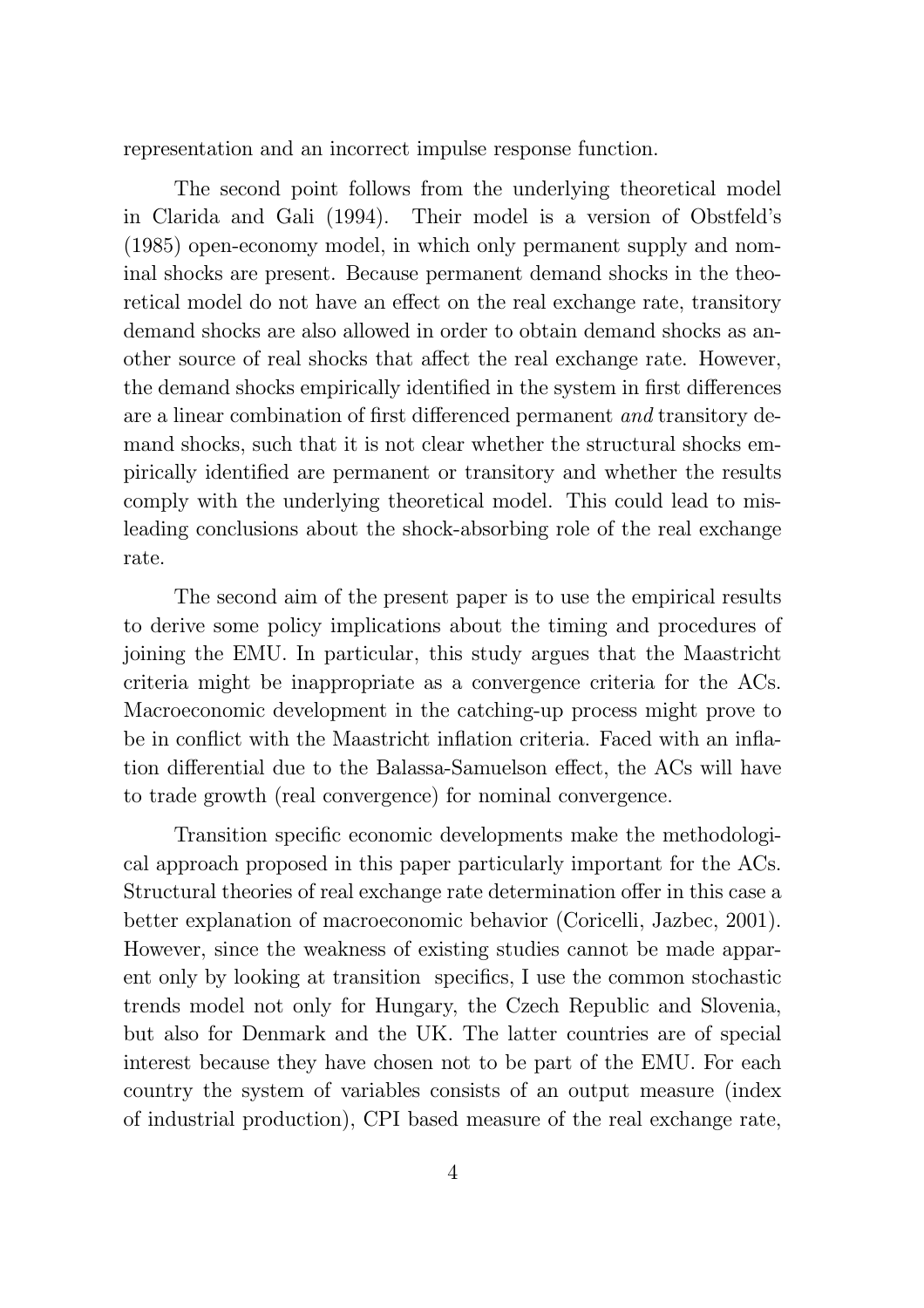domestic and foreign inflation, and domestic and foreign (German) nominal 3-month interest rate in the period 1993-2001. High frequency data (monthly basis) are used due to the data intensive econometric technique employed. 5

The paper is organized as follows. Section 2 offers an overview of the relevant theoretical issues for the analysis of sources of real exchange rate variations and the shock-absorbing power of the real exchange rate. In Section 3 I present an overview of existing empirical studies. Section 4 presents the econometric methodology and the data. Section 5 presents the results, and section 6 concludes.

## 2 Persistence of Real Exchange Rate Movements

A broad consensus nowadays in the literature is that the real exchange rate movements exhibit high persistence. Thus PPP is far from holding instantaneously. A higher real exchange rate in more developed countries is another stylized fact, implying also that higher growing countries experience real appreciation. Froot and Rogoff (1995) offer a survey of theories on PPP and long-run real exchange rate behavior. They report inconclusive empirical evidence on PPP in the long run. This leads them to suggest two broad guidelines for further research in this field; one being the use of more powerful econometric techniques, the second being the issue of survivorship bias. By using the common stochastic trends model and by analyzing the ACs, this paper contributes to both areas of research.

The major development in terms of the econometric techniques since 1995 has been the use of panel unit-root tests and panel cointe-

<sup>&</sup>lt;sup>5</sup>The data are collected from IMF IFS database. Apart from the industrial production index for Slovenia, all the data are seasonally unadjusted. For Slovenia no sufficiently long series for the 3-month T-bill rate is available and money-market rate was used as the second best choice.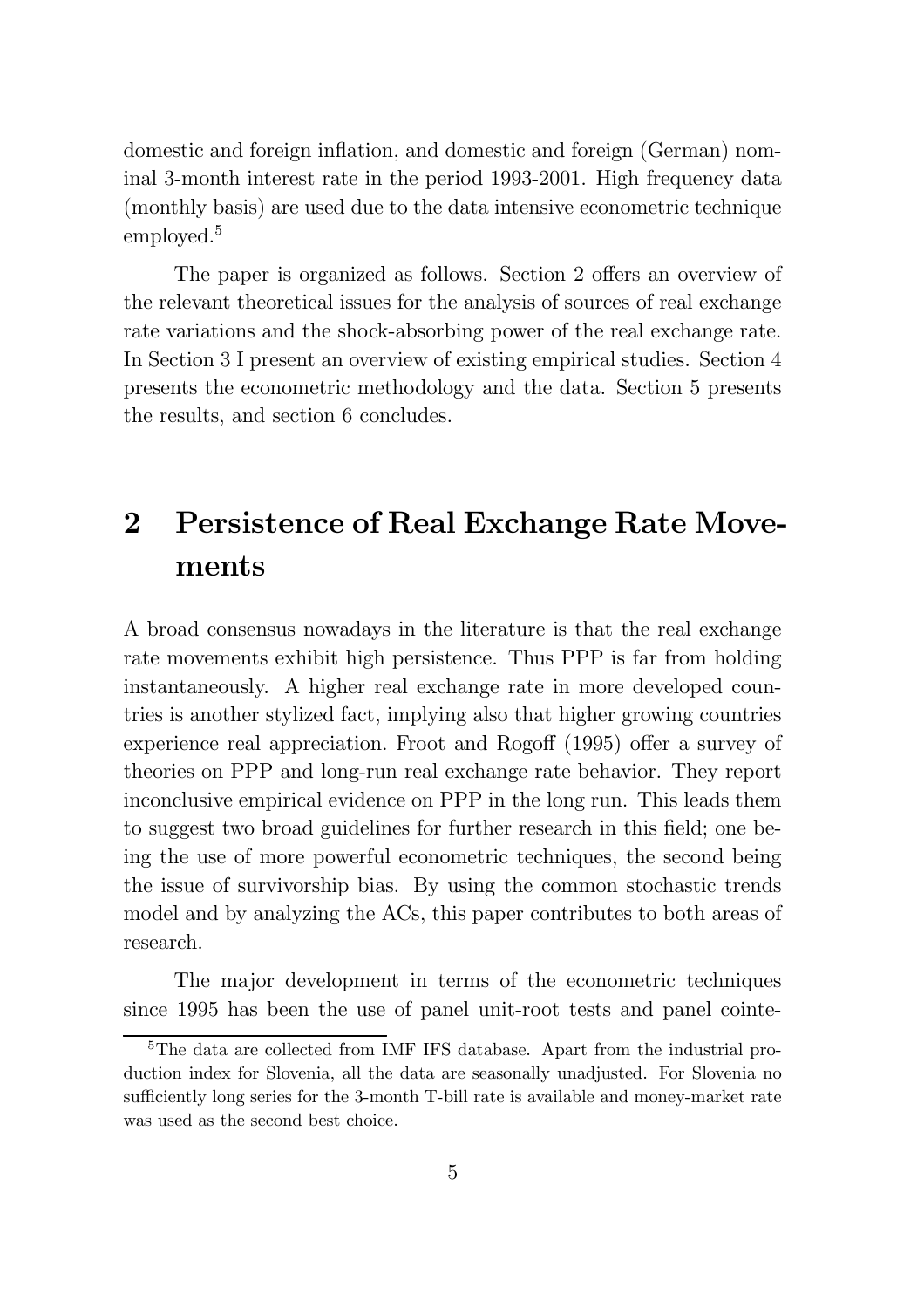gration procedures. Not surprisingly, these new techniques have been most widely used to test PPP, and tend to provide a stronger support for PPP hypothesis. However, as Banerjee et al. (2001) demonstrate, this test can be very over-sized in the presence of long-run cross-unit relationships, so that the null hypothesis of a unit root is rejected very often, even if correct. Similar evidence can be found in Engel (2000).

Structural models of deviations from PPP emphasize more fundamental supply and demand factors that cause the real exchange rate to deviate permanently from its previous level. The Balassa-Samuelson effect induces a systematic permanent component into the real exchange rate through the effect of productivity growth differential between tradeable and non-tradeable sector on the relative price of traded to non-traded goods. An important result from Rogoff (1992) is that temporary productivity shocks in the tradeable sector also introduce a unit root in the real exchange rate if agents use international capital markets to smooth their consumption of tradeables.

Intertemporal optimizing models (Lane and Milesi-Ferretti (2000)) suggest that higher net foreign assets induce an appreciation of the real exchange rate. Very important also are the models that emphasize the demand side effects. These can have a persistent effect on real exchange rate if capital and labor are not instantly mobile across sectors. Froot and Rogoff (1991), De Gregorio, Giovannini and Wolf (1994) and Rogoff (1992) concentrate on the role of government spending, which is commonly seen as falling disproportionately on non-tradeable goods. There can be a similar effect of private sector demand and changes in consumer preferences.

In the literature, pricing to market behavior is also suggested as an explanation of real exchange rate movements. Obstfeld and Rogoff (2000), however, propose the role of the distribution sector in prices as a better explanation. Their conclusions are empirically confirmed by MacDonald and Ricci  $(2001)$ , who find the effects of the distribution sector to be very similar to the Balassa-Samuelson effect.

Many open economy macroeconomic models, such as the Mundell-Fleming-Dornbusch model, link the changes in the real exchange rate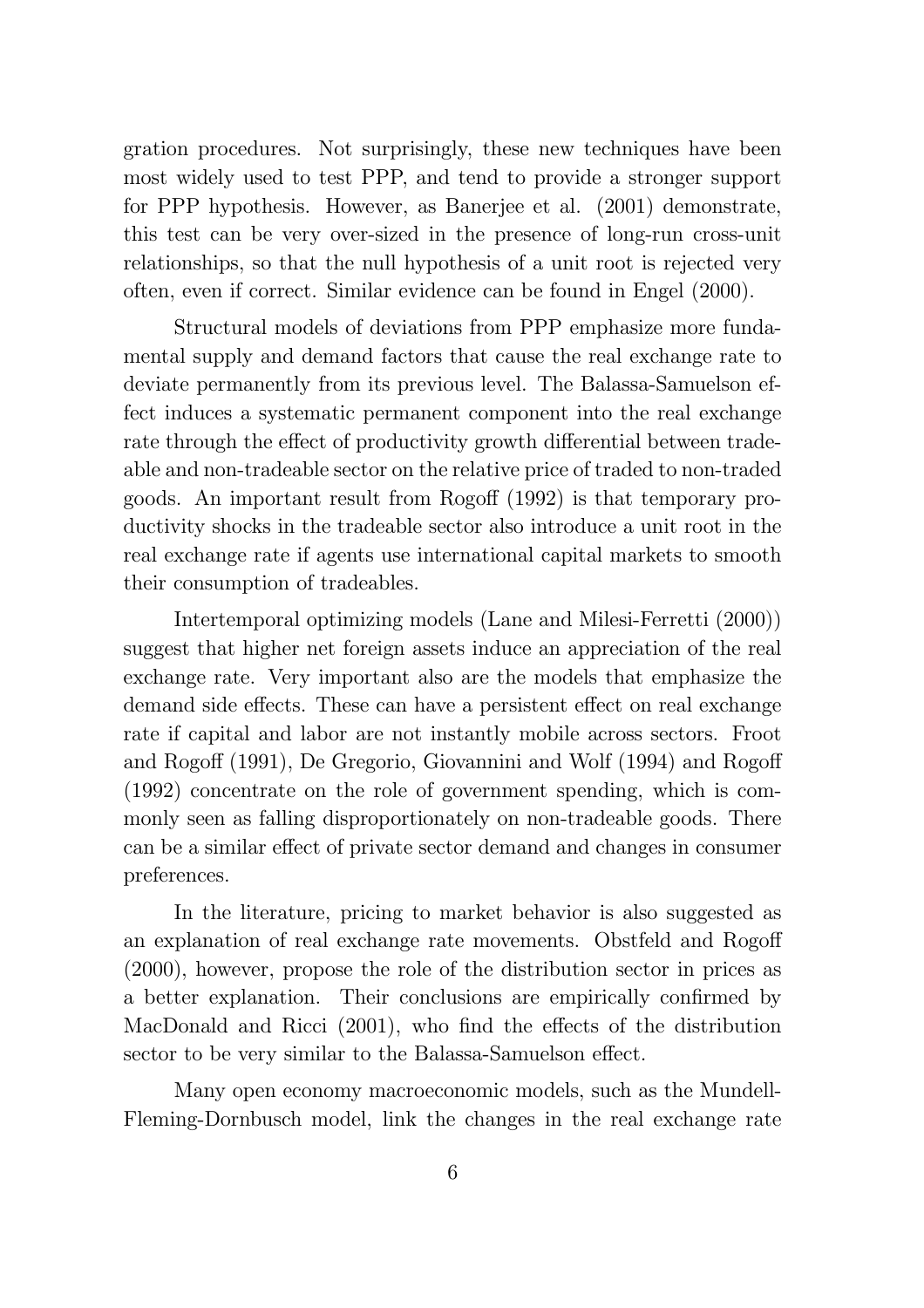to real interest rate differentials. These are likely to be transitory and should account for some variation of the real exchange rate around its long-run trend. From the empirical eveidence on PPP and from the brief descriptions of models of real exchange rate determination above, it follows that a proper analysis requires a permanent-transitory decomposition of the real exchange rate and of other variables chosen in the analysis. In addition, because permanent deviations from PPP are theoretically plausible, the decomposition should be based on cointegrating relations.

Structural models of real exchange rate determination provide a very good explanation of the commonly observed trend of real exchange rate appreciation in the ACs. Because the results of the analysis for the three candidate countries are of particular interest in this paper, I describe the transition specific determinants of the real exchange rate separately in the next subsection.

#### 2.1 Real Exchange Rate Determination in the ACs

It can be commonly observed for the ACs that the real exchange rate followed a typical transition pattern: following initial undervaluation, the real exchange rate relative to the EU subsequently appreciated. Figure 1 plots the real exchange rate for the countries under study relative to Germany in the period 1992-2001. There is a clear tendency to appreciate for all the ACs, while this is not the case for Denmark and the UK. Roubini and Wachtel (1998) offer two broad explanations. First, the appreciation was a response to the initial undervaluation of the real exchange rate. And second, with changes in fundamentals the real equilibrium exchange rate embarked on a path of trend appreciation in line with structural models of the real exchange rate. Following Halpern and Wyplosz (1996) and Kraynjak and Zettelmeyer (1997) we can outline five main factors determining the real exchange rate path in transition economies.

First, after the initial drop, income started to rise again as formerly inefficient production lines responded to market forces by rapid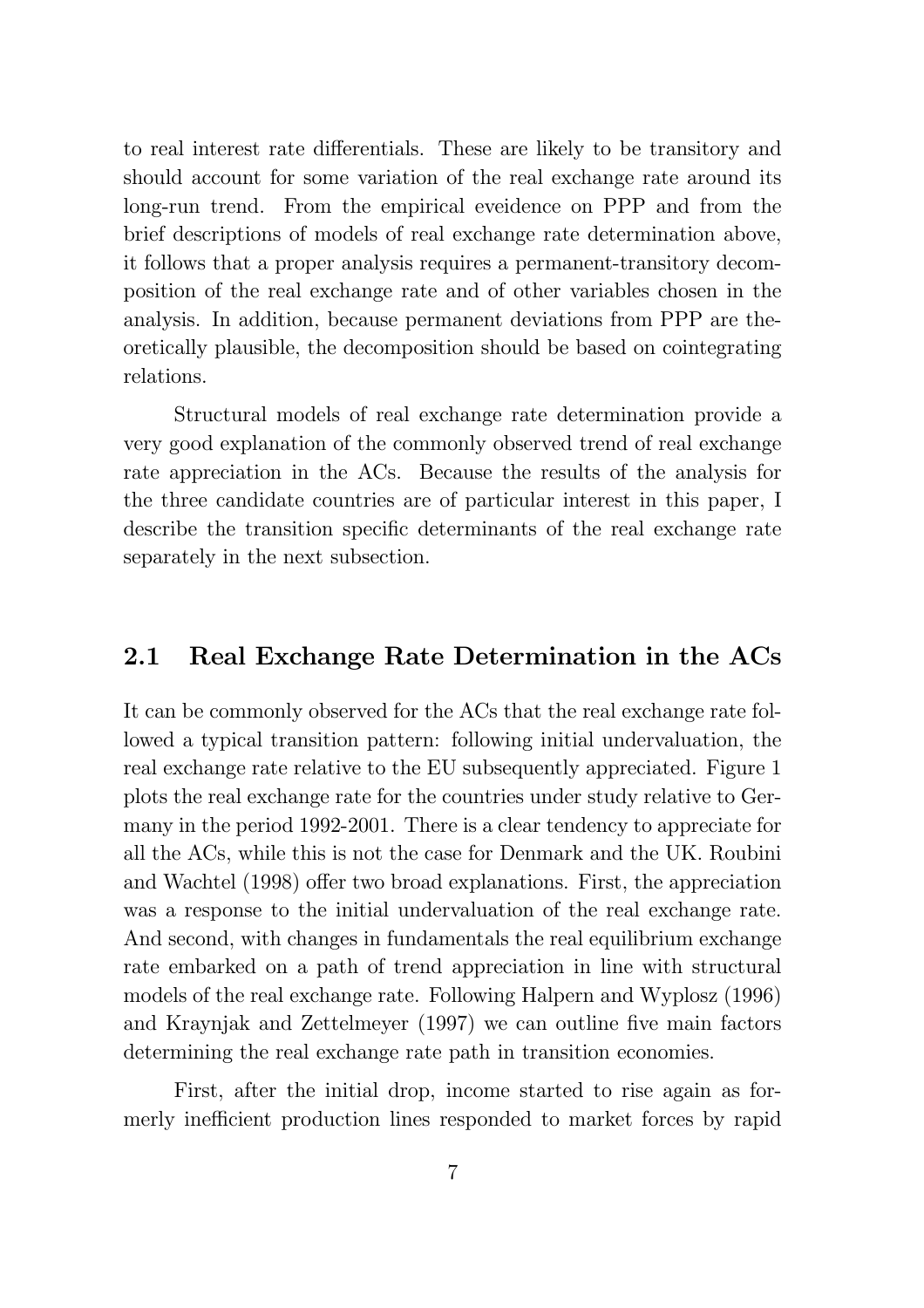productivity increases. The disproportionate increase in demand for nontradeables that followed resulted in appreciation of the real exchange rate. (De Gregorio, Giovannini, and Wolf, 1994). Second, the productivity differential between the tradable and non-tradable sectors has been increasing since the early days of transition. Trend appreciation of the real exchange rate then follows according to the Balassa-Samuelson effect.

Third, price liberalization had a similar effect. Most of the natural resource prices as well as public utility prices in transition economies were administered. The general price level in transition economies was for this reason below the price levels in countries with comparable PPP-adjusted GDP. Real appreciation following price liberalization can thus be seen as adjustment to a new unregulated equilibrium. Fourth, the tax reform in transition economies changed most of the relative prices. The tax reform was needed to increase the efficiency of the fiscal system in face of the changes in economic systems.

Finally, increase in productivity induced an increase in high potential returns on capital. The dynamics of the transition process warranted the potential long-run gains, which attracted foreign capital either in the form of direct investment or as a portfolio investment in emerging stock markets. Central banks have normally engaged in sterilized intervention and to the extent sterilization was not perfect, capital inflows contributed to real exchange rate appreciation. It could be added that capital inflows are likely to have a stronger effect in the future as the abolishment of all capital controls makes a successful sterilization much more difficult.

I have presented above five explanations for trend appreciation of the real exchange rate in the ACs. An important question in this respect is whether real appreciation implies a loss of competitiveness or not. Jazbec (2001) argues that the real exchange rate appreciation is not a signal of exchange rate misalignment and competitiveness loss, but an appreciation of the long-run equilibrium real exchange rate, being determined by the optimal response to the underlying structural and fundamental changes in the economy.<sup>6</sup> Based on Roubini and Wachtel (1998), Jazbec (2001) provides arguments as to why the long-run equilibrium real

<sup>6</sup>Loss of competitiveness resulted if the real exchange rate appreciation was caused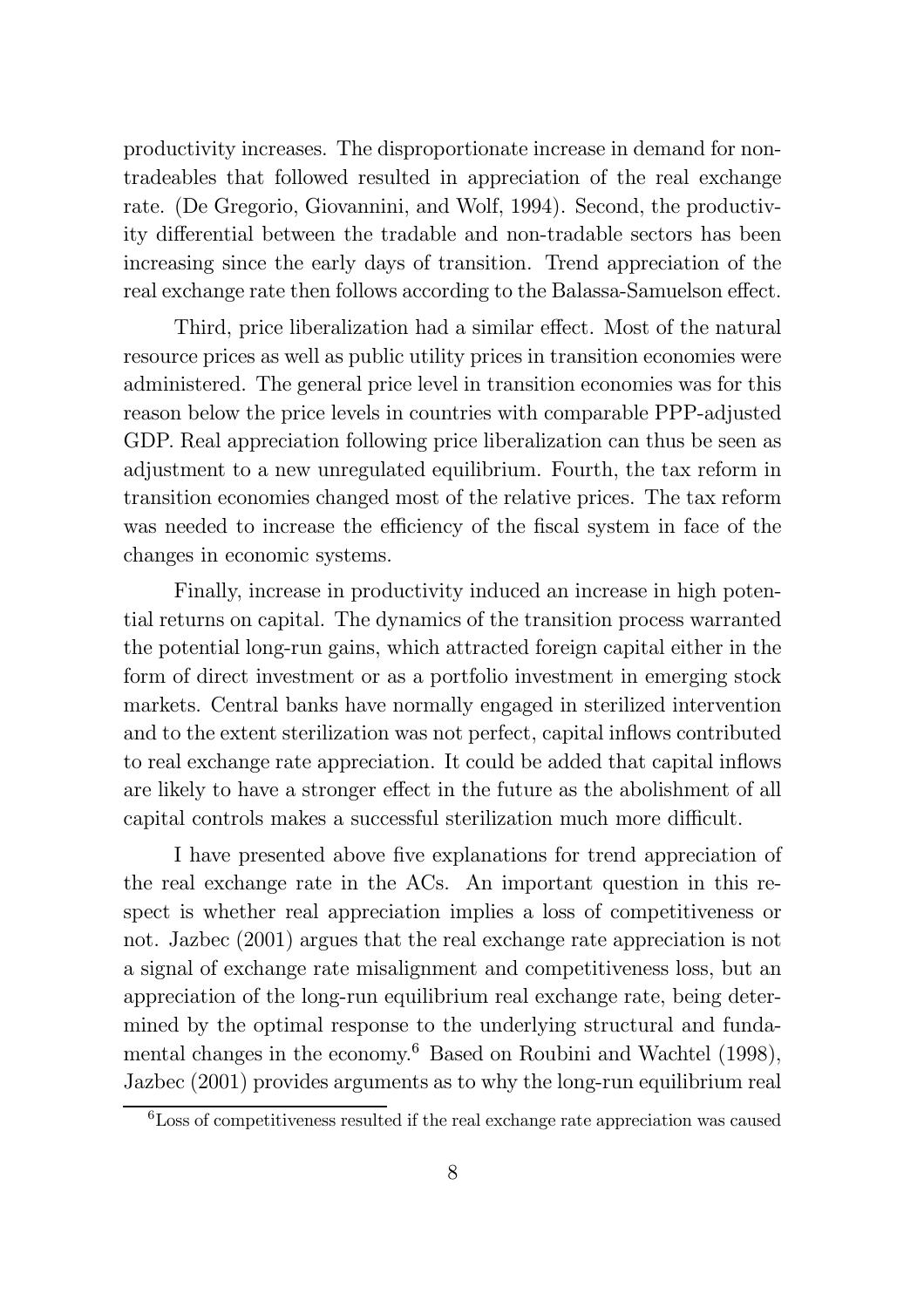exchange rate may have appreciated in response to the changes in the macroeconomic fundamentals. First, significant increases in productivity growth observed in the region may not imply a loss of competitiveness measured in terms of unit labor costs. Second, significant presence of the Balassa-Samuelson effect implies real appreciation of the CPI-based real exchange rate. Again this does not imply a loss of competitiveness, but rather a productivity driven increase in the relative price of non-traded to traded goods. And third, structural reforms have led to capital inflows that have financed both investment demand for non-tradable factors of production and non-tradable goods and services. Consequently, an increase in the relative price of non-tradable goods to tradeables shows up as an appreciation of the CPI-based real exchange rate.

The results presented in this paper show support for the structural explanations of clearly observed appreciation of the real exchange rate in the ACs under study. Cointegration analysis, coupled with the structural models that emphasize the supply and demand side determinants of the real exchange rate, is then used to provide better theoretical grounds for identifying restrictions that yield the identification of permanent and transitory real and nominal shocks.

Moreover, based on permanent-transitory decomposition we can apply a stricter criterion for the shock-absorbing power of the real exchange rate. For asymmetric permanent real shocks the shock absorbing role of the real exchange rate is not relevant. As these shocks cause a permanent deviation of the real exchange rate, their effects cannot be overturned by monetary policy. In this vein they are seen as leaving the competitiveness of the economy unchanged, and rather reflect the underlying structural changes in the economy. This point is especially important for the issues of accession process and the accession criteria. The issue of shock absorbing power of the real exchange rate is thus addressed only for transitory and asymmetric real shocks, and only if they account for a large share of output innovations.

by capital inflows that transferred disproportionately in consumption relative to investment.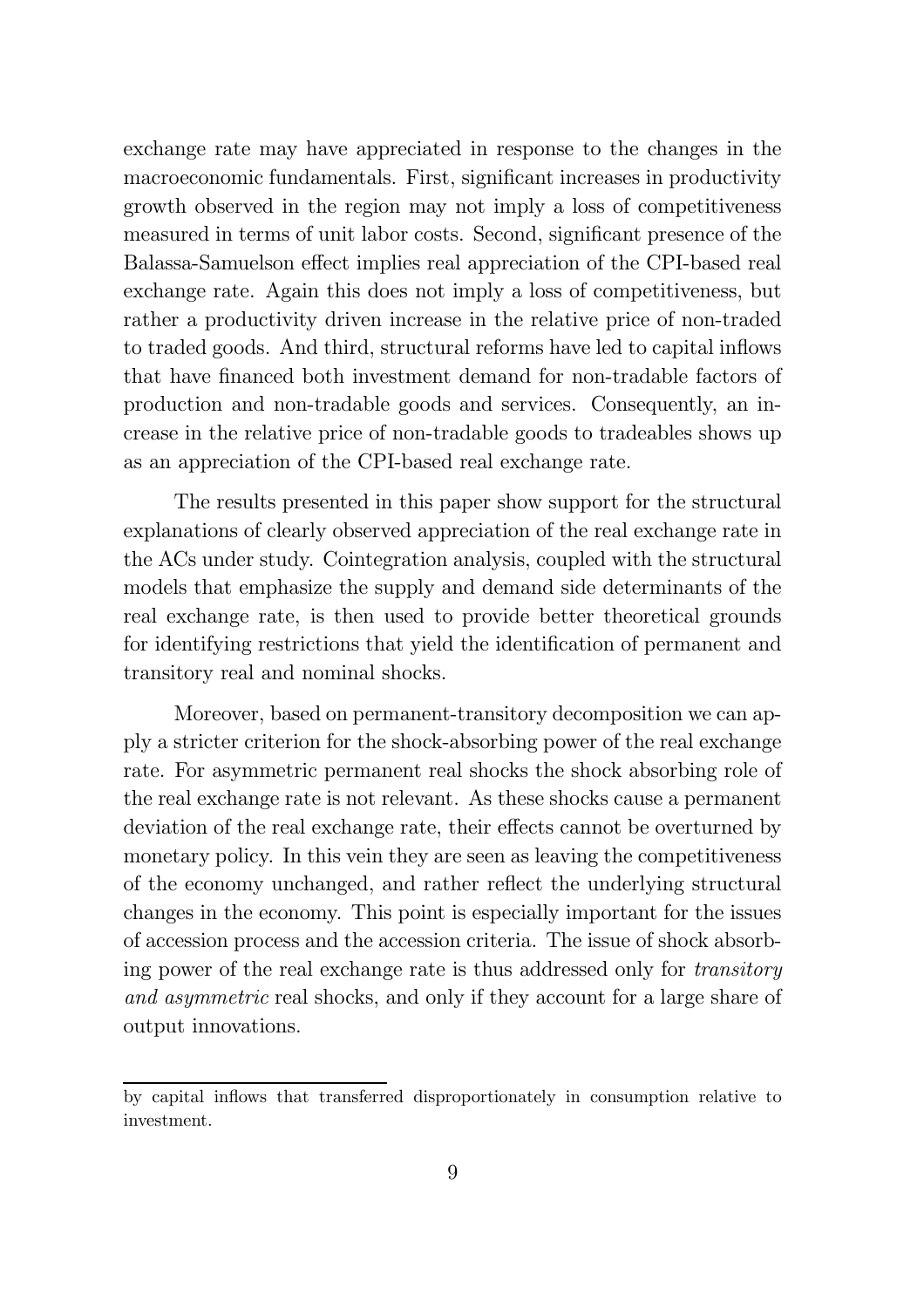## 3 Sources of RER Variations and Its Shock-Absorbing Role

A standard approach to studying the sources of real exchange rate innovations is the use of structural VAR analysis. To the best of my knowledge, this has not yet been applied to the issue of the forthcoming enlargement of the EU, whereas it has been extensively used to analyze the pros and cons of adopting a common currency in the EMU. Among the vast pool of literature applying VAR techniques to the analysis of monetary policy, Canzoneri et al. (1996), Thomas (1997), Funke (2000) and Artis and Ehrmann (2000) can be singled out as the most relevant. They address similar questions arising from OCA theory on different sets of European countries and their results will provide a benchmark also for the analysis of the related issues for the countries examined in this paper.

Studies commonly use Clarida and Gali (1994) as a reference in the choice of the system of variables and identification of structural shocks. Clarida and Gali base their choice of identifying restrictions on their version of the Obstfeld (1985) open economy macro model, which in a trivariate system of relative variables<sup>7</sup> yields the identification of three types of structural shocks: a supply shock, a demand shock and a nominal shock. The first two shocks are real shocks. Only the supply shock is allowed to have a permanent effect on output and the nominal shock is restricted to have a zero long-run effect on the real exchange rate. Their findings for the interactions between the US and Japan, Germany, the UK and Canada are consistent with the Mundell-Fleming theory and provide a very interesting benchmark for all other studies since their main conclusion is that real shocks determine almost all of the variation of output, and demand shocks dominate the short-run innovations of the real exchange rate.

Canzoneri et al. (1996) use a similar identification scheme on a system of variables with real relative government consumption in place of

 ${}^{7}$ Log of domestic output minus log of foreign output, equivalent for inflation. The real exchange rate is a relative variable by definition.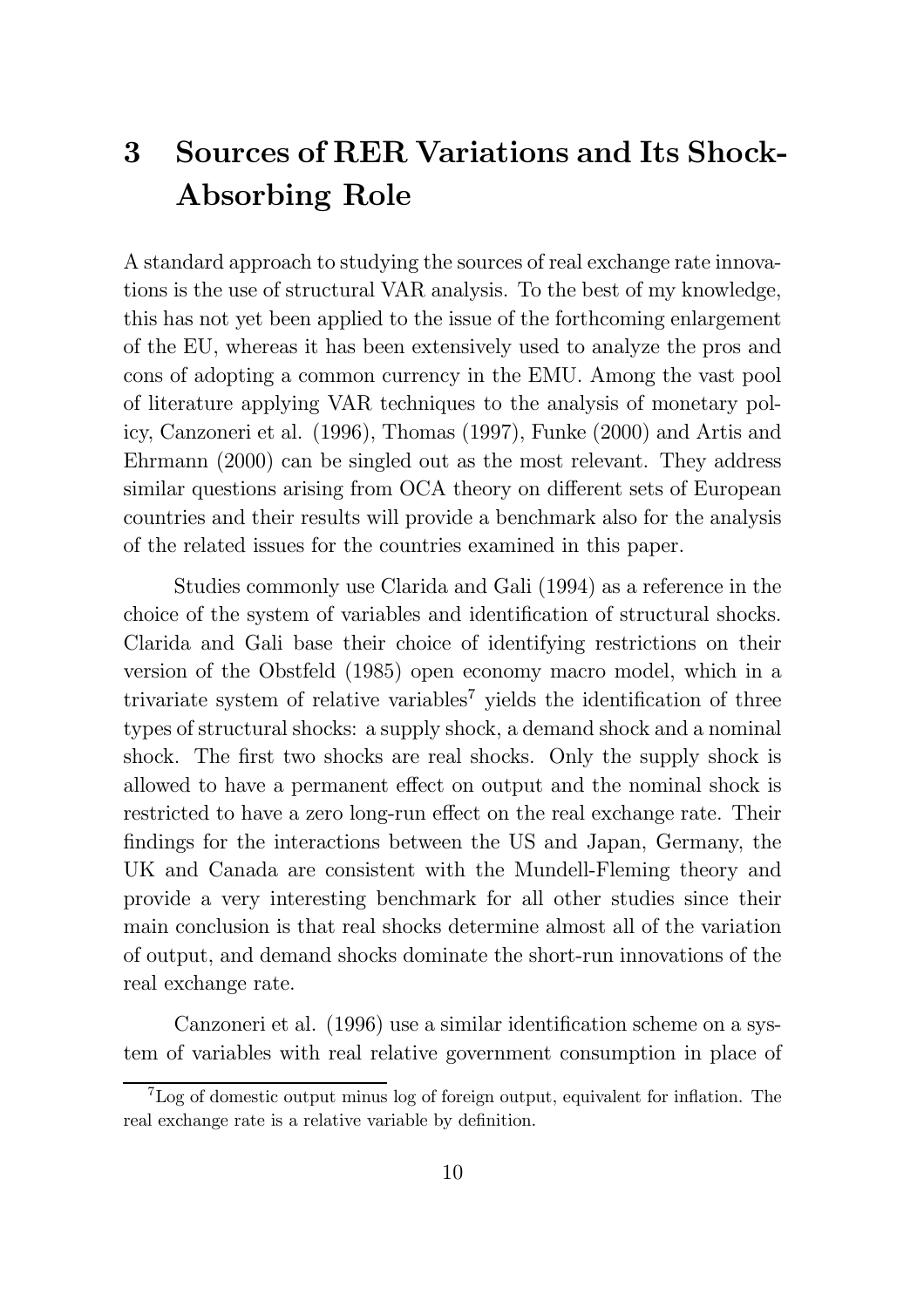relative prices. Relative variables for Austria, the Netherlands, France, Italy, Spain and the UK are specified with relation to Germany. Their conclusions about the dominant role of supply shock for output innovations are in line with those of Clarida and Gali, with the main distinction being the fact that roughly the same dominant share (about 60%) of real exchange rate innovations is now attributable to nominal shocks. As the real exchange rate and output do not respond in similar proportions to the same types of shocks, the authors conclude that the real exchange rate does not play a shock-absorbing role.

Another study in a similar vein is the one by Funke (2000), who, again using the identification scheme by Clarida and Gali (1994), compares the UK with Euroland as a whole and concludes that less than 20 % of real exchange rate variation is accounted for by supply shocks, which points to the limited shock-absorbing role of the real exchange rate.

Thomas' (1997) paper also considers the identification schemes used by Clarida and Gali (1994) using Swedish data. He reports the dominant role of supply shocks for output variation for Sweden also. The real exchange rate is, especially on shorter horizons, unresponsive to supply shocks and is predominantly driven by demand shocks (around 60%). The real exchange rate thus has a limited shock-absorbing role. In additon, he shows that demand shocks are largely due to fiscal policy shocks and concludes that joining the EMU would not impose significant real cost on Sweden.

In the study of four open economies, Canada, Denmark, Sweden and the UK, Artis and Ehrmann (2000) provide theoretical arguments for the choice of a different VAR specification. They emphasize that a VAR consisting of only relative variables accounts only for asymmetric shocks and does not provide an indication of whether shocks are predominantly symmetric or asymmetric. Furthermore, the studies described above assume no differences in the transmission mechanisms of shocks in different economies. Artis and Ehrmann propose an alternative, 5-dimensional specification of the VAR, consisting of output growth, foreign and domestic interest rate, domestic inflation and the change in nominal exchange rate. They impose, first, restrictions on the long-run effects in the style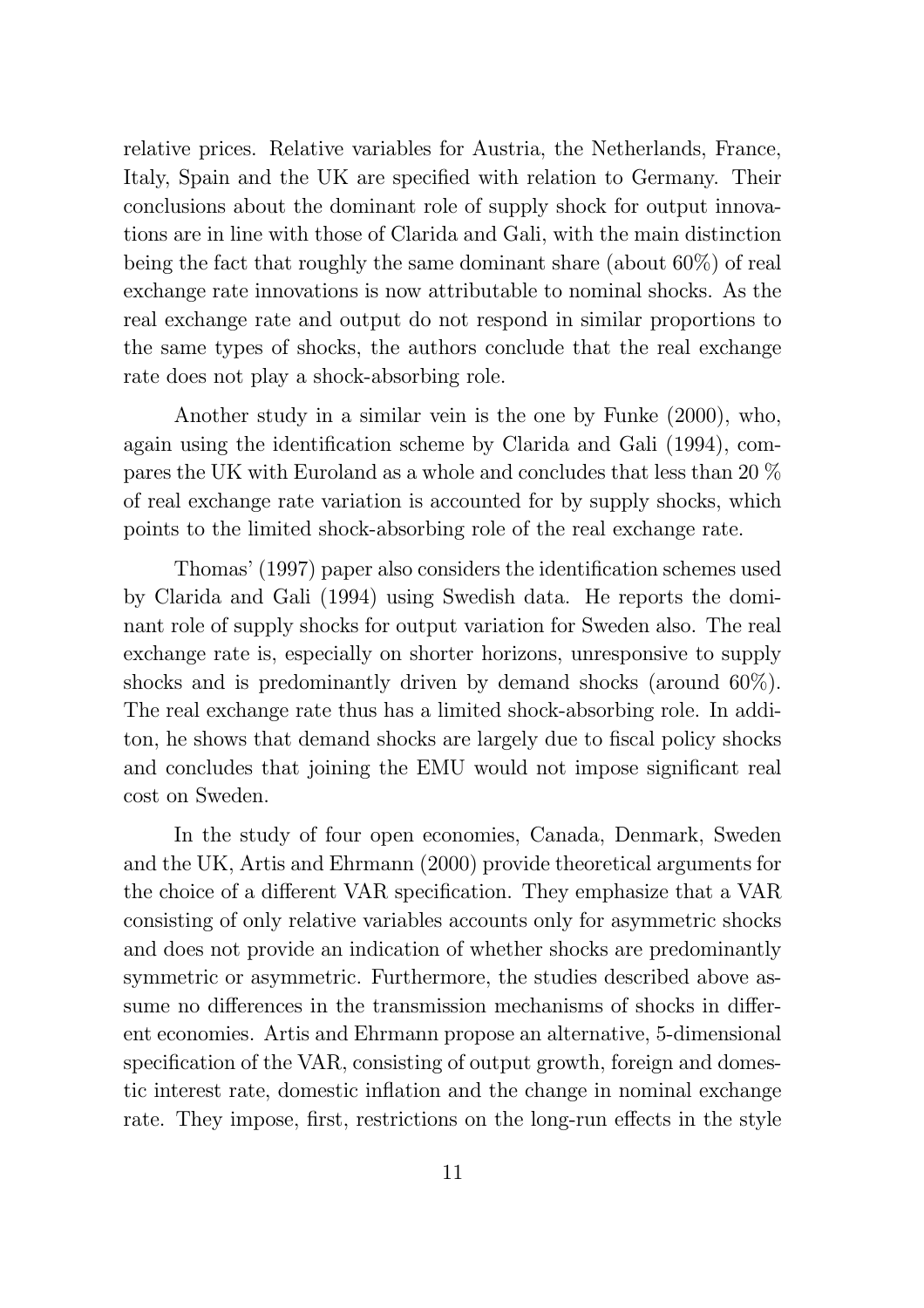of Blanchard and Quah (1989), second, zero contemporaneous effects of nominal shocks on output, and, third, a relation between monetary policy and exchange rate shocks as in Smets (1997). <sup>8</sup> They identify supply and demand shocks and three types of nominal shock, originating in domestic monetary policy, foreign monetary policy and exchange rate market.

Their findings can be summarized as follows: first, only the UK is subject to asymmetric supply and demand shocks; second, monetary policy in Canada and the UK can effectively stabilize output; third, in none of the countries is the exchange rate very responsive to supply and demand shocks; fourth, with the exception of Canada, exchange rate is largely driven by its own shocks; and finally, exchange rate shocks mostly do not distort output and/or prices.

A shortcoming of all these studies is the use of standard SVAR analysis. As argued in the Introduction, neglecting the cointgerating properties of the data leads to inference based on a potentially misspecified moving average representation of the model. An improvement in this direction is the study by Alexius (2001). She analyses the sources of real exchange rate fluctuations in the Nordic countries in a cointegrated VAR, thus distingushing between permanent and transitory shocks. The reported results broadly differ from the basic findings of Clarida and Gali: long-run fluctuations in the real exchange rate are dominated by supply shocks and not by demand shocks (important only in the medium term). This confirms the importance of structural models of real exchnage rate determination. Short-run variations are dominated by transitory shocks, which are not divided into real and nominal shocks, as Alexius concentrates on the models with one cointgrating relation only.

This paper also uses a cointegrated VAR. The system of variables is different from the system in Alexius (2001), which in addition to the analysis of the real exchange rate variations also allows an investigation

 ${}^8$ Smets (1997) proposed an identification scheme designed to distinguish whether the shocks to the interest rate and the exchange rate are due to monetary policy shocks or whether they are due to the Central Bank's responses to shocks to the exchange rate that could arise from specultive capital movements, changes in the risk premium or foreign interest rate changes.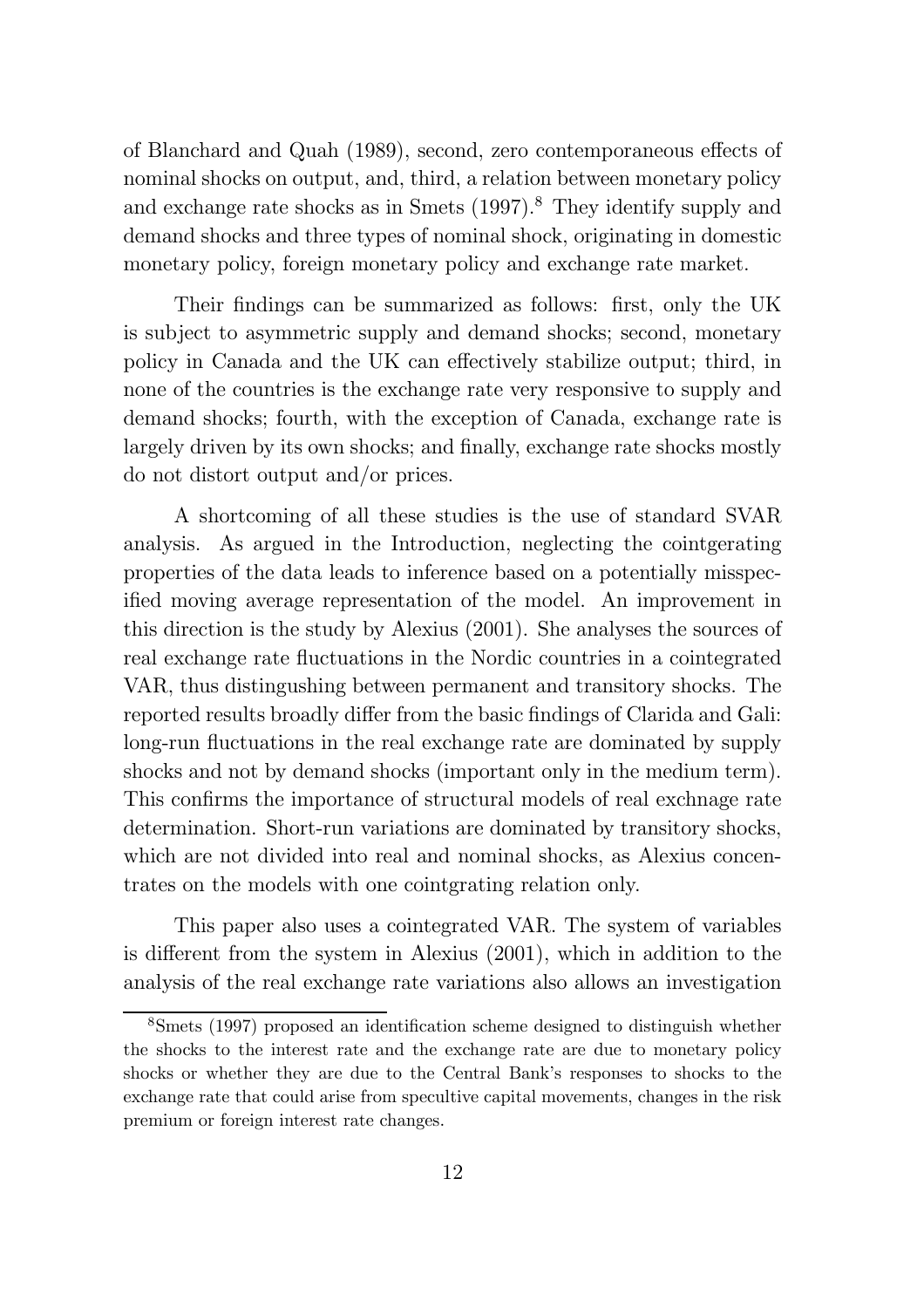of the shock-absorbing role of the real exchange rate. Inclusion of nominal interest rates as in Artis and Ehrmann (2000) allows us to determine whether a certain country has been predominantly subject to symmetric or asymmetric shocks. Moreover, a richer set of cointegrating relations allows the discrimination between real and nominal transitory shocks. These two departures from the specifications of Alexius allow the identification of asymmetric and transitory real shocks, which are the only type of shocks where the real exchange rate can effectively take its role as a shock absorber.

### 4 The Common Stochastic Trends Model

The common stochastic trends model makes use of cointegrating relations to identify different structural shocks. Cointegration relations are used for permanent-transitory decomposition of the data, which is what makes this procedure different from the conventional structural VAR analysis.

The idea for this originates in King, Plosser, Stock and Watson (KPSW) (1991) who have shown how cointegration properties of data can be used for identification purposes. Their analysis is oriented towards identifying permanent productivity shocks as the shocks to common stochastic trends for output, consumption and investment - a longrun restriction implied by real-business-cycle models. The nature of the KPSW approach is described in Pesaran (1998), who is, however, not explicit about the identification of particular permanent stochastic trends and transitory shocks. A complete description of the estimation procedures and statistical inference can be found in Warne (1993). Warne's procedure has been implemented for different issues in Mellander et al. (1992) and in Favero at al. (1997).

By taking into account cointegrating relations the number of justidentifying restrictions is reduced significantly and the analysis is placed on better theoretical grounds. With a  $p$ -dimensional system and  $r$  cointegrating relations we can identify  $p - r$  permanent shocks or common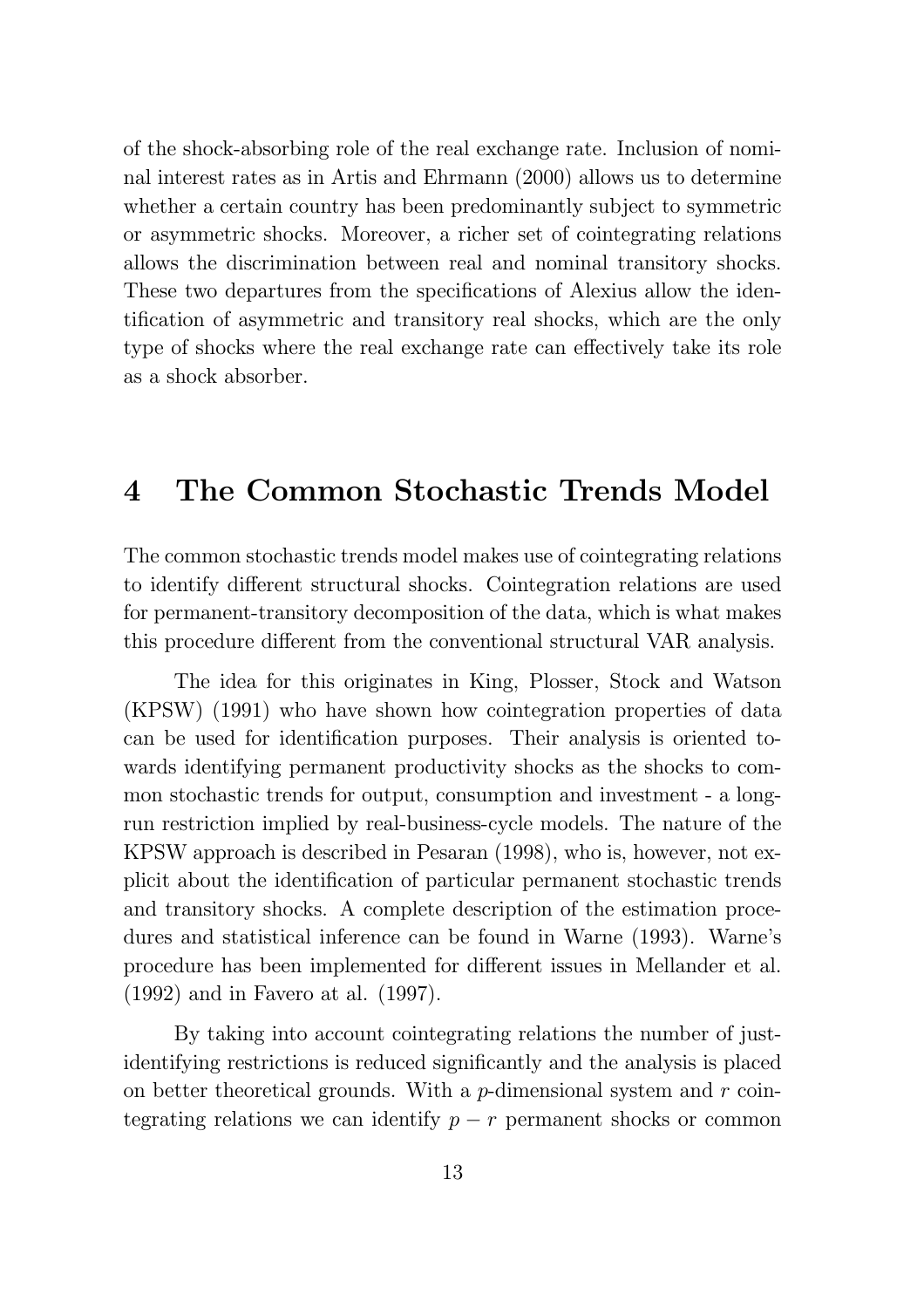stochastic trends that are orthogonal to the r transitory shock components. Here the identification of both types of shocks, permanent and transitory, is of interest. For identification of transitory shocks  $r(r-1)/2$  additional restrictions are needed. These restrictions cannot be statistically tested such that they have to be based on economic theory. I employ contemporaneous restrictions similar to the ones encountered in Bernanke and Mihov (1995) or Bagliano and Favero (1999). In the present case with  $p = 6$  and  $r = 2$  or 3 (depending on the country), 1 or 3 restrictions are imposed, one of them being a zero contemporaneous effect of monetary policy shock on foreign variables.

For the permanent shocks  $(p - r)(p - r - 1)/2$  restrictions are needed, where we can make use of the usual type of long-run restrictions from Blanchard and Quah (1989), like zero long-run effect of demand shocks and nominal shocks on output and zero long-run effect of nominal shocks on the real exchange rate. Indeed, this yields a triangular structure of permanent components. Altogether, in comparison to the usual SVAR where  $p(p-1)/2$  just-identifying restrictions are needed, this procedure reduces the number of non-testable restrictions needed by  $rp - r^2$ .

Furthermore, one of the cointegrating relations identified is the central bank's reaction function and shocks to this relation are identified as monetary policy shocks. Using this information one can avoid calculating the monetary condition index, normally used to discern the weight central banks put on the exchange rate target and on the interest rate target (monetary target). This is normally deduced from exchange rate and interest rate shocks as in Smets (1997). With the KPSW approach, however, the CB's reaction function is identified directly. Furthermore, the inspection of the significance of  $\alpha$  matrix coefficients gives us an indication as to whether such restrictions are supported by the data.

The common stochastic trends model treats driving trends of the economy as stochastic processes. Moreover, the number of these trends is lower than the number of relevant macroeconomic variables (Mellander et al., 1992). Following Johansen (1995) we can write a VAR process in its error-correction form (VEC model):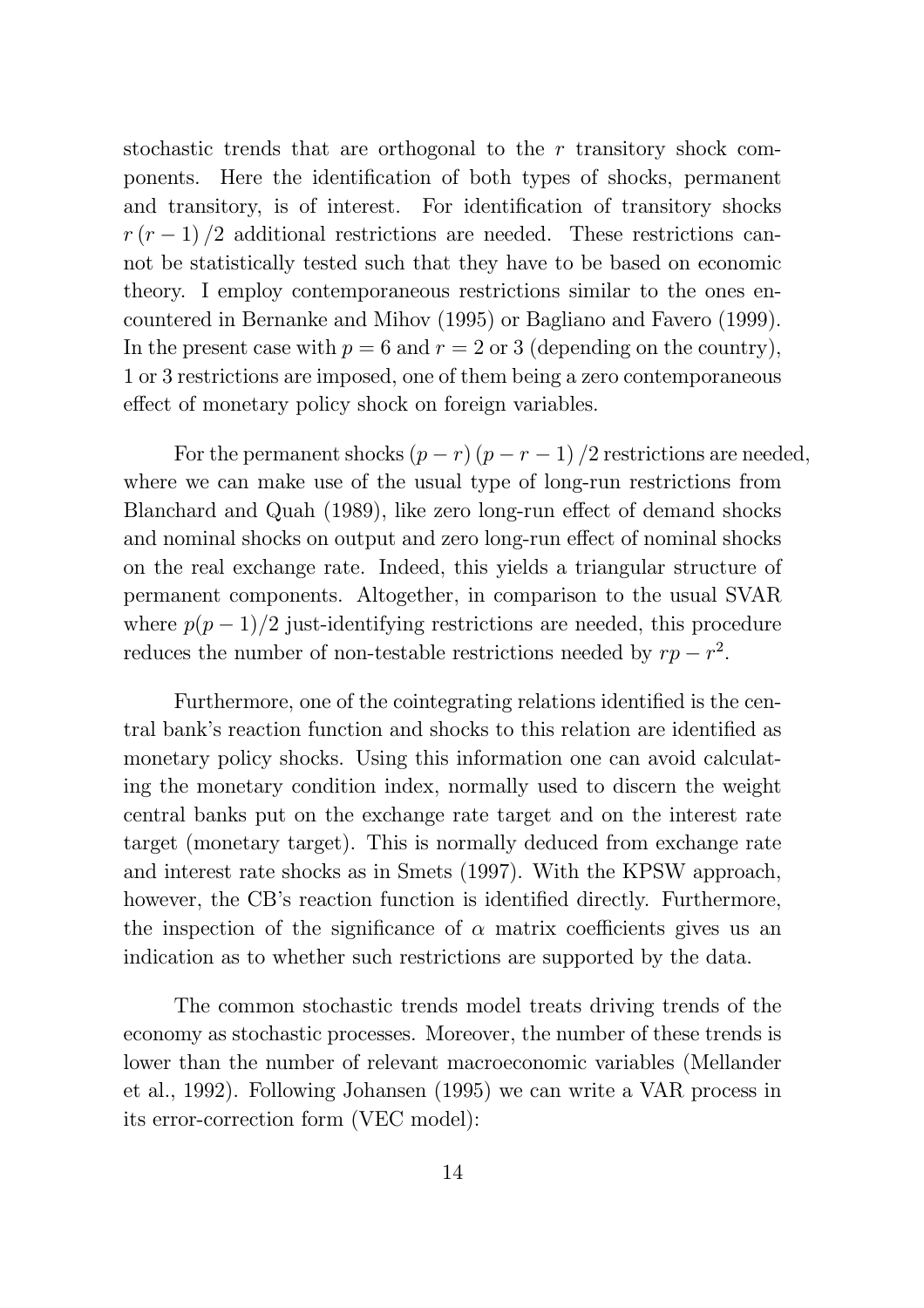$$
\Delta X_t = \alpha \beta' X_{t-1} + \sum_{i=1}^{k-1} \Gamma_i \Delta X_{t-i} + \Phi D_t + \varepsilon_t, \tag{1}
$$

which embodies the assumption of cointegration, because the matrix  $\Pi = \alpha \beta'$  has reduced rank.  $D_t$  contains deterministic terms. The variance-covariance matrix of reduced form residuals is denoted by  $\Sigma$ . The basic idea behind the common stochastic trends model can be seen from the Granger's representation theorem, which under assumption of cointegration and assumption  $|\alpha'_{\perp}\Gamma\beta_{\perp}| \neq 0$  (Johansen, 1995)<sup>9</sup> leads to the following solution for  $X_t$ :

$$
X_t = C \sum_{i=1}^t \left(\varepsilon_i + \Phi D_i\right) + C^* \left(L\right) \left(\varepsilon_t + \Phi D_t\right) + A,\tag{2}
$$

where A depends on initial values and it holds  $\beta' A = 0, L$  is the lag operator, where  $C = \beta_{\perp} (\alpha'_{\perp} \Gamma \beta_{\perp})^{-1} \alpha'_{\perp}$  is reduced rank and the power series  $C^*(\lambda)$  is convergent for all  $\lambda$  on and inside the unit circle. The process is thus decomposed into two parts, the non-stationary common trends part  $C \sum_{i=1}^t \varepsilon_i$  and its stationary counterpart  $C^*(L) \varepsilon_t$ . A very important consequence of Granger's representation theorem is also the fact that  $\beta' X_t$  is stationary since  $\beta' C = 0$ . However, this restriction does not identify the underlying structural shocks (supply shocks, monetary policy shocks, etc.) such that additional restrictions need to be imposed on the process in order to identify these. For our purpose it is useful to suppress the dummies and assume that  $D_t$  contains a constant such that we can explicitly express  $X_t$  as

$$
X_t = C\left(\xi_0 + \rho t + \sum_{i=1}^t \varepsilon_i\right) + C^*\left(L\right)\left(\varepsilon_t + \rho\right) + A,\tag{3}
$$

Turning now to the structural model we can write the data generating process - a common trends model as (Warne, 1993) 10

 ${}^{9}\Gamma = I - \sum_{i=1}^{k-1} \Gamma_i$ 

<sup>&</sup>lt;sup>10</sup>In both components we can include also deterministic shift components (shift and pulse dummies) (Melllander et al., 1992). In this case we would have:  $X_t =$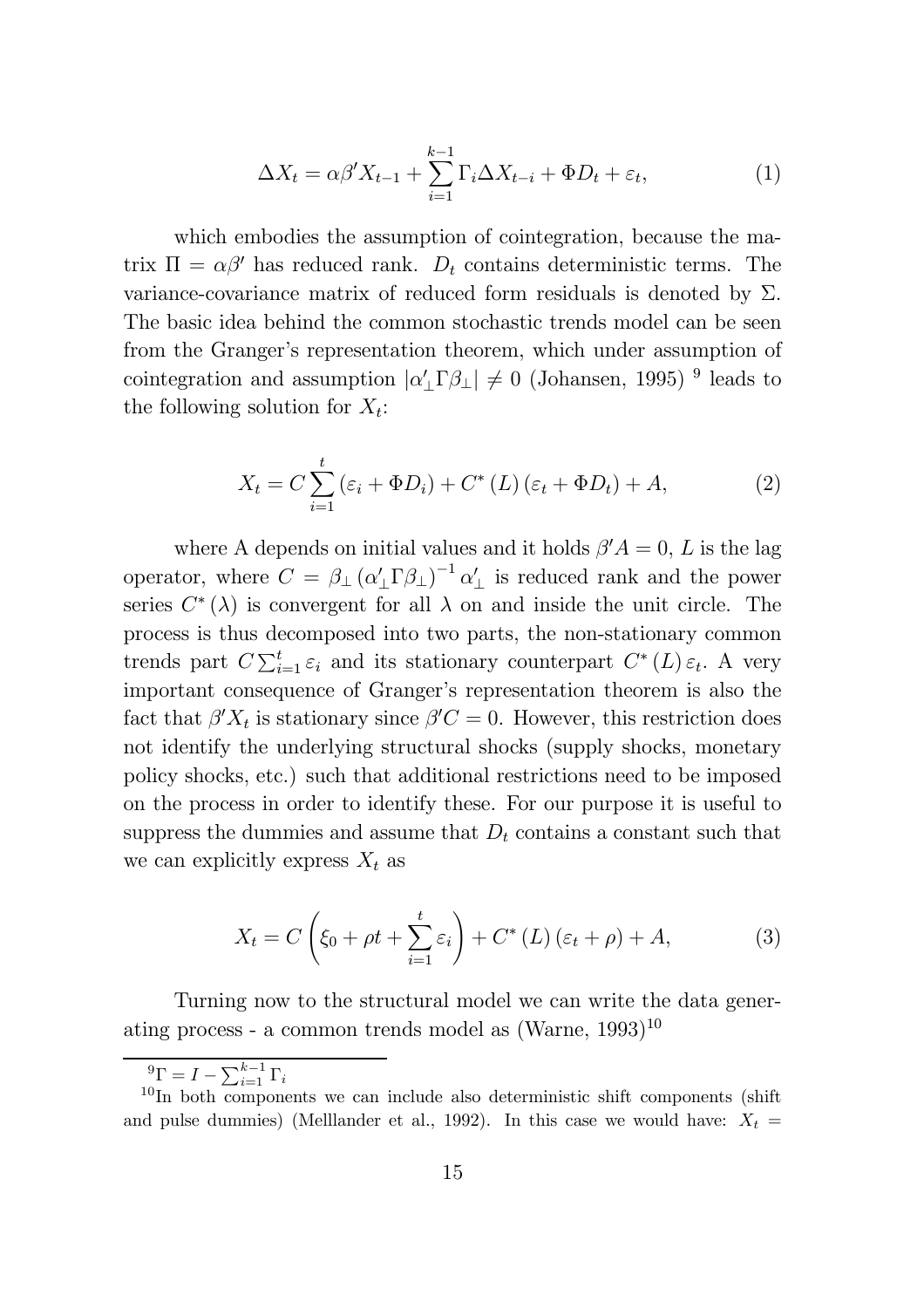$$
X_{t} = X_{0} + \Upsilon \tau_{t} + \Psi(L) v_{t}, \qquad (4)
$$

where  $v_t$  is a p-dimensional vector of white noise *structural* errors with  $E(v_t) = 0$  and  $E(v_t v_t') = I_p$ . The  $p \times p$  matrix polynomial  $\Psi(\lambda) = \sum_{\alpha}^{\infty} \Psi_{i} \lambda^{i}$  is convergent for all  $\lambda$  on and inside the unit circle.  $X_0$  depends  $\sum_{i=0}^{\infty} \Psi_i \lambda^i$  is convergent for all  $\lambda$  on and inside the unit circle.  $X_0$  depends on initial values and can be given a distribution such that it is stationary (Johansen, 1995). The trend or growth component of the structural model is represented by  $\Upsilon \tau_t$ . As in Nelson and Plosser (1982) it is treated as a stochastic process, namely as a vector random walk with drift. The loading matrix  $\Upsilon$  is of dimension  $p \times (p - r)$  and has a reduced rank  $k = p - r$ , equal to the number of common stochastic trends in the process, such that we can write

$$
\tau_t = \mu + \tau_{t-1} + \varphi_t. \tag{5}
$$

The innovation in the non-stationary part of the process,  $\varphi_t$ , is white noise. Using this we can write the common trends model in  $(4)$  as

$$
X_{t}=X_{0}+\Upsilon\left(\tau_{0}+\mu t+\sum_{i=1}^{t}\varphi_{i}\right)+\Psi\left(L\right)v_{t}.
$$
\n(6)

With the analogy to  $(5)$  we can say that whenever we have cointegration, such that the number of common trends  $k$  is smaller than  $p$ , there exist exactly  $r = p - k$  linearly independent vectors that are orthogonal to the loading matrix  $\Upsilon$ , or put more directly, for the matrix  $\beta$ containing the cointegrating vectors it holds that  $\beta' \Upsilon = 0$ .

With this approach to SVAR modeling we gain some important economic characteristics. First, some shocks in the economy are allowed to have a persistent effect. Moreover, the number of these shocks is smaller than the dimension of the model, such that there exist steady state relations in the economic model. And third, allowing for correlation between

 $X_0 + \Upsilon \tau_t + \Psi(L) (v_t + \Phi D_t)$  and  $\tau_t = \mu + \mu^* D_t + \tau_{t-1} + \varphi_t$ , where  $D_t$  is a vector of dummies used. This has been in fact used in the estimation part, but for better clarity of notation and without loss of generality I will supress this term in this section.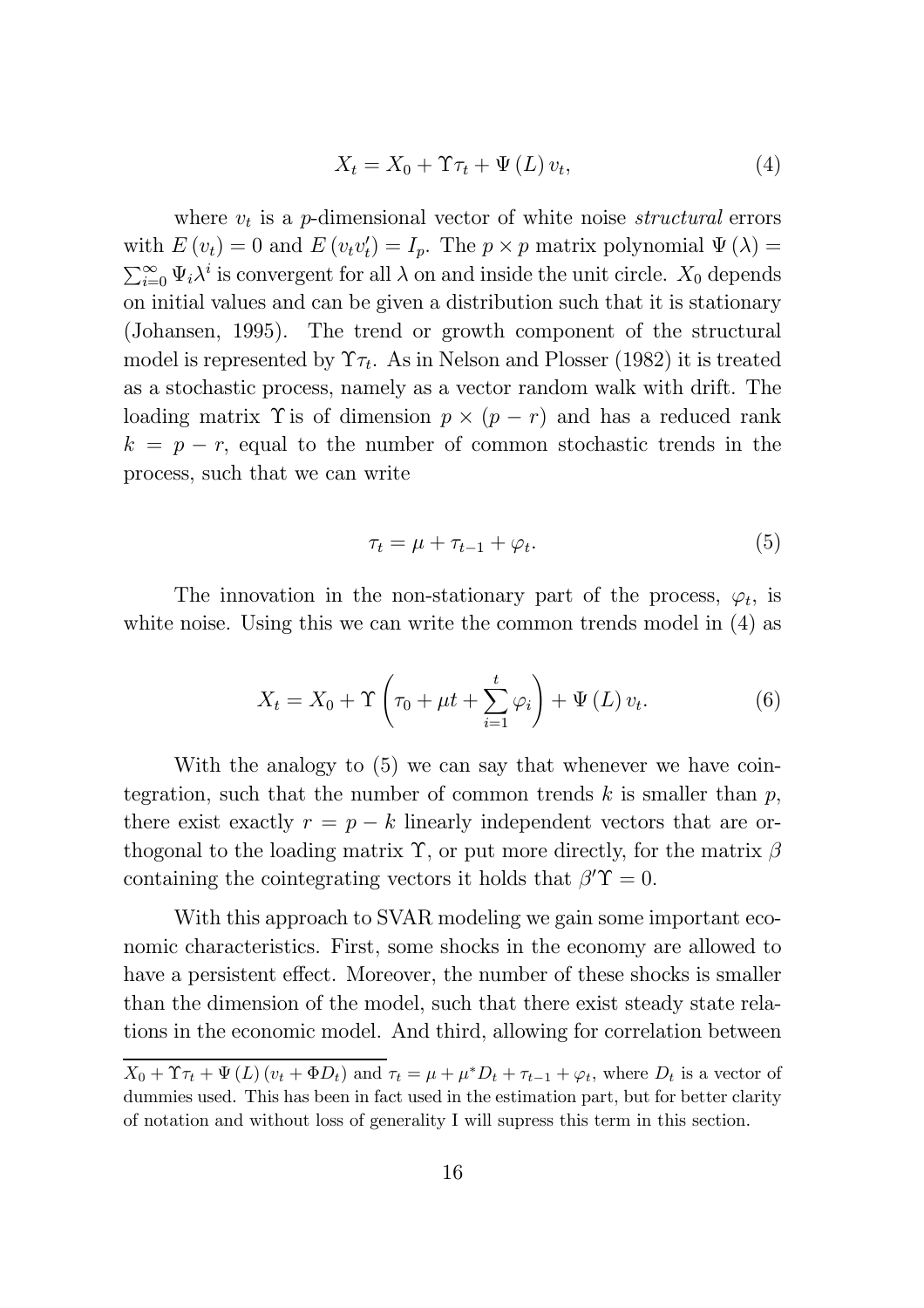$\varphi_t$  and  $v_t$  common trends not only have a growth effect on the economy but also influence fluctuations about steady state relations (Warne, 1993). As noted also by Clarida and Gali (1994), permanent shocks account for the bulk of the short-run variation in the real exchange rate.

Comparing the corresponding elements in  $(3)$  and  $(6)$  we find that

$$
\Upsilon \varphi_t = C \varepsilon_t, \ \Upsilon \Upsilon' = C \Sigma C', \ \text{and} \ \Upsilon \mu = C \rho, \tag{7}
$$

such that the estimation of the loading matrix  $\Upsilon$  of the common trends depends on the estimates of  $\Sigma$  and C, which requires the inversion of the VAR model in its error-correction (VEC) form.

For easier identification of required parameters, that are further on used also for inference in the common stochastic trends model (impulse response analysis, forward error variance decomposition), Warne (1993) shows how the VEC model can be written as a restricted VAR (conditional on cointegration relations) system for general dimension of the VAR and general rank restriction. He takes a  $p \times p$  non-singular matrix M given by  $[S'_k \; \beta]'$  that satisfies  $S_{i,k}C \neq 0$  for all  $i = 1, ..., k$ . Furthermore,  $\alpha^* = [0 \alpha]$ , a  $p \times p$  matrix and the polynomial matrices  $D(\lambda)$  and  $D_{\perp}(\lambda)$  are defined as

$$
D(\lambda) = \begin{bmatrix} I_k & 0 \\ 0 & (1 - \lambda) I_r \end{bmatrix}, \ D_{\perp}(\lambda) = \begin{bmatrix} (1 - \lambda) I_k & 0 \\ 0 & I_r \end{bmatrix}
$$

Adding to this also the definitions:  $\theta = M\rho$  and  $\eta_t = M\varepsilon_t$  a restricted VAR (conditioned on cointegrating relations) follows by premultiplying (6) by M, defining a p-dimensional random variable  $y_t$  as  $y_t = D_{\perp}(L)$   $MX_t$  and by rearranging (Warne, 1993):

$$
B\left(L\right)y_t = \theta + \eta_t,\tag{8}
$$

where  $B(L) = M[A^*(\lambda) M^{-1}D(\lambda) + \alpha^*\lambda]$ . The last r elements of  $y_t$  are given by the r cointegrating relations. The first k elements are chosen by setting  $S_k = \beta'_{\perp}$ , which was also the approach taken in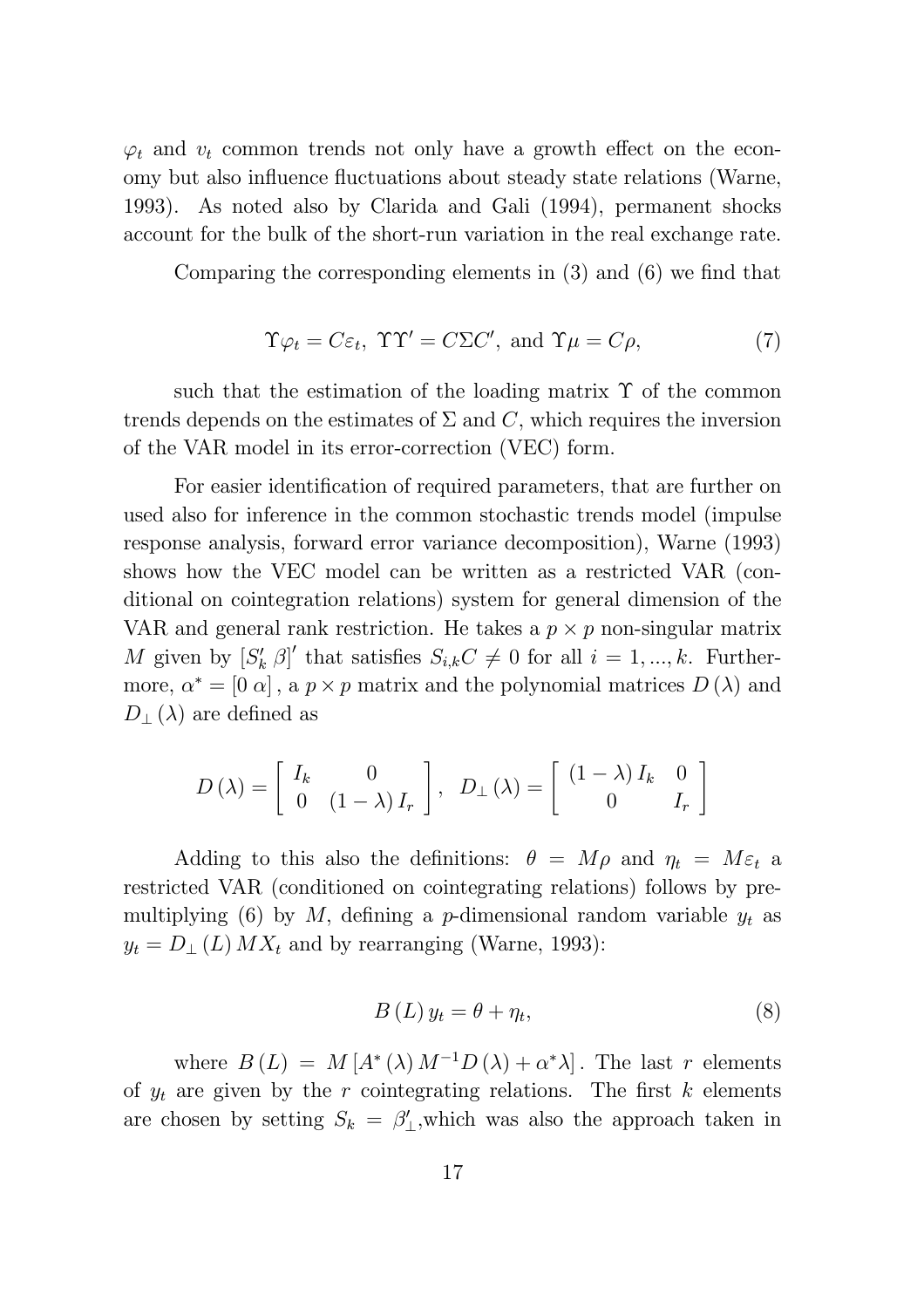this paper. From Theorem 1 in Warne (1993), which is a version of Granger's representation theorem, follows a relation that is very useful in the estimation of common trends model:

$$
C(\lambda) = M^{-1} D(\lambda) B(\lambda)^{-1} M \tag{9}
$$

This is obtained by pre-multiplying  $y_t = B(L)^{-1} \theta + B(L)^{-1} \eta_t$  by  $M^{-1}D(\lambda)$ , using the definitions above and the property  $(1 - \lambda)I_p =$  $D(\lambda) D_{\perp}(\lambda)$ . It follows that  $C(1) = C = M^{-1}D(1) B(1)^{-1} M$ . From this we see the usefulness of estimation of the restricted VAR. By estimating  $B(1)$  and inverting it, knowing M and  $- = M\Sigma M' = E(\eta_t \eta'_t)$ , there is a clear correspondence with estimates of C and  $\Sigma$ , and from (7) finally  $\Upsilon$ .

To sum up, the common trends parameters are estimated by first estimating  $\beta$  using Johansen's procedure,<sup>11</sup> which is sufficient to determine the matrix  $M$  and to construct the vector series  $y_t$ , described by the structural VAR. Second, maximum likelihood estimation of (8) yields the estimate of  $B(1)$  and third, the matrix of common trends parameters can be calculated. Matrix  $\Upsilon$  contains pk parameters. It has already been established that  $\beta' \Upsilon = 0$ . With  $\beta$  obtained in the first step this yields  $(p - k) k$  restrictions. Thus, to identify all the parameters of  $\Upsilon$  additional  $k (k - 1) / 2$  restrictions have to be imposed. These are motivated by economic theory and are normal restrictions used for identification in an ordinary SVAR. Specifically, for  $k = 3$  the long-run restriction that only supply side shocks permanently affect output and that nominal shocks do not permanently affect the real exchange rate are imposed. These three restrictions are consistent with a wide range of economic models (see section 2) and imply that the top  $k \times k$  block of matrix  $\Upsilon$  is lower triangular. Thus,

<sup>&</sup>lt;sup>11</sup>King et al. (1991) and Mellander et al. (1992) let the parameters of  $\beta$  be determined by underlying economic theory.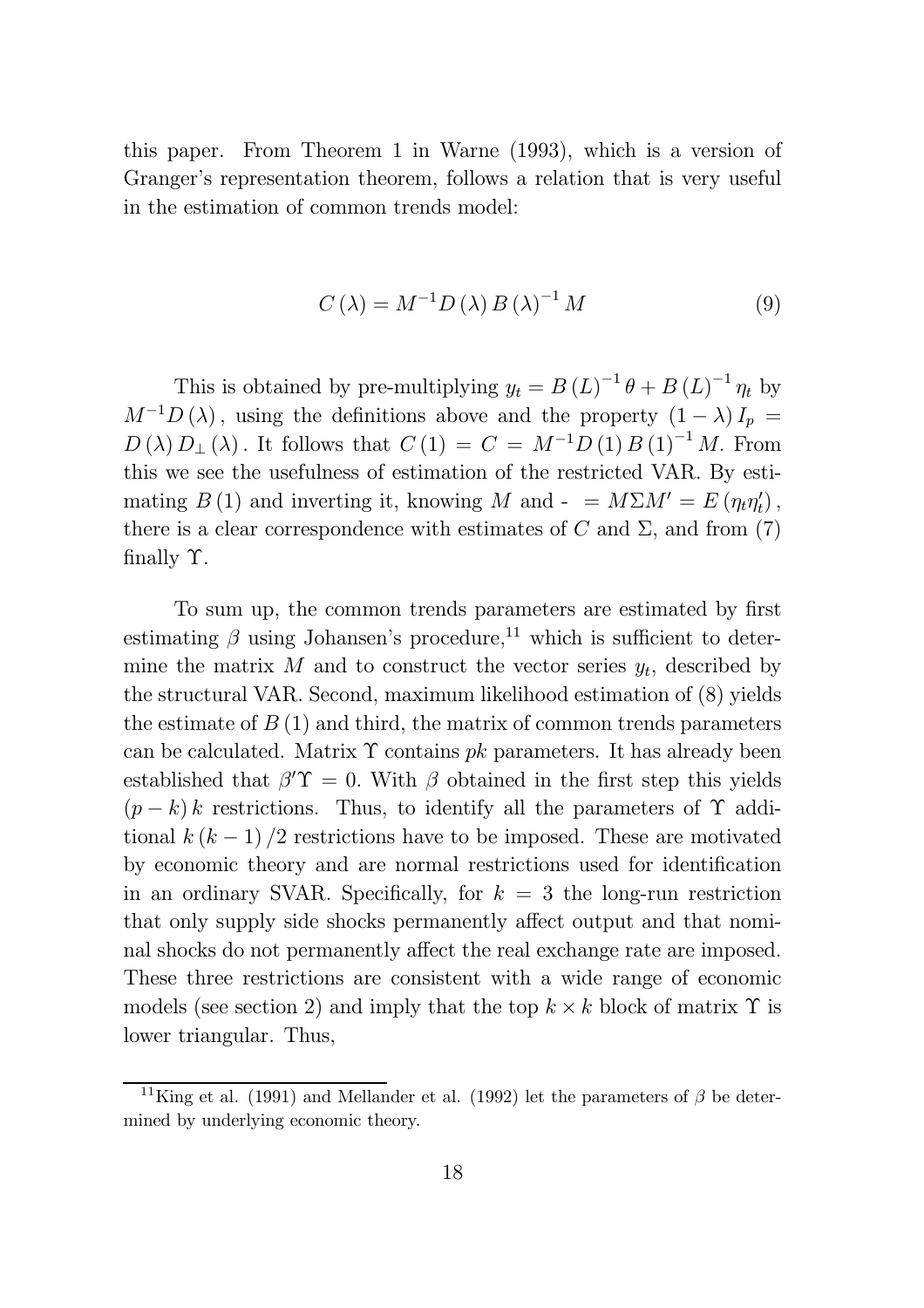$$
\Upsilon = \left[ \begin{array}{cccc} \Upsilon_{11} & 0 & 0 \\ \Upsilon_{21} & \Upsilon_{22} & 0 \\ \Upsilon_{31} & \Upsilon_{32} & \Upsilon_{33} \\ \Upsilon_{41} & \cdots & \Upsilon_{43} \\ \vdots & \ddots & \vdots \\ \Upsilon_{61} & \cdots & \Upsilon_{63} \end{array} \right]
$$

and coefficients  $\Upsilon_{11}$  to  $\Upsilon_{33}$  represent  $k (k + 1)/2$  uniquely determined parameters. Moreover, other coefficients:  $\Upsilon_{41}$  to  $\Upsilon_{63}$ , satisfy the restrictions imposed by cointegration relations and are linear combinations of identified  $\beta$ -coefficients and uniquely determined parameters  $\Upsilon_{11}$ to  $\Upsilon_{33}$ .

Identification of the long-run coefficients on the  $k$  common trends is not sufficient if all the parameters of the common trends model are of interest, and implications from impulse responses and variance decomposition are to be analyzed. To this aim, the  $p \times p$  identification matrix  $\Gamma$ is of special interest. It implies diagonality of  $\Gamma \Sigma \Gamma'$ , such that the vector of structural disturbances can be written as

$$
v_t = \Gamma \varepsilon_t. \tag{10}
$$

Furthermore,  $R(1) = C(1) \Gamma^{-1}$  denotes the *total impact matrix*, such that a component of  $v_t$  represents a permanent innovation  $(\varphi_t)$  if the corresponding element in  $R(1)$  is non-zero. In conjunction with the long-run coefficients of the common trends the following relation logically holds:  $R(1) = [\Upsilon 0]$ , implying that if  $\Gamma$  identifies the common trends model, the permanent innovations are associated with the common trends.

The  $\Gamma$  matrix must be chosen so that the permanent innovations are equal to  $\varphi_t$  and are independent to transitory innovations  $\psi_t$ . Furthermore, the transitory innovations have to be mutually independent (Warne, 1993). If these properties of  $\Gamma$  are satisfied, the following equivalence between moving average representations holds: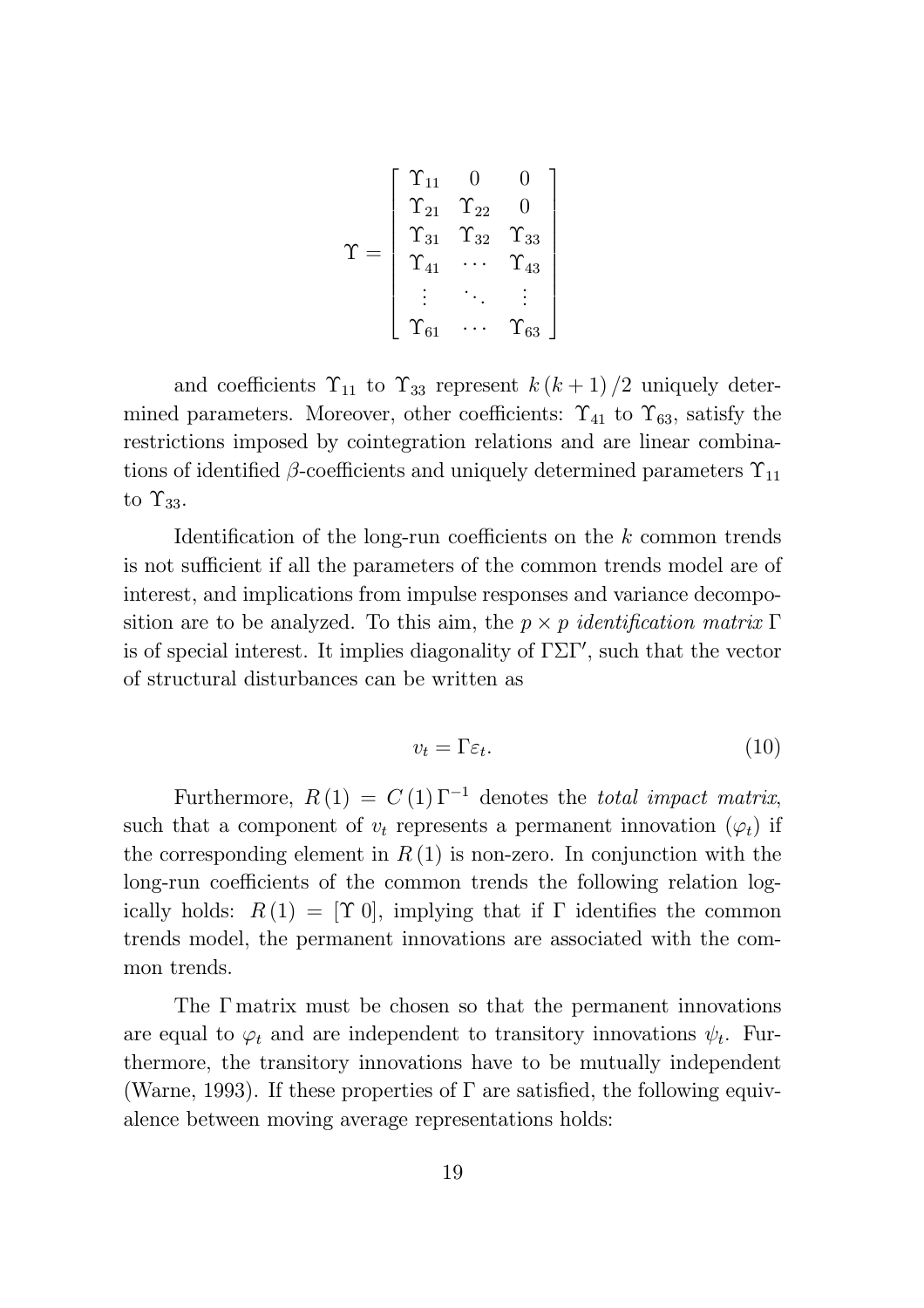$$
\Delta X_t = \delta + C(L)\,\varepsilon_t = \delta + R(L)\,v_t,\tag{11}
$$

where  $R(\lambda) = C(\lambda) \Gamma^{-1}$ . The component  $R(L) v_t$  in the last notation represents the *impulse response function* of  $\Delta X_t$ . The identification of structural transitory shocks follows by imposing some restrictions on  $\Gamma$  matrix. It can be noted that we can conformably partition the vector of structural disturbances as

$$
v_t = \begin{bmatrix} \varphi_t \\ \psi_t \end{bmatrix} = \begin{bmatrix} \Gamma_k \\ \Gamma_r \end{bmatrix} \varepsilon_t = \Gamma \varepsilon_t \qquad (12)
$$

To give the transitory innovations an economic interpretation, restrictions are based on their contemporaneous effect on  $X_t$ . In this case consider  $R(0) = C(0) \Gamma^{-1} = \Gamma^{-1}$ , such that we have to impose  $r(r-1)/2$ restrictions on  $\Gamma^{-1}$ .<sup>12</sup> This can be done in different ways, in this paper elements  $(1,4)$ ,  $(1,5)$  and  $(5,4)$  were set to zero in the case of  $r=3$ , meaning that the first transitory innovations - monetary policy shocks - and the second transitory innovations do not have a contemporaneous effect on output and that monetary policy shocks do not have a contemporaneous effect on foreign inflation rate. These restrictions are standard in the SVAR literature (Favero, 2001).

Caution should be applied when results of the SVAR analysis are used for policy advice. Estimated parameters are not invariant to policy changes (Favero, 2001), and it is thus important to ensure that the estimation period includes only one monetary policy regime. In the present case this holds true completely for Hungary, Denmark, Slovenia and the UK, whereas the Czech Republic introduced some changes in their exchange rate regime within the estimation period.

For similar reasons we should look at the results only as a description of past economic developments. Pegging the currency in the ERM II system and joining the EMU will represent significant regime shifts.

 $12$ For Hungary, Slovenia, the Czech Republic and Denmark with cointegrating rank equal to 3, 3 restrictions were imposed, for the UK with rank 2 only 1 was needed.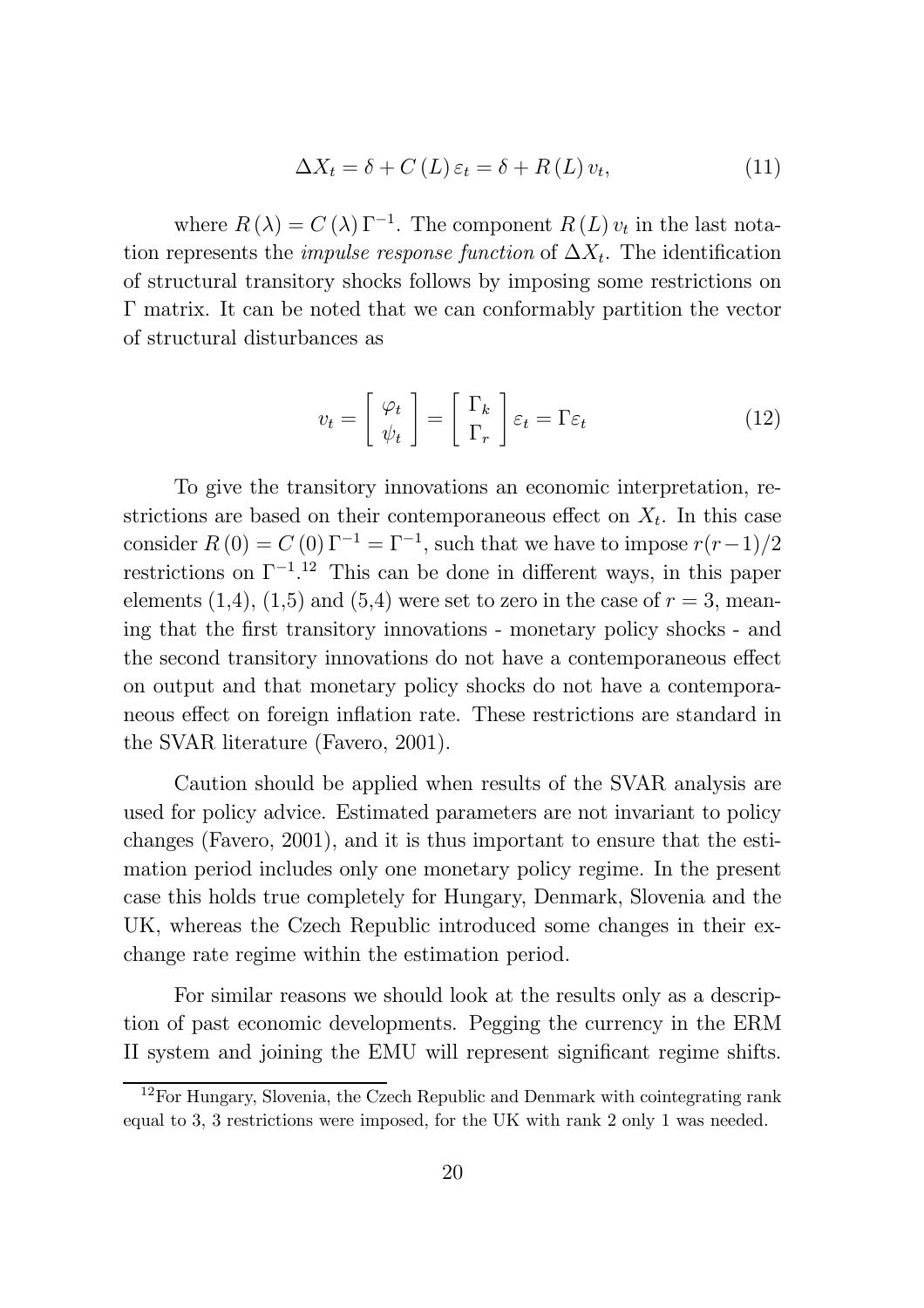The results presented below should therefore be understood as an indication of the economic state (and differences with respect to EU countries), which will probably persist in the future.

#### 5 Cointegration Analysis

The choice of the lag in the VARs for each country was based on the values of the SC and HQ information criteria with the complementary reduction tests for each step of lag reduction.<sup>13</sup> A final lag length of three was chosen for the Czech Republic and Hungary, whereas two lags proved to be sufficient for Slovenia, Denmark and the UK. Achieving a sufficient parsimony of the VARs was crucial since the number of estimated parameters in a 6-dimensional system quickly exceeds the limit that would still enable a valid statistical inference in the cointegrated VAR model.

The test reported in Table 1 reveal few signs of misspecification of the selected models. For high-frequency data big transitory shocks are not uncommon. and produce some residual autocorrelation; however, this problem cannot be solved by increasing the lag length or including the moving average term in the error process (Juselius, 2001). Only shocks exceeding 3 standard deviations were accounted for by dummies. Nevertheless, this quite successfully eliminated the problems with residual autocorrelation, but still left some signs of non-normality. The latter was present in the interest rate (and to a smaller extent for inflation rate) equations in the models for Denmark, the UK and Slovenia. However, it has been checked that non-normality was due to excess kurtosis and not due to skewness. Because cointegration results are moderately robust against excess kurtosis (Juselius, 2001) (and ARCH effects (Hansen and Rahbeck, 1999), I proceeded with the analysis. In addition, stability of

<sup>&</sup>lt;sup>13</sup>All the data and detailed estimation results are available from the author upon request. All series have also been tested for the presence of a unit root. ADF tests could not reject the null of a unit root in all series. In addition, within each system I have tested if unit vectors corresponding to each variable lies in the space spanned by  $\beta$  vectors. The corresponding null of stationarity was always rejected.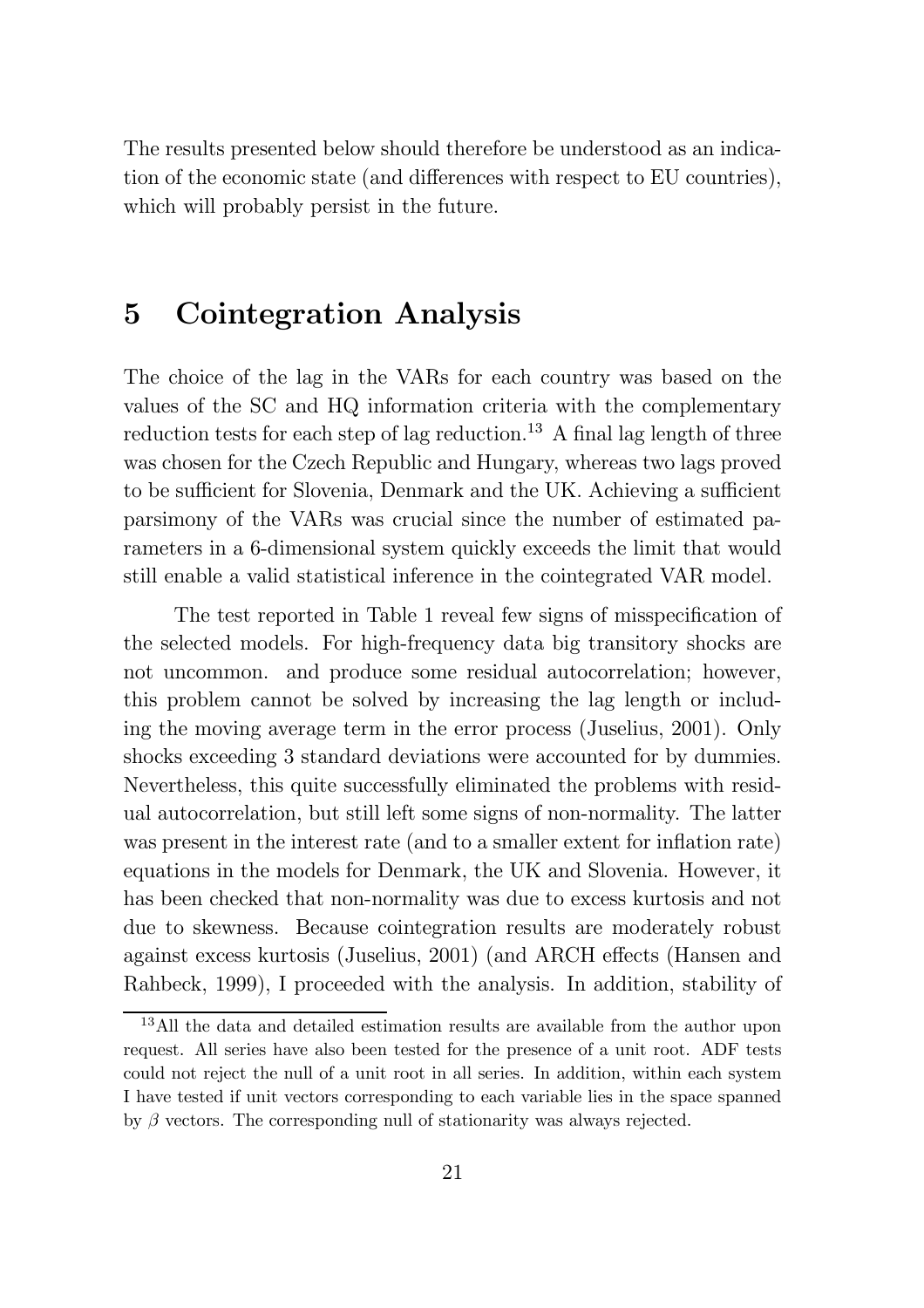the parameter estimates was tested with 1-step Chow tests and no signs of breaks were found.

| Lable 1. Model importantation tests |                         |                                |                             |  |  |  |  |  |  |
|-------------------------------------|-------------------------|--------------------------------|-----------------------------|--|--|--|--|--|--|
| Country                             | LM(1) $(\chi^2_{(36)})$ | <b>LM(4)</b> $(\chi^2_{(36)})$ | Normality $(\chi^2_{(12)})$ |  |  |  |  |  |  |
| Slovenia                            | 40.58(0.28)             | 32.56(0.63)                    | 20.55(0.06)                 |  |  |  |  |  |  |
| Hungary                             | 53.26(0.04)             | 31.17(0.70)                    | 15.03(0.24)                 |  |  |  |  |  |  |
| Czech Rep.                          | 53.42 $(0.04)$          | 36.42(0.45)                    | 19.68(0.07)                 |  |  |  |  |  |  |
| Denmark                             | 73.74 (0.00)            | 27.60(0.84)                    | 10.91(0.54)                 |  |  |  |  |  |  |
| UK                                  | 54.39(0.03)             | 31.74(0.67)                    | 15.26(0.23)                 |  |  |  |  |  |  |

Table 1: Model misspecification tests

\*LM test are the test for residual autocorrelation. Associated p-values in parentheses.

The choice of cointegrating rank was based on the trace tests and  $\lambda$  – max tests. However, consistency of the choice of rank was checked with eigenvalues of the companion matrix and the significance of the adjustment coefficients to the  $r^{th}$  cointegration relation. Discussion of the choice criteria can be found in Hendry and Juselius (2001). Based on the tests, rank 3 was chosen for Slovenia, Hungary, the Czech Republic and Denmark. There are also some signs of rank 4 for Slovenia; however, rank 3 was preferred for two reasons. First, reported critical values are asymptotic and these can correspond to a larger size of the test due to the small sample size and presence of dummy variables in the model. Second, four cointegrating relations are not economically meaningful. We would expect to find one relation corresponding to monetary policy rule, describing the steady state relation between interest rate, output, the real exchange rate and inflation. The second relation is expected to describe a modified PPP relation (Juselius, 1995). In case of a third relation, this would describe the supply side connection between output, real exchange rate and interest rates. For the UK rank 2 was chosen.

To keep the exposition compact the estimated cointegrated relations are reported only for Slovenia and the UK, presented in Tables 2 and 3. The first cointegration relation reported in the tables is the monetary policy rule, with coefficient signs consistent with economic theory.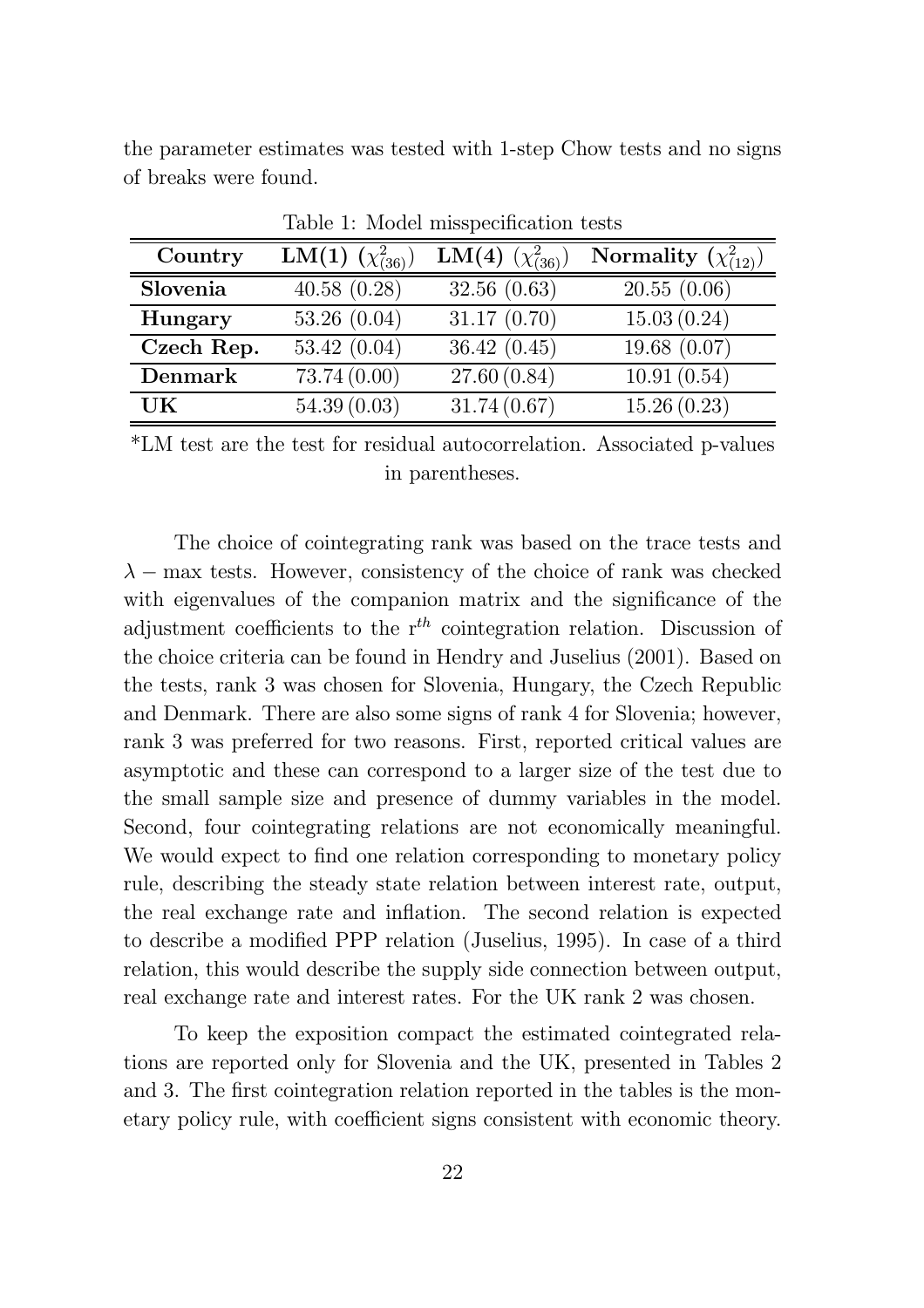Interest rate is negatively related to output and the real exchange rate, and positively to inflation. For the UK this relation is augmented with the foreign interest rate.

The second cointegration relation is important, since foreign variables are likely to exhibit significant adjustment to these relations even if we are considering a very small economy as the home country. For Slovenia this relation corresponds to a PPP relation modified with a real interest rate differential (see also Juselius (1995). For the UK the relation between the real interest rate only proved to lie in the space spanned by vectors of  $\beta$ .

A third cointegrating vector for Slovenia (and with the same structure also for Hungary, the Czech Republic and Denmark) is somehow more difficult to interpret. It confirms a negative relation between the output and real exchange rate already observed from the first relation. It also shows that a trend driving output positively affects interest rate differential.

|                      | у        | $\bf R$   | $\pi$     |           | $\pi^*$   | $i^*$     |
|----------------------|----------|-----------|-----------|-----------|-----------|-----------|
|                      | $1.00*$  | $0.82*$   | $-0.023*$ | $0.006*$  | 0.00      | 0.00      |
| $\widehat{\beta}_2$  | 0.00     | 1.00      | $0.013*$  | $-0.013*$ | $-0.024*$ | $0.024*$  |
| $\widehat{\beta}_3$  | $1.00*$  | $1.067*$  | 0.00      | $-0.005*$ | 0.00      | $-0.016*$ |
| $\widehat{\alpha}_1$ | $-0.053$ | $-0.052*$ | $11.45*$  | 15.36     | 0.528     | $-2.274*$ |
| $\widehat{\alpha}_2$ | $-0.056$ | $-0.070*$ | $5.174*$  | $19.62*$  | 0.216     | $-2.526*$ |
| $\widehat{\alpha}_3$ | $-0.027$ | 0.063     | $-8.506*$ | $-8.394$  | 1.102     | $3.733*$  |

Table 2: Estimated  $\beta$  and  $\alpha$  parameters for Slovenia

 $*$  indicates significance

Table 3: Estimated  $\beta$  and  $\alpha$  parameters for the UK

|                      | $\mathbf v$                                          | $\mathbf R$ | $\bm{\pi}$                   |                              | $\bm{\pi}^*$ |           |
|----------------------|------------------------------------------------------|-------------|------------------------------|------------------------------|--------------|-----------|
|                      | 1.00                                                 | $0.054*$    | $-0.033*$ 0.028 <sup>*</sup> |                              | 0.00         | $0.012*$  |
| $\widehat{\beta}_2$  | 0.00                                                 | 0.00        |                              | $1.00^*$ $-1.00^*$ $0.895^*$ |              | $-0.895*$ |
| $\widehat{\alpha}_1$ | $-0.136*$ $-0.153$ $1.321$ $0.678$ $3.362*$ $3.480*$ |             |                              |                              |              |           |
| $\widehat{\alpha}_2$ | $-0.002*$                                            |             | $-0.004$ $-0.097*$ $0.055*$  |                              | $-0.026$     | $0.054*$  |

 $*$  indicates significance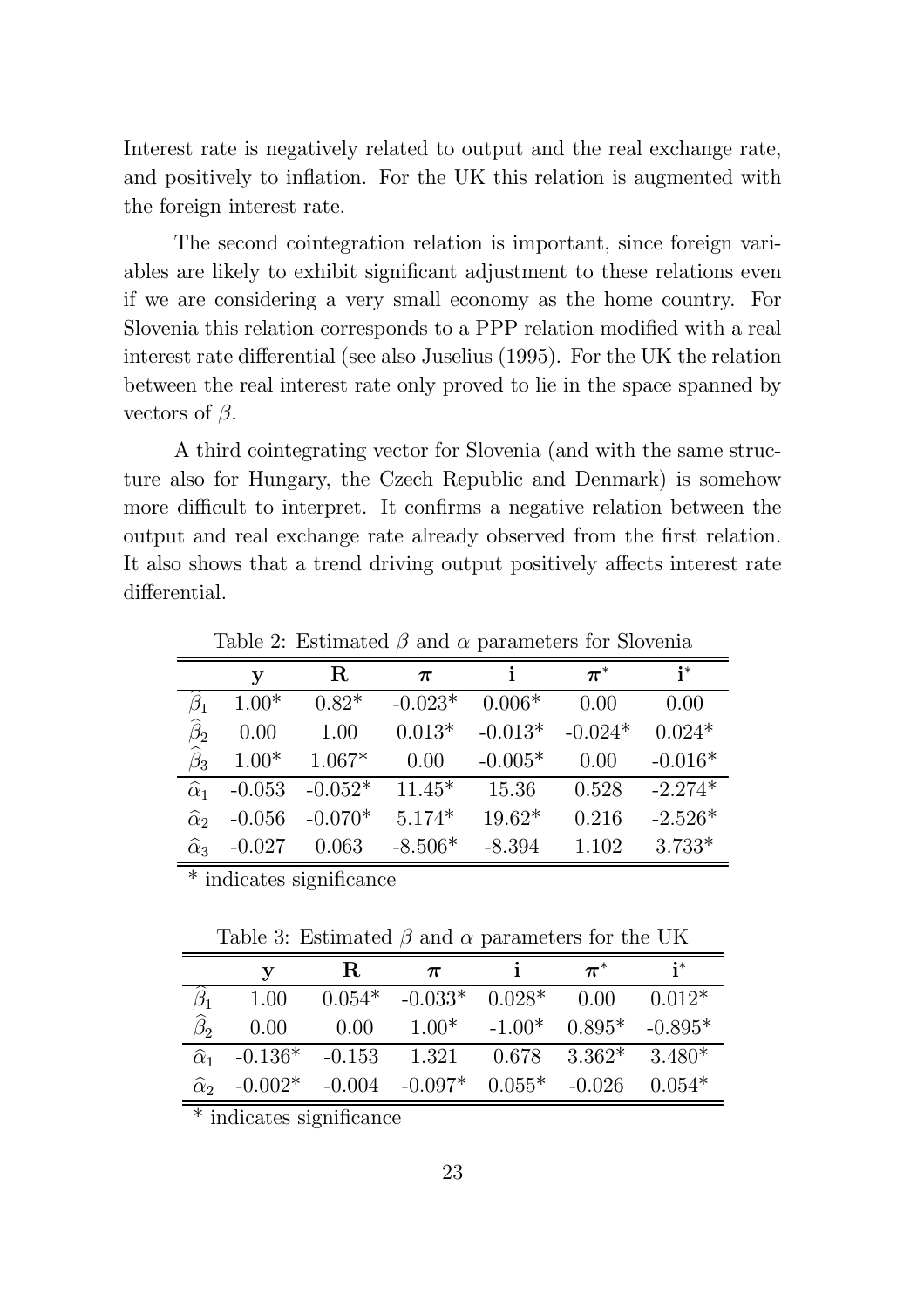## 6 Impulse Responses and Variance Decomposition - Interpretation of Real Exchange Rate Variation

This section reports the estimation results of the common stochastic trends model. Again for compactness, the impulse responses presented in Appendix B are plotted only for Slovenia and the UK. Forward error variance decomposition, being crucial for the issue of shock-absorbing power, is reported for all countries under analysis in Tables 4 to 8. (See also comments on tables in the Appendix.) Conditional on the number of cointegrating relations, three or four permanent shocks and three or two transitory shocks have been identified.

The results are evaluated along the points spelled out in the Introduction. First, I briefly discuss the sign and shape of impulse responses for Slovenia and the UK. The discussion is constrained only to these two countries because the results for the former share many similarities with the results for other ACs, and the results for the UK share similarities with those for Denmark. Major differences will be spelled out, so that being brief in this part causes no loss of generality. Second, by looking at the impulse responses of domestic and foreign interest rate, it is identifed whether different types of stochastic shocks hitting the economies are predominantly symmetric or asymmetric. If the responses are in the same direction (and/or of similar magnitude) this can be understood as a sign that the appropriate responses of monetary policies in the two countries facing a shock are in the same direction. On the other hand, different stances of monetary policy are appropriate facing an asymmetric shock, which is reflected as impulse responses of interest rates in the opposite direction (and/or of different magnitudes). Third, results of forward error variance decomposition are used to discuss the shock-absorbing role of the real exchange rate for transitory asymmetric real shocks. Finally, we briefly turn our attention to the division of real exchange rate innovations between nominal and real shocks.

In the literature presented in section 3 the categorization of shocks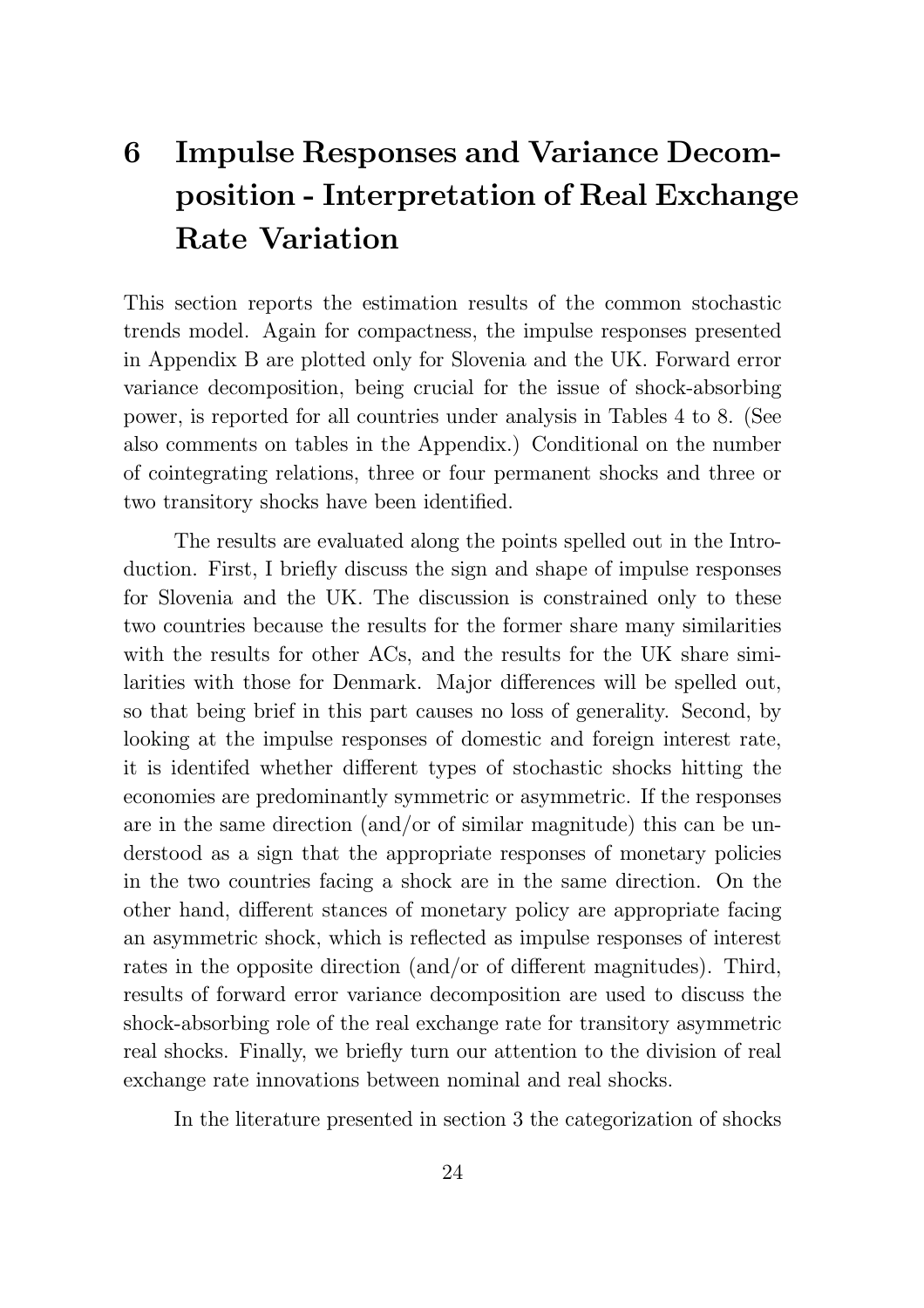is usually associated with the Mundell-Flemming model. <sup>14</sup> However, not always have the results presented been able to pass the "duck test", 15 with Thomas (1997) being just one example. For present analysis not only are the impulse responses of the real exchange rate to different permanent shocks consistent with the structural models for the AC, but this is also the case for the two developed countries analyzed in this paper. I consider this as a support for the methodological approach used, that incorporates the permanent-transitory decomposition required by the structural models of real exchange rate determination.

Figures 2 to 13 in the Appendix report the impulse responses to three permanent and three transitory shocks for Slovenia, and impulse responses to four permanent and two transitory shocks for the UK. The impulse response to a permanent supply shock (Figure 2) in Slovenia implies the presence of a Balassa-Samuelson effect. Consistently with the model, the shock drives up the inflation differential between Slovenia and Germany that appreciates the real exchange rate, and as the inflation gap narrows (after approximately 6 months) the real exchange rate stabilizes at a lower level. This pattern is observed also for other ACs, which leads us to conclude that there is indeed a productivity differential growth between the tradeable and non-tradeable sector driving the real exchange rate in the described manner.

The impulse response in Figure 3 is less straightforward to explain, but keeping in mind that it reflects transition specific factors, a tentative explanation was offered in section 2.1. This type of response is consistent with the processes of price liberalization and capital inflows (not only equity flows, but also issues of commercial debt due to real interest rate differential), both representing structural (in the economic sense)

<sup>14</sup>According to Mundell-Fleming theory, a positive supply shocks results in the permanent increase in output and in permanent depreciation of exchange rate due to excess supply of home goods. A positive demand shock creates excess demand for home goods, increases prices and results in temporary increase in output and in permanent appreciation of exchange rate. A positive nominal shock lowers the home interest rate and leads to a depreciation of real exchange rate, which is only temporary, as also the positive effect on output is.

<sup>&</sup>lt;sup>15</sup>"If it walks like a duck, and quacks like a duck; then it must be a  $\ldots$ "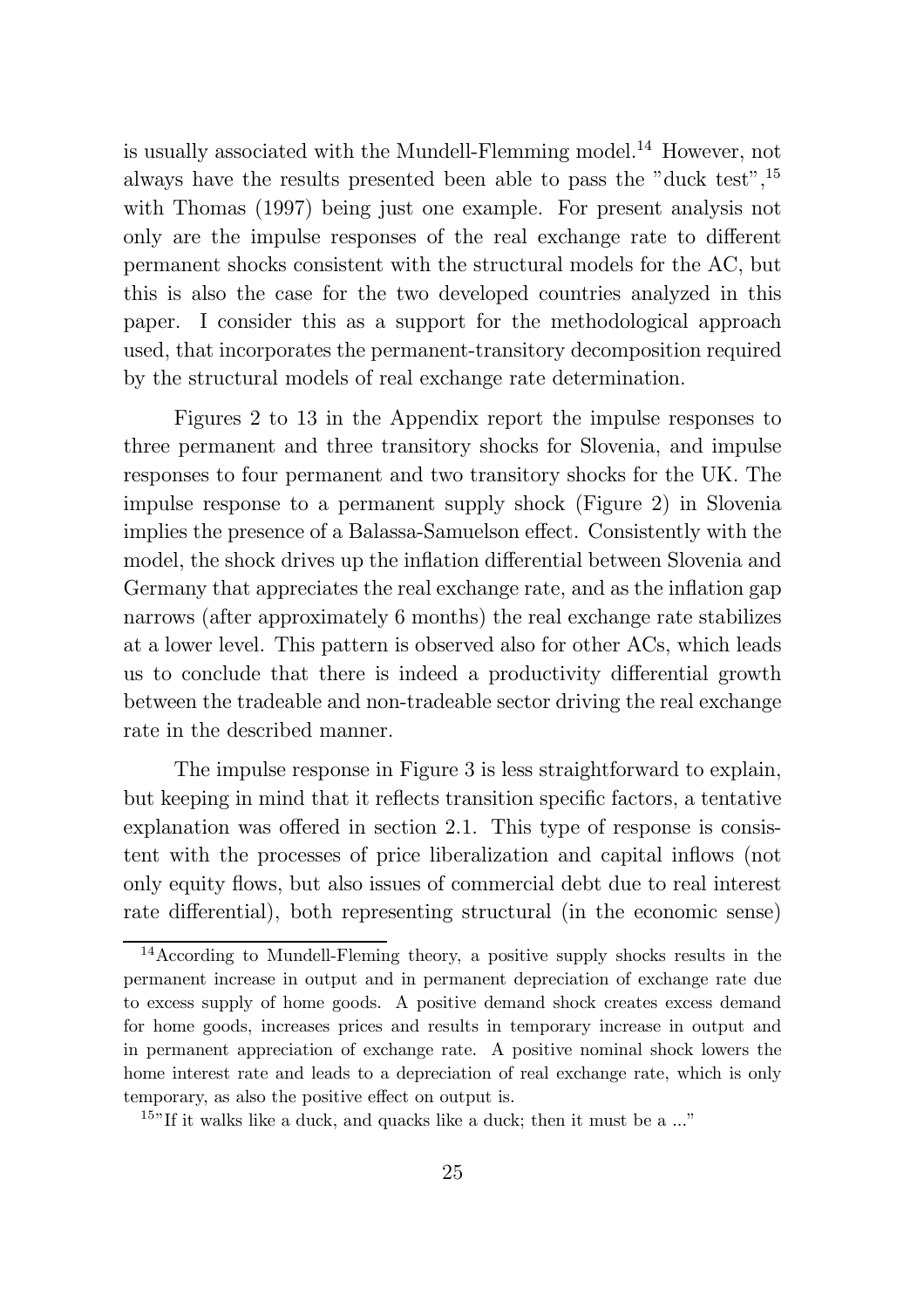shocks.<sup>16</sup> It also bears an important policy implication. In the face of such structural developments, which have real exchange rate appreciation as a consequence, any type of sterilized intervention on the foreign exchange market, performed by the central bank, aimed at permanently improving the competitiveness of the economy, has only a temporal effect on output, but increases the real interest rate differential. The latter could have subsequently negative effects on output and induce capital inflows at an even higher scale.

For a country like Slovenia it is the nominal shocks (Figure 4) that can be most closely related to the disinflation process. Because inflation was initially at 2-digit levels, a positive response of output to disinflation should not come as a surprise, since it brings with it a decrease in real interest rates.

Transitory shocks are plotted in Figures 5-7. An expansionary monetary shock decreases real interest rates, which boosts output and depreciates the real exchange rate in the short run. Figure 6 presents the responses to a temporary real shock exhibiting classical features of a demand shock. A temporary supply shock in Figure 7 produces similar effects to a permanent supply shock, however due to its short life it cannot be associated with permanent productivity increases.

For all of the impulse responses for Slovenia described above it holds that the responses of both of the foreign variables are negligible compared to domestic counterparts. The results can therefore be considered robust, since they prove to be consistent with the feature of a small economy like Slovenia.

The impulse responses for Hungary and the Czech Republic are very similar. In particular the impulse response to a permanent supply shock of both is consistent with the Balassa-Samuelson effect. The second important common feature is the response to a "demand" effect that reflects the transition specifics.

<sup>16</sup>Normally one would, in this type of exercise, think of a government spending shock as a typical demand shock. This has not been very true of the ACs in the past decade, therefore the notation "demand" shock is maintained here for comparability.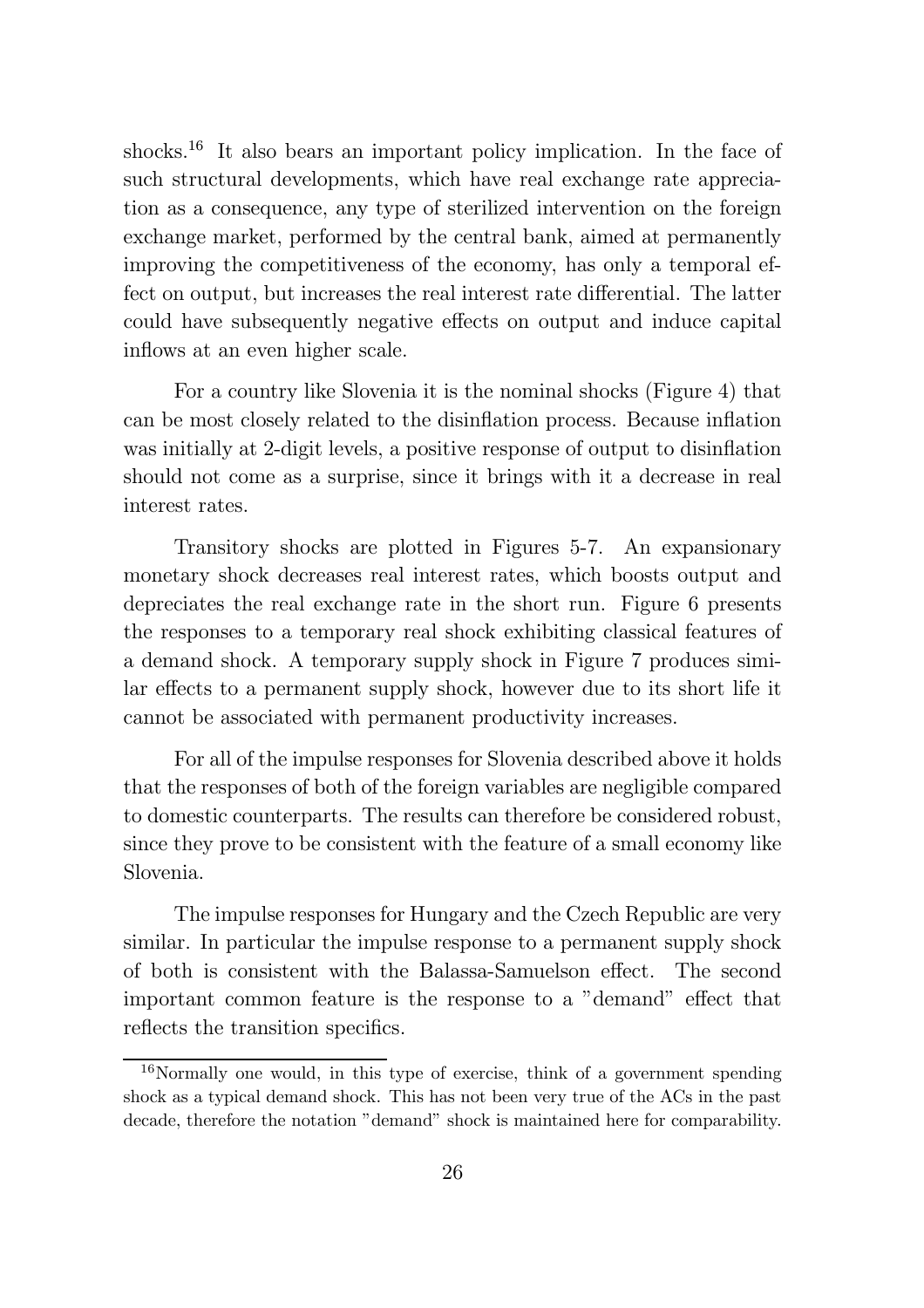Figures 8-13 present the impulse responses for the UK. For the permanent positive supply shock we see that the response of the real exchange rate after the initial apppreciation is in line with the Mundell-Fleming model. The impulse response to a permanent negative demand shock is in line with the interpretation of a classical demand shock. A temporary negative effect on output is associated with a depreciation of the real exchange rate and with a decrease in inflation.

Figures 10 and 11 present the impulse responses to a domestic and foreign nominal shock respectively; the first being positive and the second negative. The domestic nominal shock yields expected responses, while the foreign one causes divergent movements of inflation and interest rates. This sign of asymmetry has important implications for a membership in a monetary union as these shocks account for a significant share of shortrun variation in output (see the discussion below).

The two transitory shocks (Figures 12 and 13) correspond to a monetary policy shock and a real transitory shock respectively. Both are in line with economic theory. The response to a monetary policy shock is very similar to the one found for Slovenia with one significant and important difference: it leads to a comparable response of foreign variables.<sup>17</sup> This reflects the higher economic size of the UK relative to Germany.

As was the case with the ACs, Denmark too shares many similarities with the UK. This makes these two countries distinctly different from the first group; a result that was expected. The main difference between Denmark and the UK is the response to a positive supply shock. For Denmark it is also consistent with the Balassa-Samuelson hypothesis.

As discussed above the symmetric and asymmetric shocks are categorized according to the impulse responses of the domestic and foreign interest rate. For the UK we can observe signs of asymmetry for permanent and transitory supply shocks, and for foreign nominal shocks. Is this the case against joining EMU for the UK? The answer is not

<sup>17</sup>Visual inspection of the impulse responses to a monetary policy shock reported here and the ones reported for the UK by Ehrmann (1998) shows a remarkable resemblance.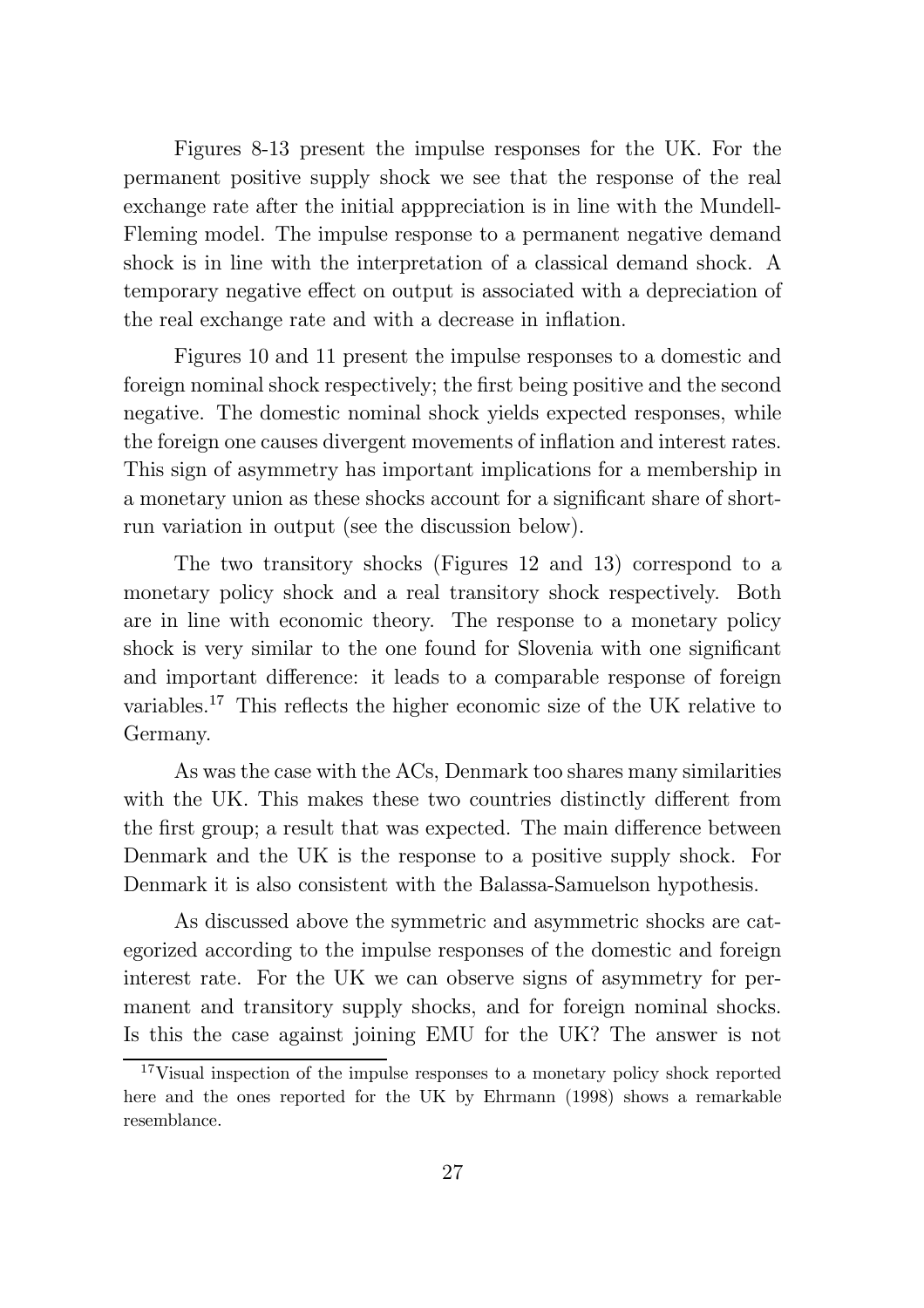clear. Asymmetry of nominal shocks makes a case in favor of monetary union, since monetary union effectively removes the source of shocks. Besides that, the real exchange rate does not have a shock-absorbing role for asymmetric transitory supply shocks, such that relinquishing the exchange rate would not impose costs on the UK. The case against is the asymmetry of permanent supply shocks as it is a source of economic divergences (responses of inflation rates show that it leads to inflation differential). However, since the nominal shocks are equally important for short-run output fluctuations  $(44\% \text{ of variance on } 6 \text{ month horizon})$ and 29% at 1 year horizon compared to 27% and 44% of variance for both supply shocks at same horizons)(see Table 5), joining the EMU might be stabilizing for the UK.

The results for Denmark show the only asymmetric shocks to be transitory supply shocks. After an initial 67% they still contribute 38% to output innovations at a 6-month horizon, and an important 13% at a two-year horizon (see Table 7). The real exchange rate is, on the other hand, quite unresponsive to the same shocks. Only at a 6-month horizon can 11% of real exchange rate variation be attributed to transitory supply shocks; at all other horizons this number is significantly lower. This means that the real exchange rate does not act as shock absorber.<sup>18</sup> Denmark keeps its nominal exchange rate pegged to the euro within very narrow bounds, such that this result could be expected. It nevertheless means that their decision to stay out of the EMU may be seriously questioned.

One might expect a different picture to be found for the ACs. For Slovenia asymmetry is found for permanent supply shocks and permanent nominal shocks. For other shocks the response of domestic and foreign interest rate is in the same direction, but with large differences in magnitudes. To a lesser extent, this qualifies other shocks as being asymmetric. Based on similar reasoning we can also qualify shocks for Hungary and

<sup>18</sup>From the impulse responses (available upon request) it can also be seen not only that the real exchange rate does not absorb transitory supply shocks, but that it amplifies them, thus counter-stabilizing. The low share of variance of these shocks can also be understood from this perspective.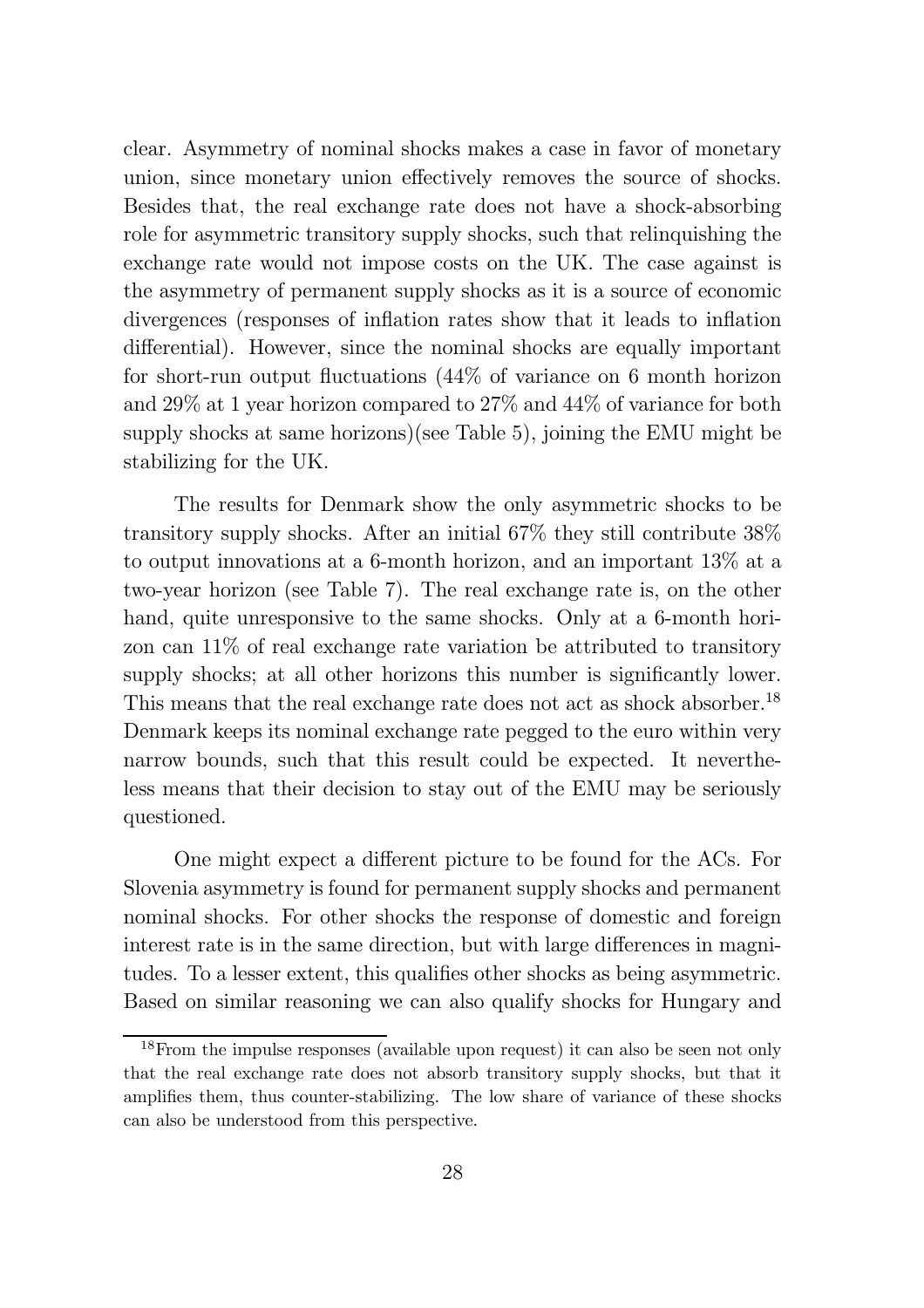the Czech Republic as asymmetric, the only exception being transitory supply shocks for the Czech Republic.

Asymmetry of nominal shocks is logically observed if we keep in mind a very different inflationary performance of Slovenia in the past decade. Monetary authorities were very much involved in disinflation, a still ongoing process. Conditional on meeting Maastricht criteria such sources of asymmetric shocks will be removed in the EMU. Asymmetry of supply shocks can be attributed to the catching-up process. Until convergence this feature is likely to persist also in the future and represents an important source of economic divergencies in a monetary union.

Asymmetry of permanent transition specific ("demand") shocks is also expected if we consider the discussion in section 2.1. However, as these shocks are transition specific, they are not likely to persist on the future. As such they will not represent a source of real costs.

Forward error variance decomposition for Slovenia, Hungary and the Czech Republic is presented in Tables 4, 6 and 8 respectively. Asymmetric transitory demand shocks are practically irrelevant in terms of contributions to output variations for all the ACs under analysis, such that their asymmetry will not impose real cost in the EMU. The same is true for transitory supply shocks for the Czech Republic, which are moreover symmetric. On the other hand, transitory supply shocks account for large shares of output variation within a 1-year horizon for Slovenia and Hungary. As the real exchange rate is not efficient for the absorption of these shocks for both countries, it holds that this asymmetry should not be a case against joining the EMU.

In order to keep the presentation of the results on sources of real exchange rate variations complete, let us now turn briefly to the overall importance of real shocks. A remarkable similarity is found among Denmark, the UK and Slovenia. For these countries more than 90% of real exchange rate variations can be attributed to real shocks. Of the real shocks, permanent supply shock are much less important for the UK, holding only about  $5\%$  share at all horizons (consistent with the findings of Funke (2000)). For Slovenia and Denmark this share is much higher, between 50% and 60% (70% for Denmark, which is for the long run close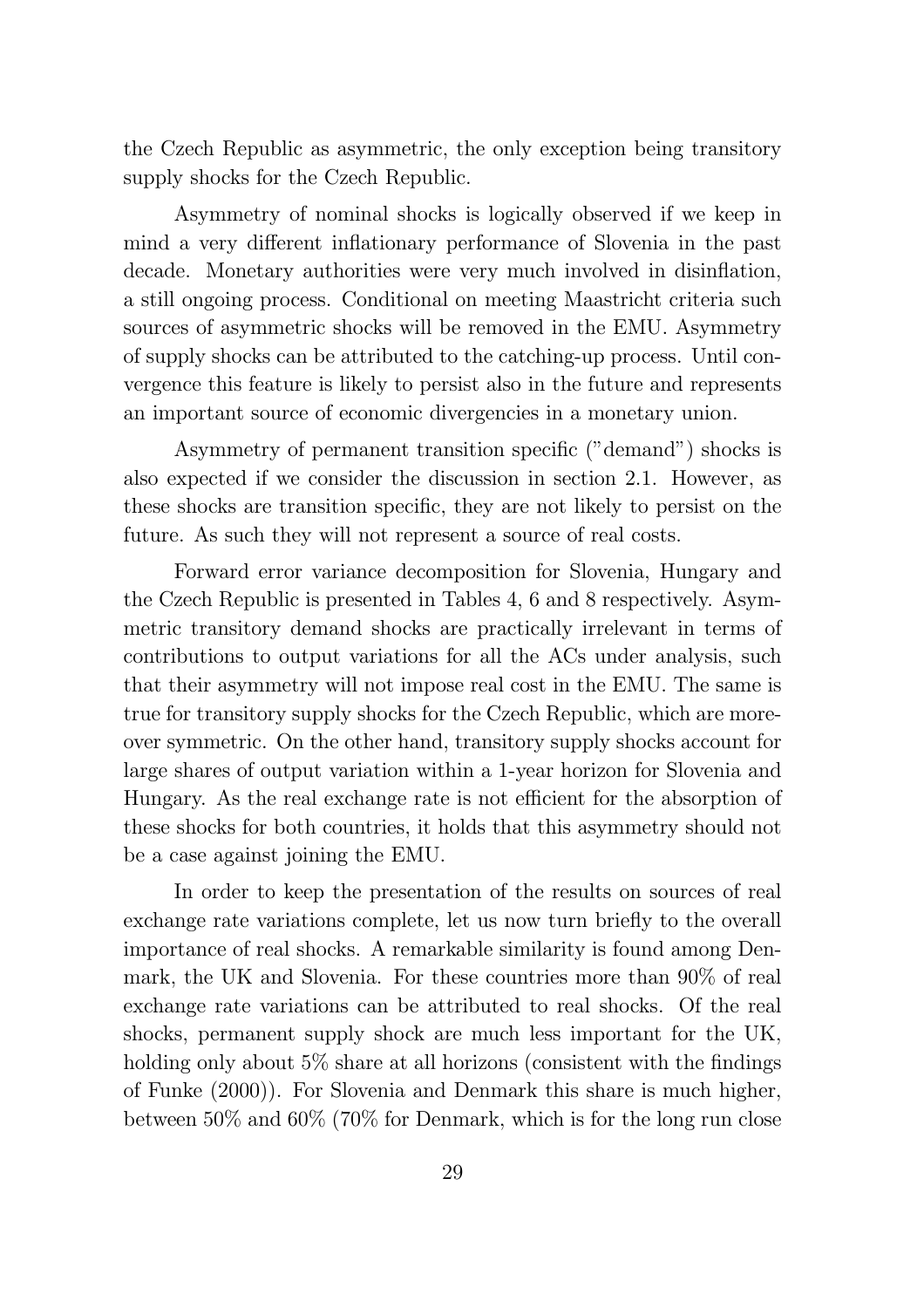to the results of Alexius (2001)). For Hungary the share of nominal shocks is much higher within a 1-year horizon, mainly due to monetary policy shocks. After initial 54%, this share is still high at the 6-month horizon and falls to  $10\%$  after 1 year. This result can be associated with Hungary's crawling peg exchange rate regime. The share of permanent supply shocks quickly stabilizes at 25%. The dominant share is (as for the UK) occupied by permanent "demand" shocks. The Czech Republic steps out of the picture with 80% share of permanent nominal shocks within the first year. With a still very high  $45\%$  after two years, this share decreases fast afterwards, with supply shocks gaining importance.

### 7 Conclusion

This paper offers a new insight into the empirical investigation of sources of real exchange rate innovations. The results from such exercises are commonly used to discern potential costs that a country might incur by joining a monetary union as it loses the exchange rate as a shock stabilizer. Unlike other authors, I combine the structural models of real exchange rate determination with a different econometric methodology. The structural models offer a variety of explanations for the empirically observed permanent deviations from the PPP. This leads to explicit consideration of a permanent-transitory decomposition of the system of variables. This has been done for Hungary, the Czech Republic and Slovenia, countries that we are likely to see in the first wave of the EU enlargement and that exhibit an explicit transitional pattern in their real exchange rate. To demonstrate that the proposed methodological approach cannot be considered only as a special case, the analysis is performed also for Denmark and the UK, two countries that have decided to exercise their opt-out clause from the EMU.

The results can be broadly summarized as follows: The real exchange rate does not have a shock-absorbing role in any of the countries, and there are considerable differences in terms of asymmetry of shocks between Denmark and the UK on the one hand, and the ACs on the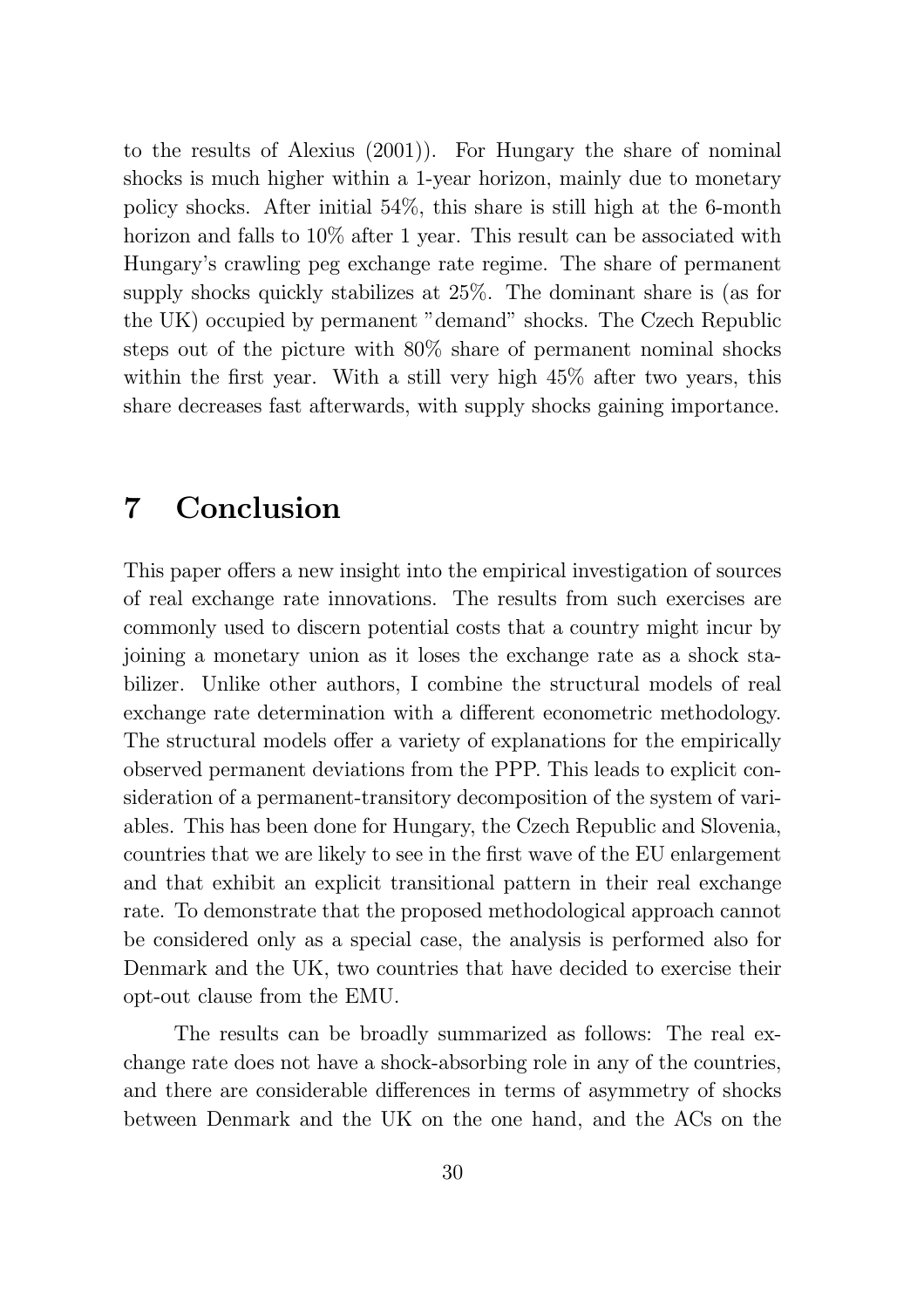other. Shocks identified for Denmark are symmetric; for the only asymmetric case (transitory supply shocks) the real exchange rate does not prove to be an efficient shock absorber. The case of the UK is slightly different, as asymmetric supply shocks might have caused problems with divergent developments if the UK had joined the EMU, but on the other hand the EMU might have removed the destabilizing effects of permanent foreign nominal shocks.

Results for the ACs show some similarities that enable us to treat them as a group in this final discussion. For all of them strong asymmetries of permanent shocks and no shock-absorbing power of the real exchange rate are identified. This means that in the discussion of benefits and cost of joining the EMU, divergent economic developments should receive a considerably higher greater than the shock-absorbing role of the real exchange rate.

In particular, there is a strong presence of the Balassa-Samuelson effect, and effects of structural reforms on the real exchange rate. If the latter can be considered transition specific and as such not likely to persist in the future, the former is very likely to persist in the future due to the catching-up process. What are the implications for joining the EMU? Such divergences are also present in the current EMU and represent a challenge for the ECB, which is targeting the Euro-wide inflation rate, but individual countries experience very different national inflation rates. Centrally managed monetary policy targeting average inflation is thus inappropriate for countries exhibiting the most divergent economic developments (Björkstén and Syrjänen, 1999). The same could be the case also for the countries under study here when they join the EMU, such that they need to carefully consider the strategy of entering. This could be even more important on the way to the EMU. After entering the ERM II system, the Maastricht criteria will apply and upon fulfilling these a country will be obliged to join the EMU. Because the Balassa-Samuelson effect brings with it the inflation differential as a consequence of productivity growth (real convergence), countries will have to trade growth for meeting the Maastricht criteria (nominal convergence). In addition, the exchange rate of a currency with a tendency to appreciate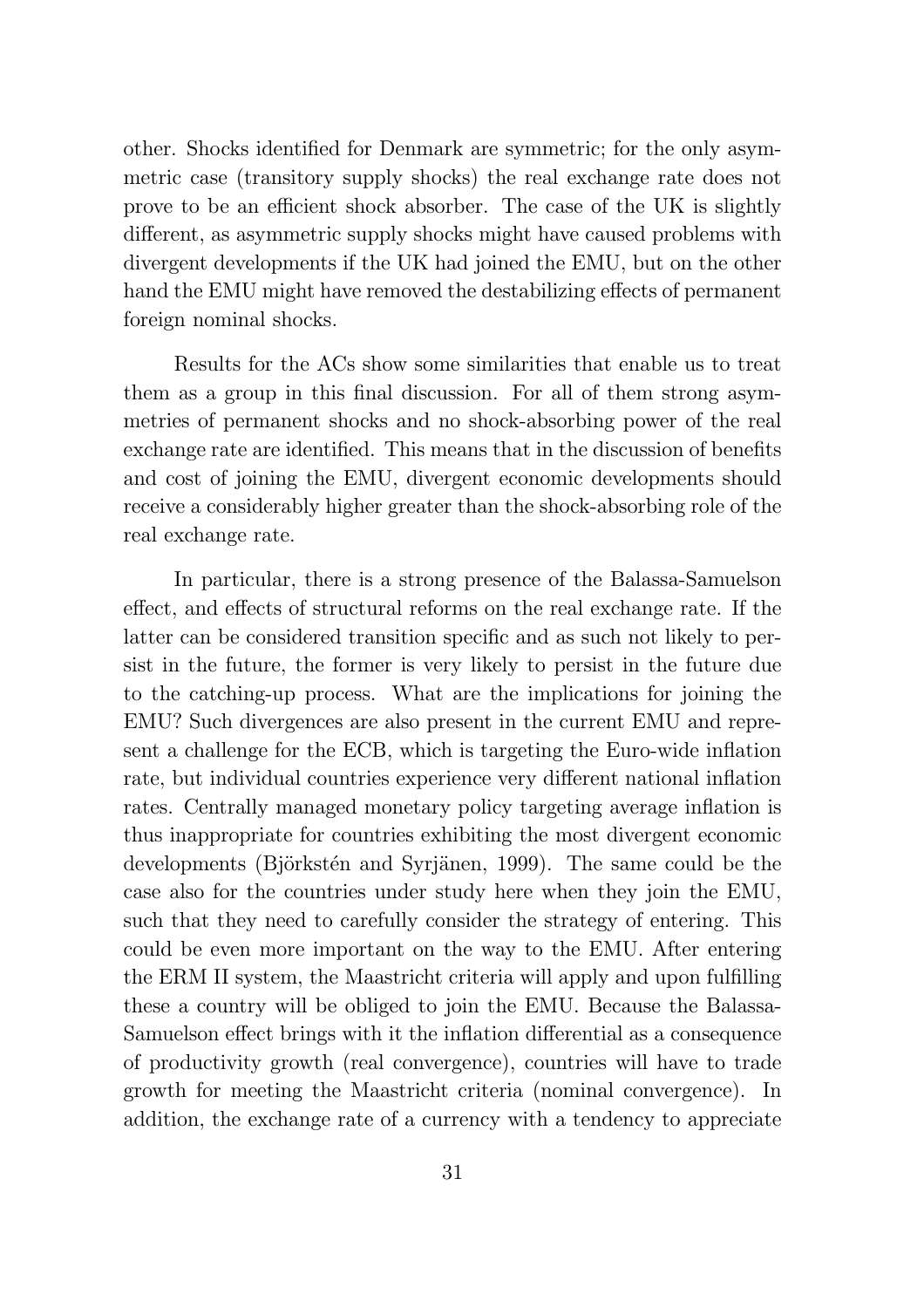can in ERM II find itself closer to the lower bound of fluctuation within reasonable time. This offers an opportunity for a speculative attack, which could prove detrimental for the competitiveness of the economy. For this reason, the Maastricht criteria appear inappropriate for the process of Accession. A more detailed discussion of these issues can be found in Buiter and Grafe (2002). The results presented here can be seen as an empirical link to their conclusions.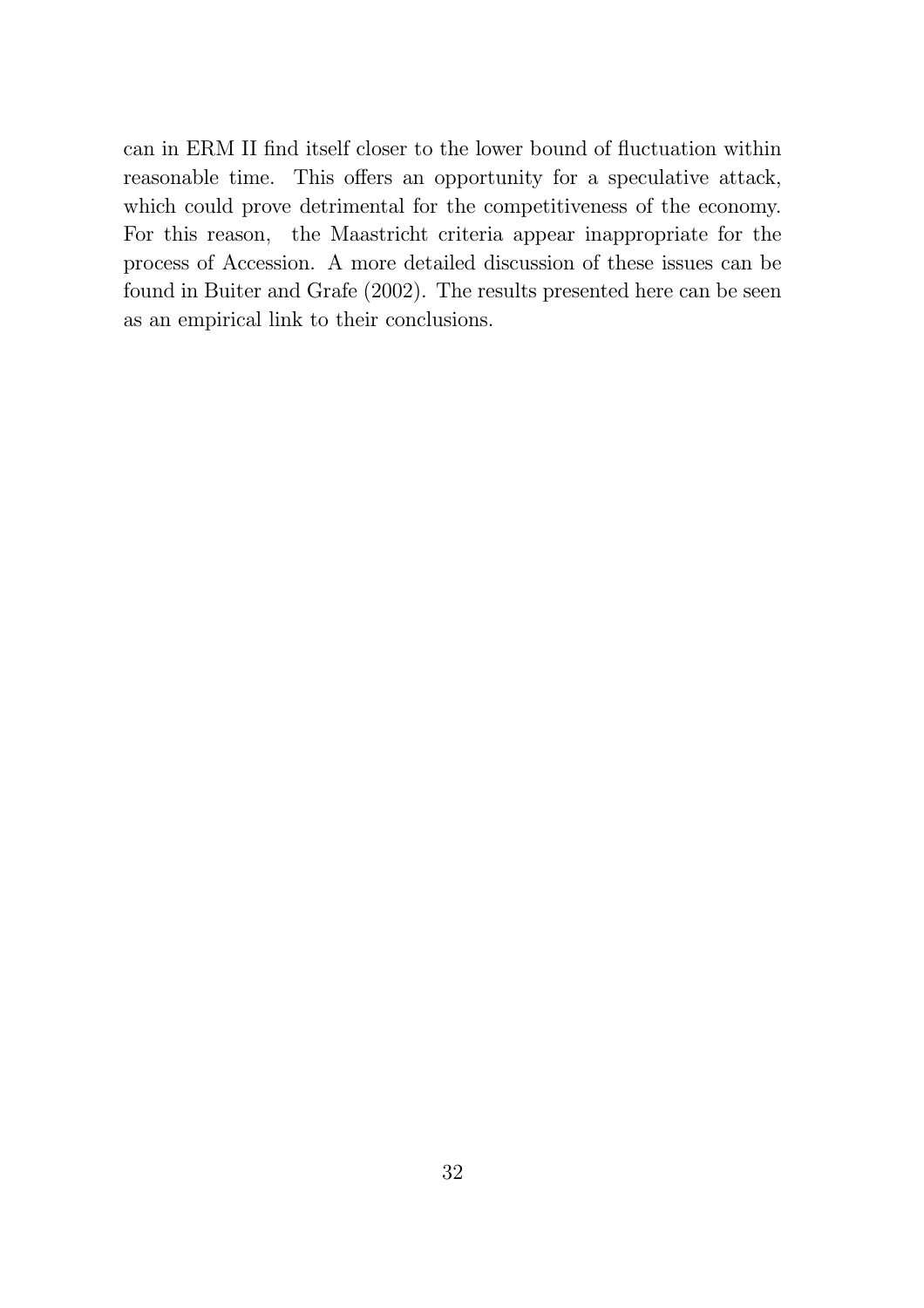#### References

- [1] Alexius, A. (2001), "Sources of Real Exchange Rate Fluctuations in the Nordic Countries", Scandianvian Journal of Economics 103(2), 317-331.
- [2] Arits, M.J. and Ehrmann, M. (2000), "The Echange Rate A Shockabsorber or a Source of Shocks? A Study of Four Open Economies", CEPR Discussion Paper No. 2550
- [3] Bagliano, F. C. and Favero, C. A. (1999), " Information from Financial Markets and VAR Measures of Monetary Policy", European Economic Review, 43, 825-837.
- [4] Banerjee, A., Marcellino, M. and Osbat, C. (2001), "Testing for PPP: Should We Use Panel Methods?", mimeo, European University Institute, Florence.
- [5] Bernanke, B. S. and Mihov, I. (1995), "Measuring Monetary Policy", Quarterly Journal of Economics, 113, 3, 869-902.
- [6] Björkstern, N. and Syrjanen (1999), "Divergencies in the Euro Area: A cause for concern?", Bank of Finland Discussion Papers, 11/99.
- [7] Blanchard, O.J. and Quah, D. (1989), "The Dynamic Effects of Aggregate Demand and Supply Disturbances", American Economic Review, 79, 655-673.
- [8] Buiter, H. W., and Grafe, C., (2002),"Anchor, Float or Abndon Ship: Exhange Rate Regimes for Accession Countries", CEPR Discussion Papers No. 3184.
- [9] Canzoneri, M., Valles, J. and Vinals, J. (1996), "Do Exchange Rates Move to Address International Macroeconomic Imbalances?", CEPR Discussion Papers No. 1498.
- [10] Clarida, R. and Gali, J. (1994), "Sources of Real Exchange Rate Fluctuations: How Important are Nominal Shocks?", Carnegie-Rochester Conference Series on Public Policy 41, 41-56.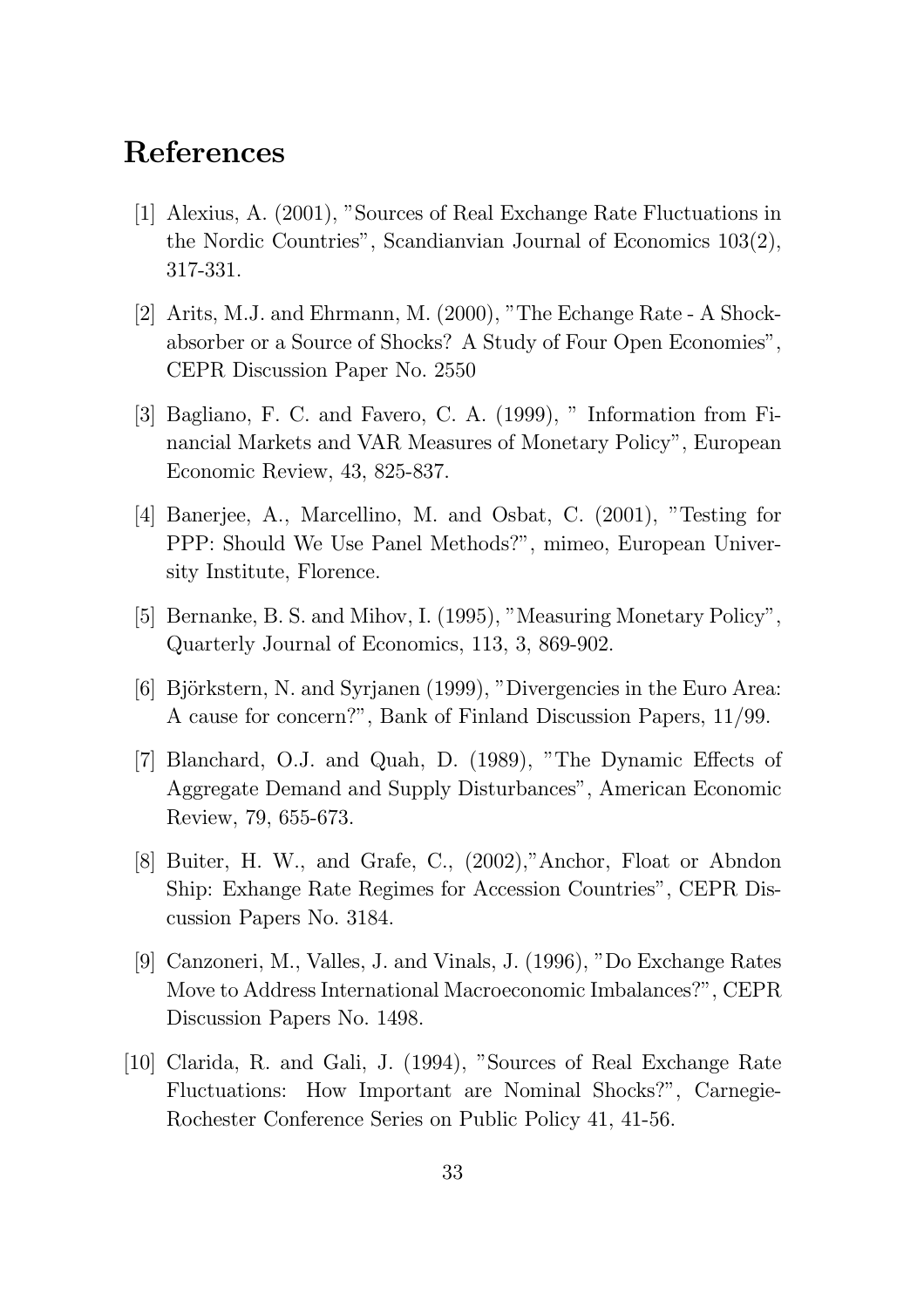- [11] Coricelli, F. and Jazbec, B. (2001), "Real Exchange Rate Dynamics in Transition Countries", CEPR Discussion Paper No. 2869.
- [12] Halpern, L. and Wyplosz, C (1996), "Equilibrium Exchange Rates in Transition Economies", IMF Working Paper, No. 125.
- [13] Hansen, E. and Rahbek, A. (1999), "Stationarity and Asymptotics of Multivariate ARCH Time Series with an Application to Robustness of Cointegration Analysis", mimeo, University of Copenhagen.
- [14] Hendry, D. and Juselius, K. (2001), "Explaining cointegration analysis. Part II", The Energy Journal, Vol. 22, 1, 1-52.
- [15] de Grauwe P. (2000), "Monetary Policies in the Presence of Asymmetries", Journal of Common Market Studies, 38, 593-612.
- [16] De Gregorio,J., Giovannini, A. and Wolf H. C. (1994), "International Evidence in Tradables and Nontradables Inflation", European Economic Review, vol. 38, 1225-44.
- [17] Ehrmann, M. (1998), "Will EMU Generate Asymmetry? Comparing Monetary Policy Transmission Across European Countries", EUI Working Paper ECO No. 98/28, European University Institute.
- [18] Engel, C. (2000), "Long-Run PPP May Not Hold After All", Journal of International Economics, 57, 243-273.
- [19] Favero, C. A. (2001), "Applied Macroeconometrics", Oxford University Press, Oxford.
- [20] Favero, C., Giavazzi, F. and Spaventa, L. (1996), "High Yields.The Spread on German Interest Rates", The Economic Journal, 107, 956-85.
- [21] Froot, K.A. and Rogoff K.  $(1991)$ , "The EMS, the EMU, and the Transition to Common Currency", in NBER Macroeconomics Annual, Cambridge, MIT Press, 269-317.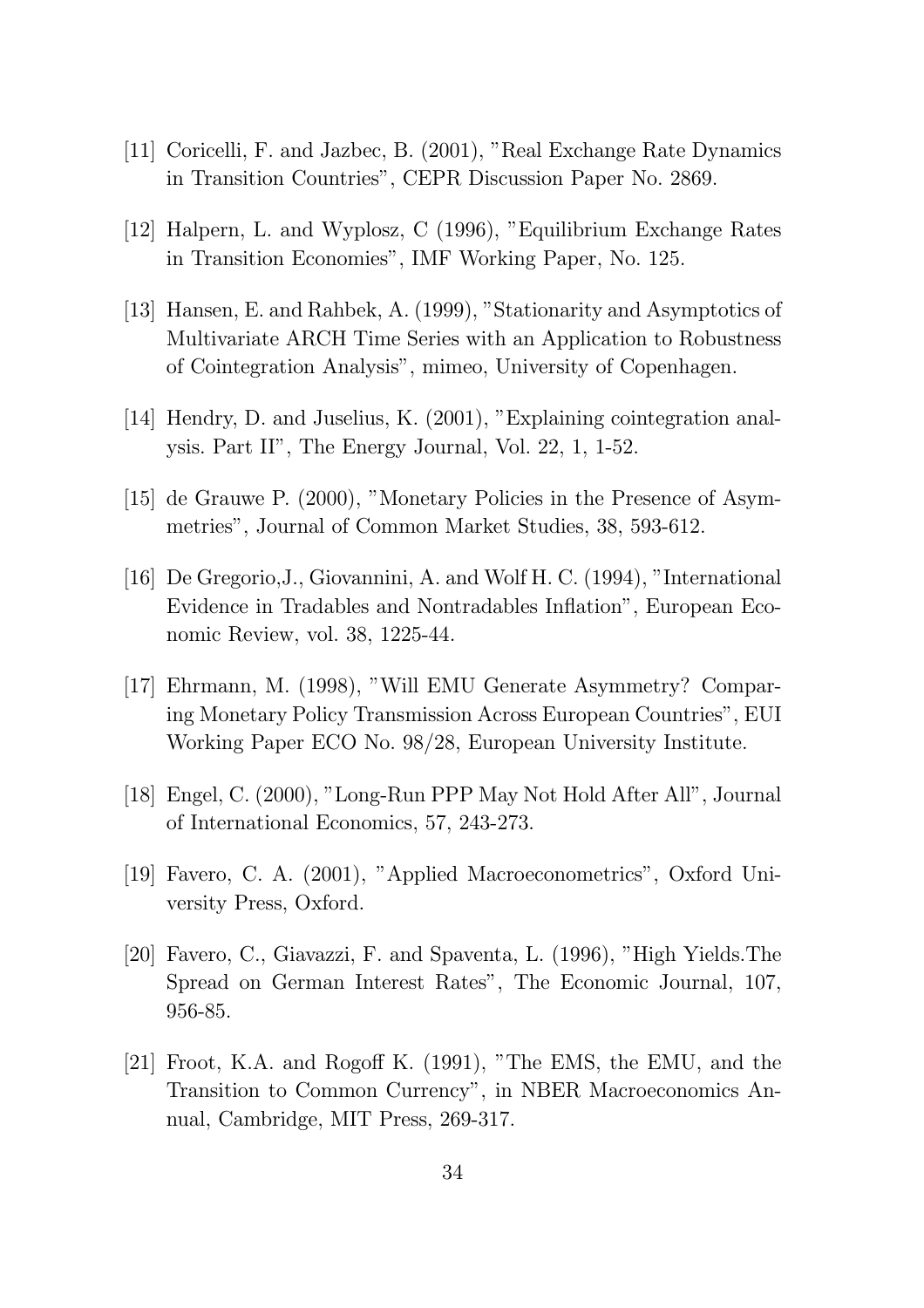- [22] Froot, K.A. and Rogoff K.  $(1995)$ , "Perspectives on PPP and Long-Run Real Exchange Rate", in: Grossman, G. and Rogoff, K. eds., Handbook of International Economics, vol. III (Elsevier Science), 1647-1688.
- [23] Funke, M. (2000), "Macroeconomic Shocks in Euroland vs the UK: Supply, Demand or Nominal?", mimeo, University of Hamburg.
- [24] Jazbec, B. (2001), "Model of Real Exchange Rate Determination in Transition Economies", Faculty of Economics Working Paper No. 118, University of Ljubljana.
- [25] Johansen, S. (1995), "Likelihood-Based Inference in Cointegrated Vector Auto-Regressive Models", Oxford University Press, Oxford.
- [26] Juselius, K. (1995), "Do Purchasing Power Parity and Uncovered Interest Rate Parity Hold in the Long run? An Example of Likelihood Inference in a Multivariate Time-Series Model", Journal of Econometrics 69, 211-240.
- [27] Juselius, K. (2001), "Big Shocks, Outliers and Interventions. A Cointegration and Common Trends Analysis of Daily Bond Rates", mimeo European University Institute, Florence.
- [28] King, R. G., Plosser, C. I., Stock, J. M. and Watson, M. W. (1991), "Stochastic Trends and Economic Fluctuations", American Economic Review 81(2), 819-840.
- [29] Kraynjak, K. and Zettelmayer, J. (1997), "Competitiveness in Transition Economies: What Scope for Real Appreciation?" IMF Staff Papers, Vol. 45, No. 2.
- [30] Lane, P. and Milesi-Ferretti, G. (2000), "The Transfer Problem Revisited: Net Foreign Assests and Equilibrium Exchange Rates", mimeo, International Monetary Fund.
- [31] MacDonald, R. and Ricci, L. (2001), "PPP and the Balassa Samuelson Effect: The Role of the Distribution Sector", IMF Working Paper 2001/38, International Monetary Fund, Washington.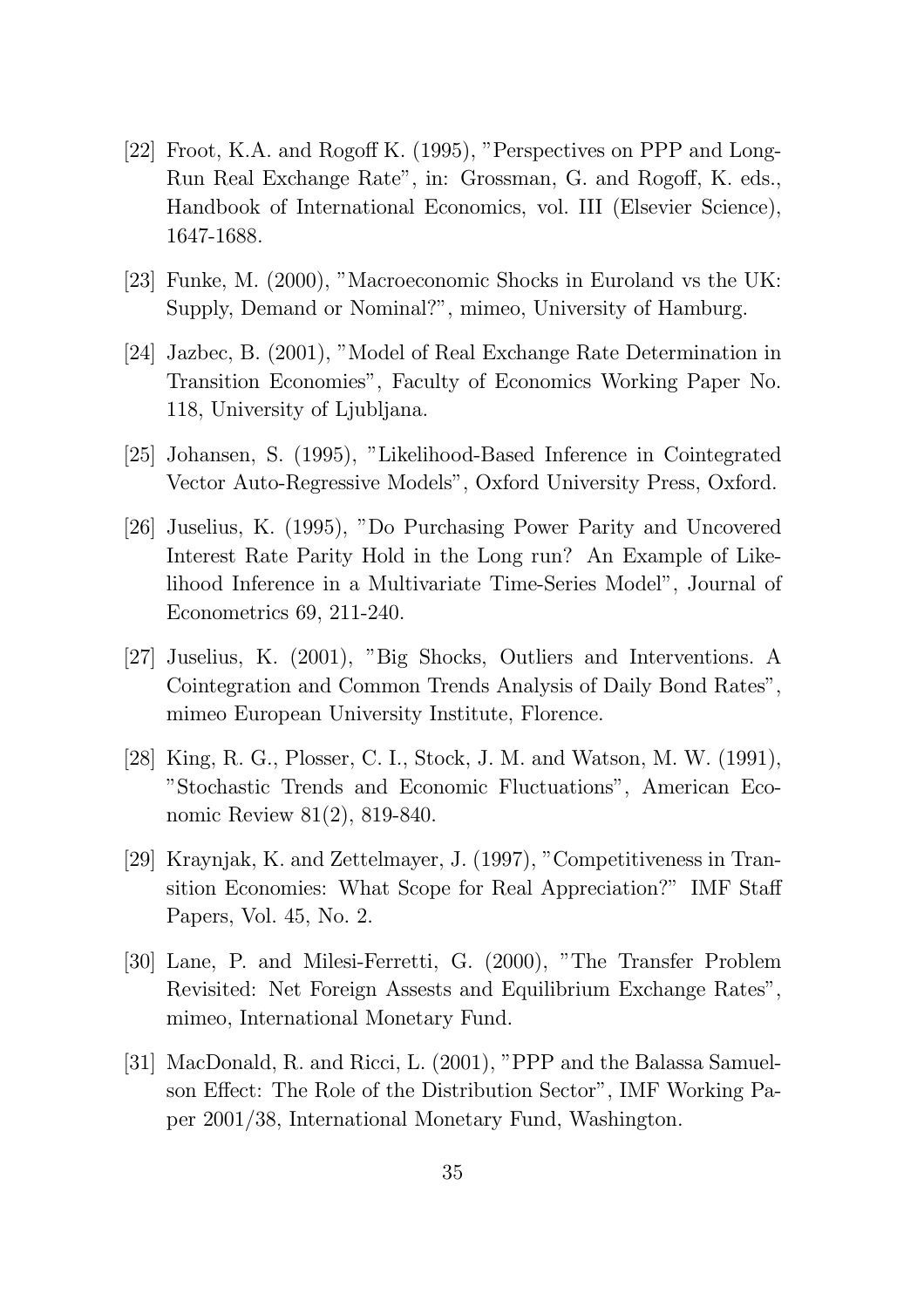- [32] Mellander, E., Vredin, A. and Warne, A. (1992), "Stochastic Trends and Economic Fluctuations in a Small Open Economy", Journal of Applied Econometrics, Vol. 7, Iss. 4, 369-394.
- [33] Nelson, C. R. and Plosser, C.I. (1982), "Trends and Random Walks in Economic Time Series: Some Evidence and Implications", Journal of Monetary Economics 10, 139-162.
- [34] Obstfeld, M. and Rogoff, K. (1996), Foundations of International Economics, MIT Press.
- [35] Obstfeld, M. and Rogoff, K. (2000), "New Directions for Stochastic Open Economy Models", Journal of International Economics, 50, 117-52.
- [36] Pesaran, H. M. (1998), "Structural Analysis of Cointegrating VARs", University of Cambride DAE Working Paper No. 9756.
- [37] Rogoff, K. (1992), "Traded Goods, Consumption Smoothing and the Random Walk Behavior of the Real Exchange Rate", Bank of Japan Monetary and Economic Studies, vol. 10, no. 2, 1-29.
- [38] Roubini, N. and Wachtel, P. (1998), "Current Account Sustainability in Transition Countries", NBER Working Papers No. 6468.
- [39] Smets, F. (1997), " Measuring Monetary Policy Shocks in France, Germany and Italy: The Role of the Exchange Rate", Swiss Journal of Economics and Statistics, 133, 597-616.
- [40] Thomas, A. (1997), "Is the Exchange Rate a Shock Absorber? The Case of Sweden", IMF Working Paper No. 97/176.
- [41] Warne, A.  $(1993)$ , "A Common Trends Moodel: Identification, Estimation and Inference", University of Stocholm IIES Seminar Paper No. 555.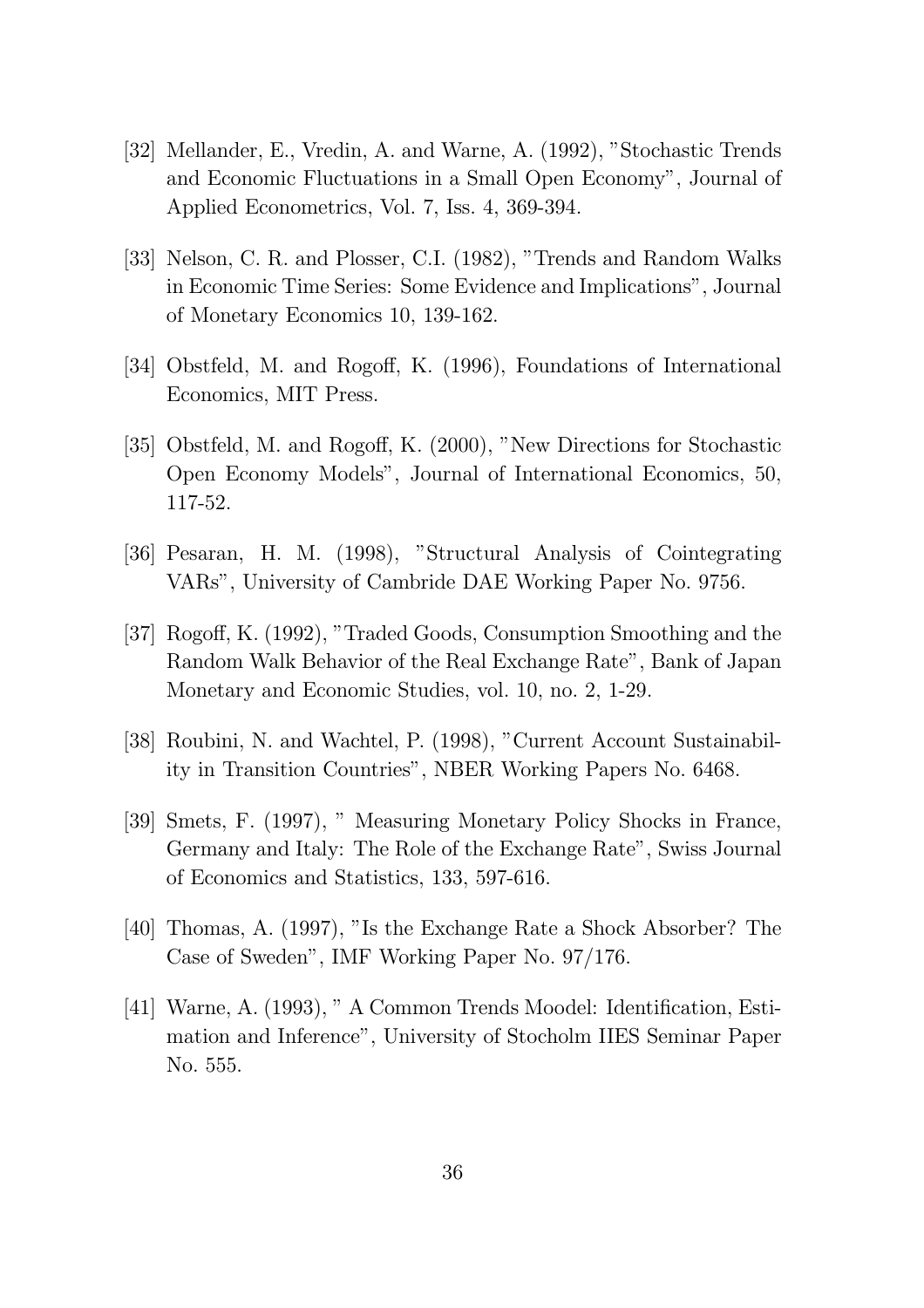### Appendix A

This section presents a simple theoretical proof for the argument set out in the Introduction that permanent changes in the real exchange rate, reflecting underlying structural changes in the economy, cannot be overturned by discretionary measures of monetary policy. For simplicity I concentrate on the case where the productivity growth differential between tradeable and non-tradeable sector causes the real appreciation of the domestic currency - the Balassa-Samuelson effect.

Consider a case of a small open economy. The assumption of domestically mobile factors of production and internationally mobile capital ensures the isolation of Balassa-Samuleson effect independent of demand effects on the real exchange rate. The economy produces two composite goods, tradeables and non-tradeables, with the following constantreturns production functions:

$$
Y_T = A_T F(K_T, L_T), \qquad Y_N = A_N F(K_N, L_N)
$$

Total labor supply is fixed and labor mobility ensures wage equalization between sectors. Denote with  $\mu_{LN}$  and  $\mu_{LT}$  labor income shares in non-tradeable and tradeable sector respectively. Then it holds that along a perfect-foresight path we have (see Obstfeld and Rogoff, 1996, p.208):

$$
\frac{\widehat{P_N}}{P_T} = \frac{\mu_{LN}}{\mu_{LT}} \widehat{A}_T - \widehat{A}_N \tag{A.1}
$$

A hat above the variable denotes the logarithmic derivative. This expression postulates that under a plausible and empirically documented assumption  $\mu_{LN}/\mu_{LT} \geq 0$ , a higher productivity growth in tradeable sector leads to an increase of the internal price ratio. If we denote with  $\alpha$ and  $\beta$  the corresponding shares of non-tradeables in the home and foreign price indeces respectively, we can write:

$$
P = P_T^{1-\alpha} P_N^{\alpha}, \quad P^* = (P^*)_T^{1-\beta} (P^*)_N^{\beta}
$$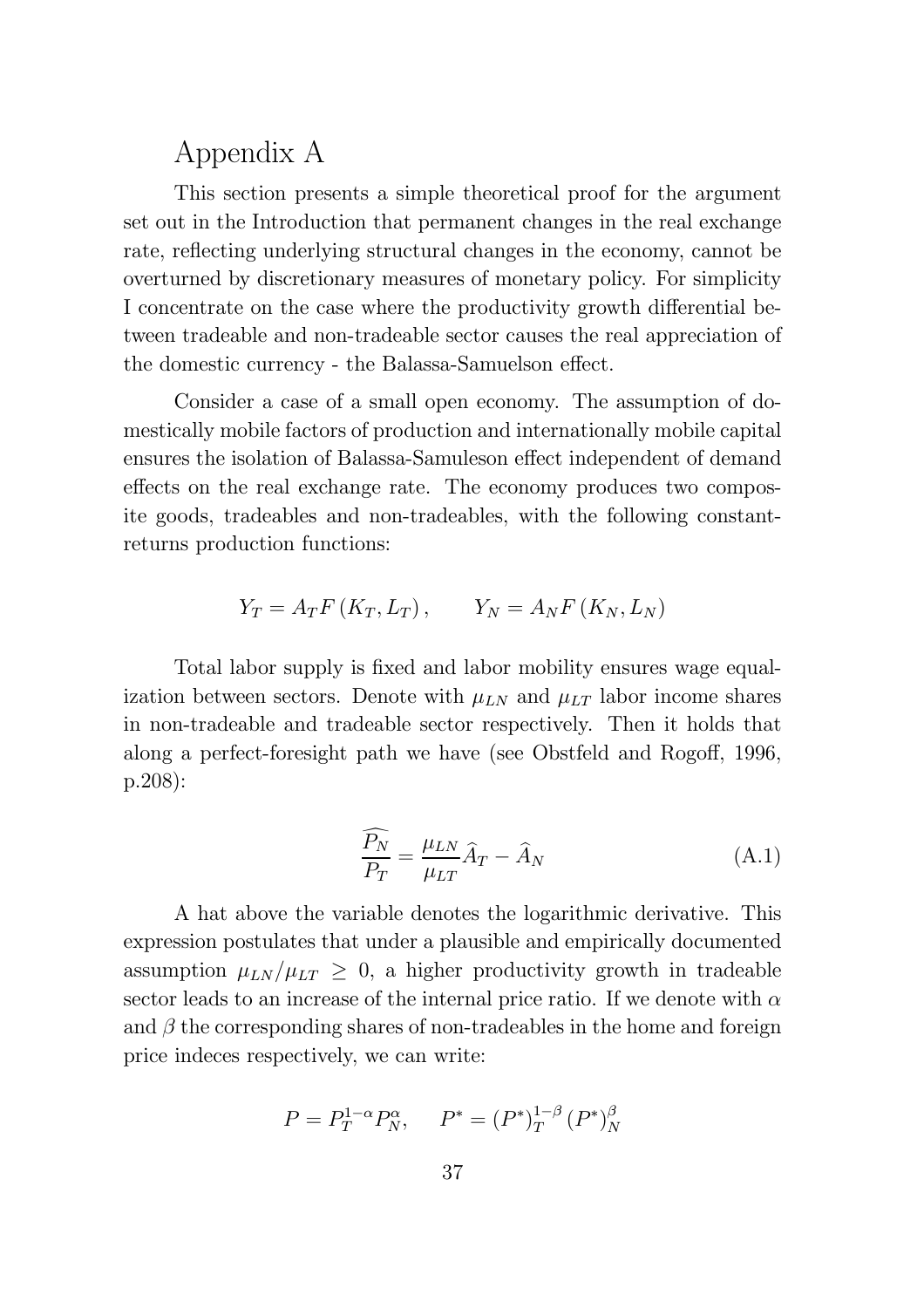By log-differentiating the ratio of the price indices, using eq.  $(A.1)$ and assuming similar technologies we can see how relative productivity shifts induce systematic changes in the log real exchange rate defined as  $q = p^f - p = e + p^* - p$ :

$$
\hat{q} = \hat{P} - \widehat{P}f = \beta \left(\frac{\mu_{LN}}{\mu_{LT}} \widehat{A}^* T - \widehat{A}^* N\right) - \alpha \left(\frac{\mu_{LN}}{\mu_{LT}} \widehat{A}_T - \widehat{A}_N\right) \tag{A.2}
$$

Note that in the empirical analysis I use a CPI-measured real exchange rate:  $q_{cpi} = e + p_{cpi}^f - p_{cpi}$ , where e denotes the log of the nominal exchange rate. By denoting the share of imported goods in the CPI with  $\omega$  and exploiting the assumption of a small open economy, a direct correspondence between the two measures of the real exchange rate follows:  $\hat{q}_{cpi} = (1 - \omega) \hat{q}.$ 

For the present purpose it is important to note that the result in (A.2) holds in the medium and long run, which allows us to write:

$$
\lim_{\tau \to \infty} E_t q_{t+\tau} = \lim_{\tau \to \infty} q_{t+\tau/t} \neq q_t, \tag{A.3}
$$

where  $E_t$  () denotes the expectation operator based on information at time  $t$ . Without nominal rigidities productivity growth differential would instantaneously lead to changes in the real exchange rate; however, the usefulness of thelast expression is that it allows us to be imprecise about the exact form of nominal rigidities, lags in the pass-through of foreign inflation, and staggered price adjustment, as it is compatible also with their presence.

Finally, it is useful to exploit the constraints imposed on the exchange rate by basic parity conditions. The nominal exchange rate fulfills the interest parity condition:

$$
i_t - i_t^* = e_{t+1/t} - e_t + \varphi_t,
$$

where  $i_t$  and  $i_t^*$  denote the domestic and foreign nominal interest rate respectively, and  $\varphi_t$  is the foreign-exchange risk premium. Using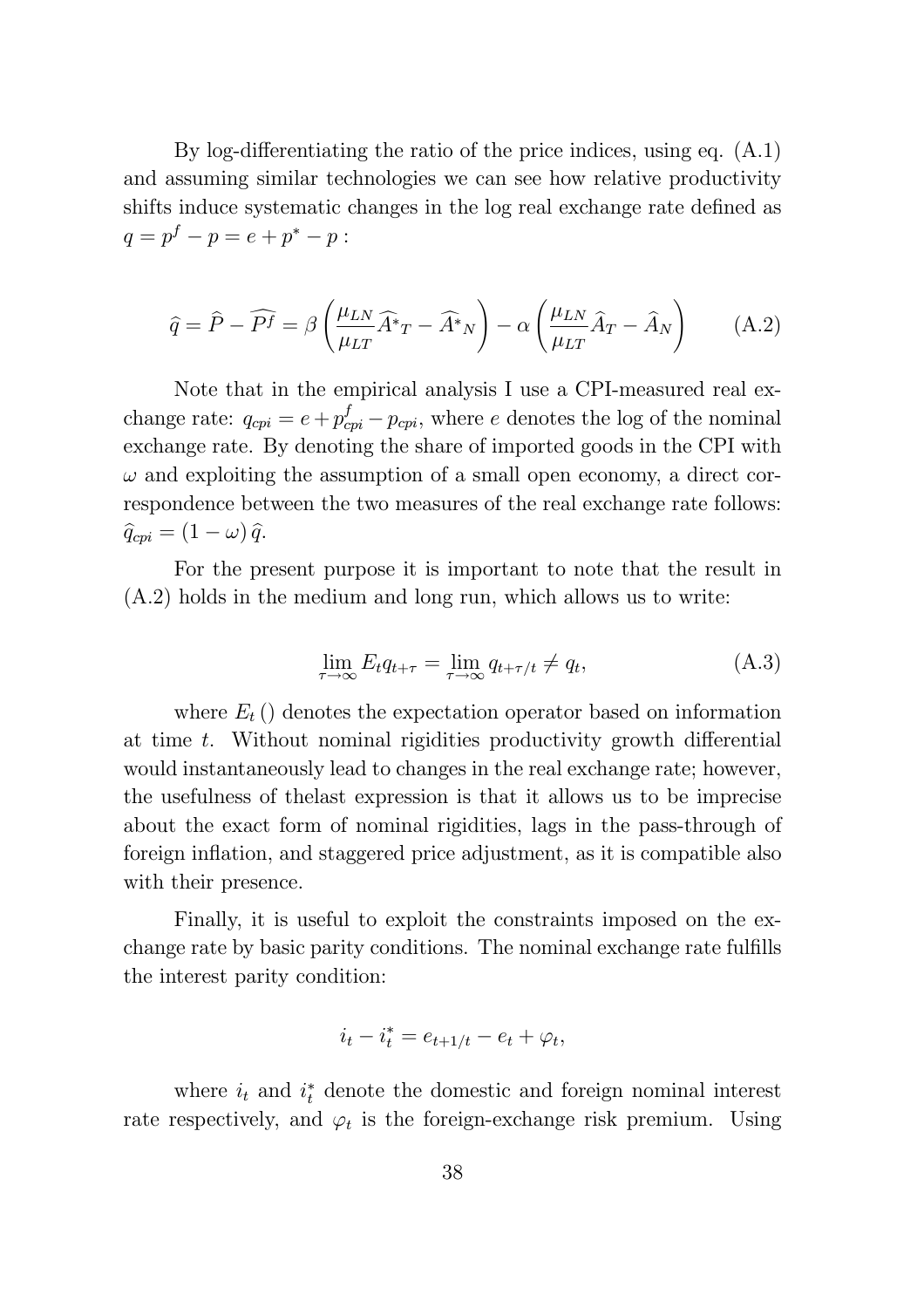the definition for the real exchange rate we can rewrite the preceding expression as a real interest parity condition:

$$
q_{t+1/t} = q_t + i_t - \pi_{t+1/t} - i_t^* + \pi_{t+1/t}^* - \varphi_t.
$$
 (A.4)

Solving this expression forward yields:

$$
q_t - \lim_{\tau \to \infty} q_{t+\tau/t} = -\sum_{\tau=0}^{\infty} \left( i_{t+\tau} - \pi_{t+1+\tau/t} \right) + \sum_{\tau=0}^{\infty} \left( i_{t+\tau}^* - \pi_{t+1+\tau/t}^* + \varphi_{t+\tau/t} \right)
$$
\n(A.5)

This expression summarizes the basic constraint of monetary policy faced with real appreciation of its currency (positive right-hand side). In the presence of highly mobile capital (which is the case in the ACs), any attempt to reverse real appreciation by increasing the nominal exchange rate will, through higher real interest rates, eventually push the real exchange rate towards its equlibrium path, which is determined by structural changes in the economy. As long as we rule out the extreme case of perfect nominal rigidity this leads to higher average inflation along the adjustment path. Under more plausible assumptions about lags in the effects of monetary policy on prices, and pass-through of foreign inflation, the adjustment occurs within only a few periods, such that it is not optimal for the monetary authorities to attempt to revert the trend in the real exchange rate. The shock-absorbing role of the real exchange rate is thus considered only for transitory asymmetric real shocks.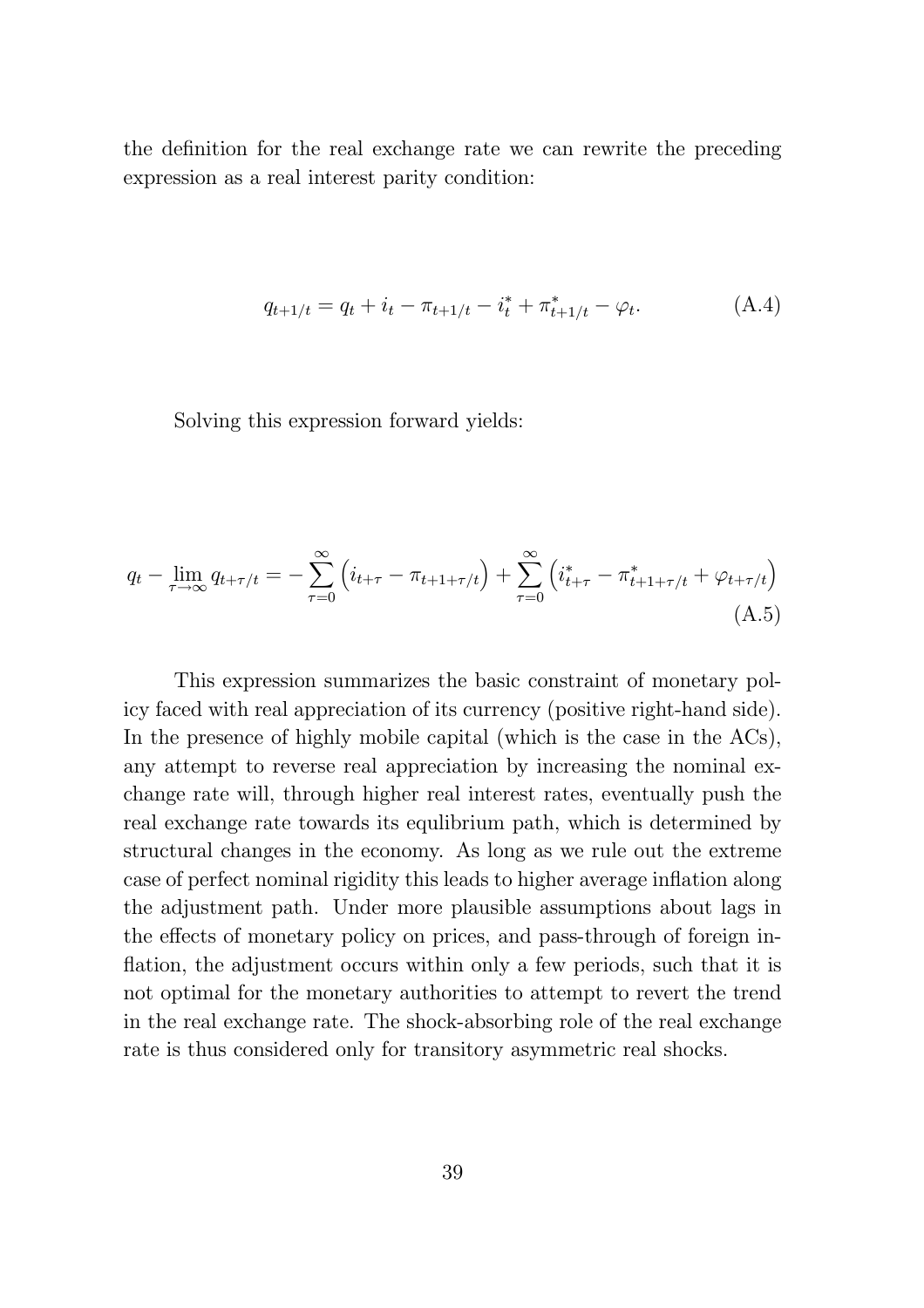Appendix B: Impulse Responses and Forward Error Variance Decomposition



Figure 1: Real exchange rate paths



Figure 2: Slovenia - permanent positive supply shock (P1)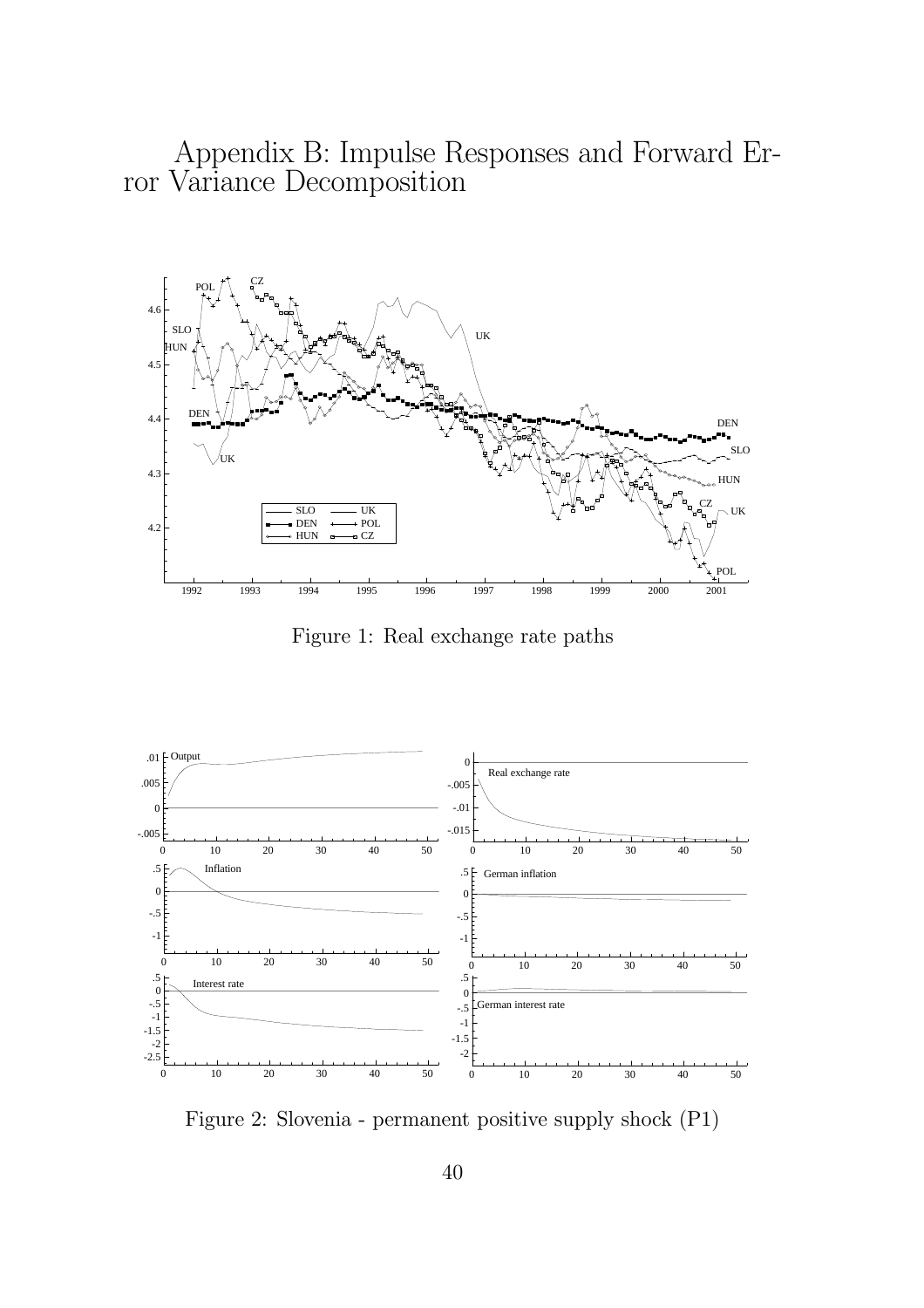

Figure 3: Slovenia - permanent transition specific shock  $(P2)$ 



Figure 4: Slovenia - permanent positive nominal shock (P3)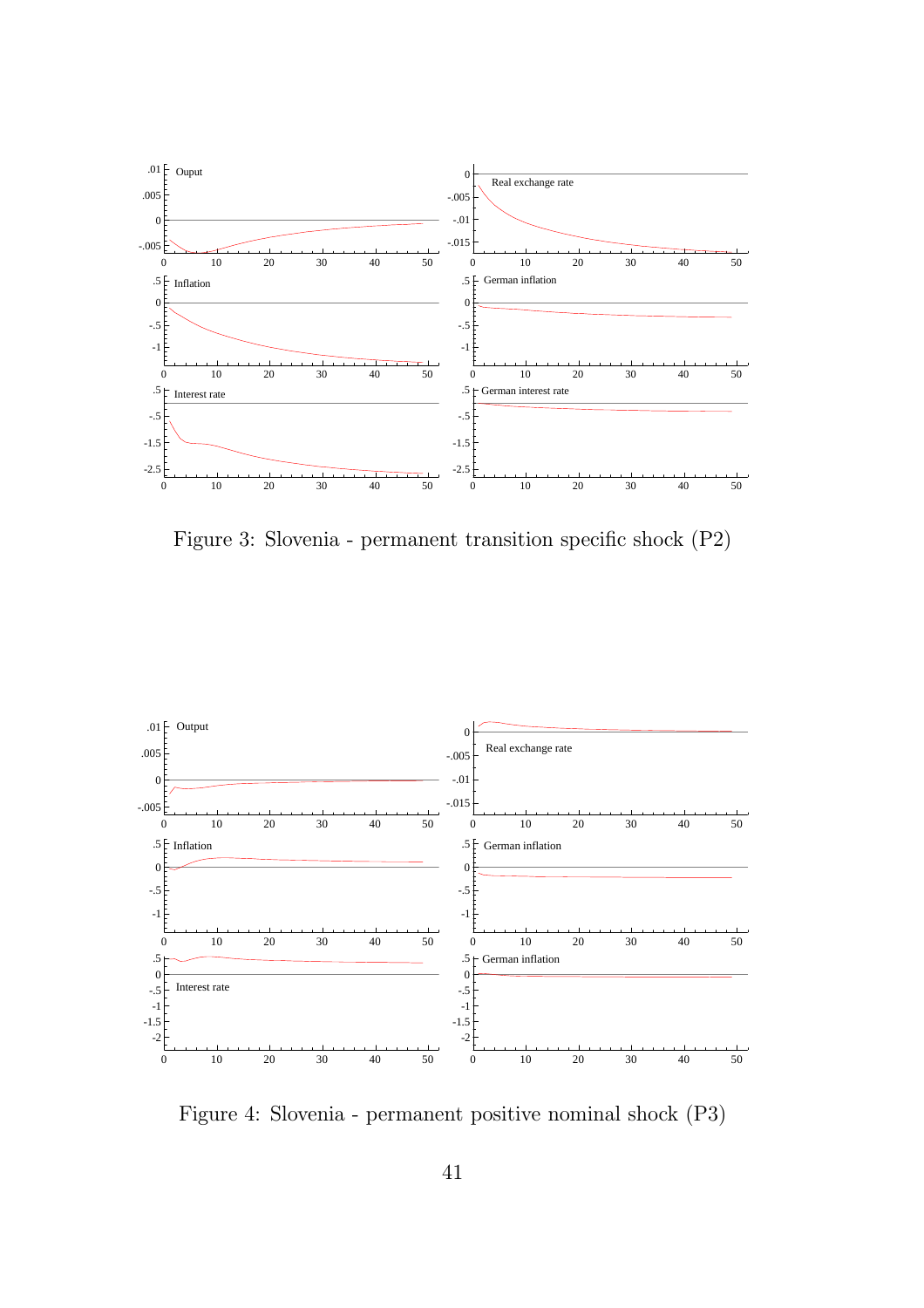

Fugure 5: Slovenia - positive monetary policy shock (T1)



Figure 6: Slovenia - transitory positive demand shock (T2)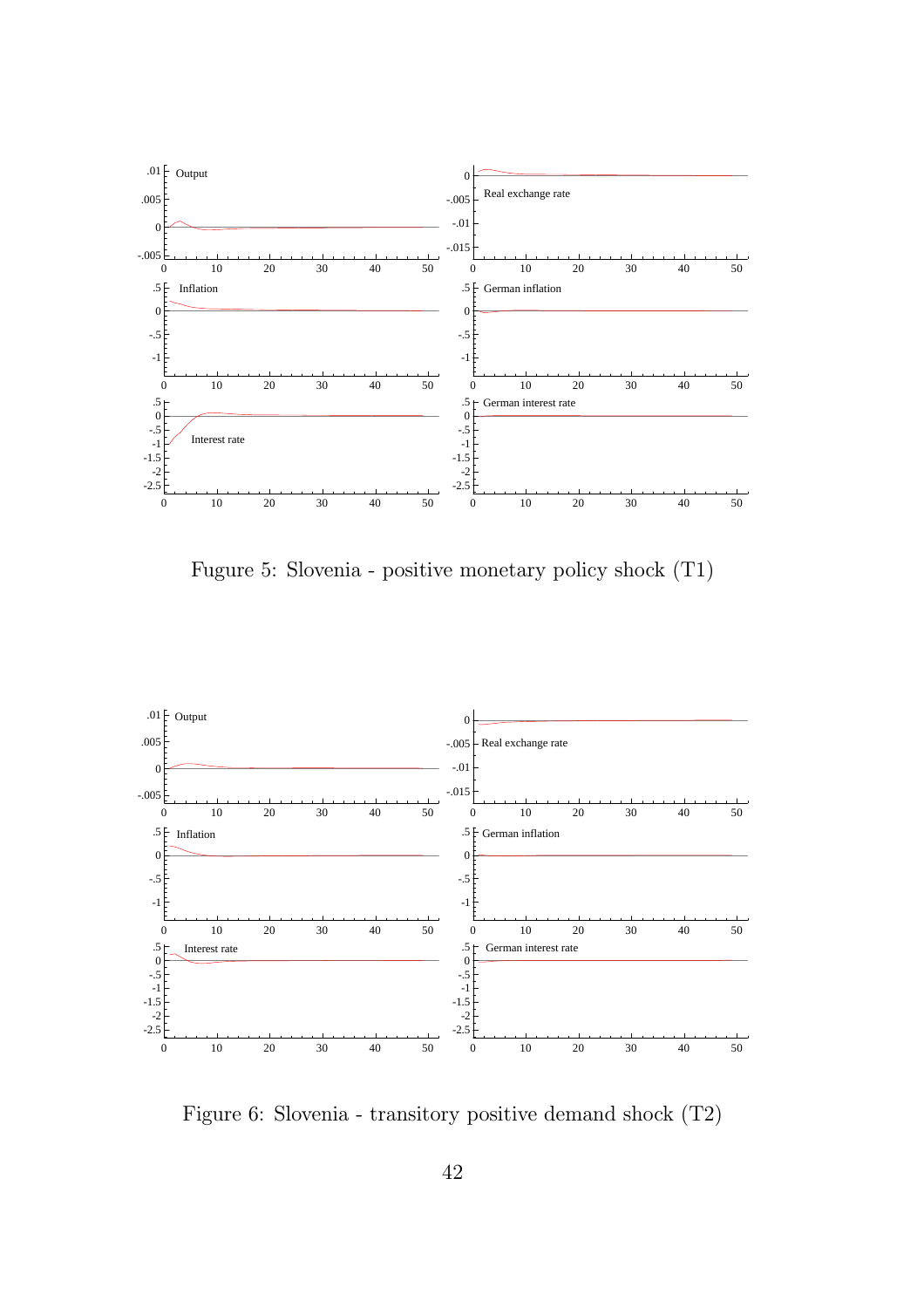

Figure 7: Slovenia - transitory positive supply shock (T3)



Figure 8: UK - permanent positive supply shock (P1)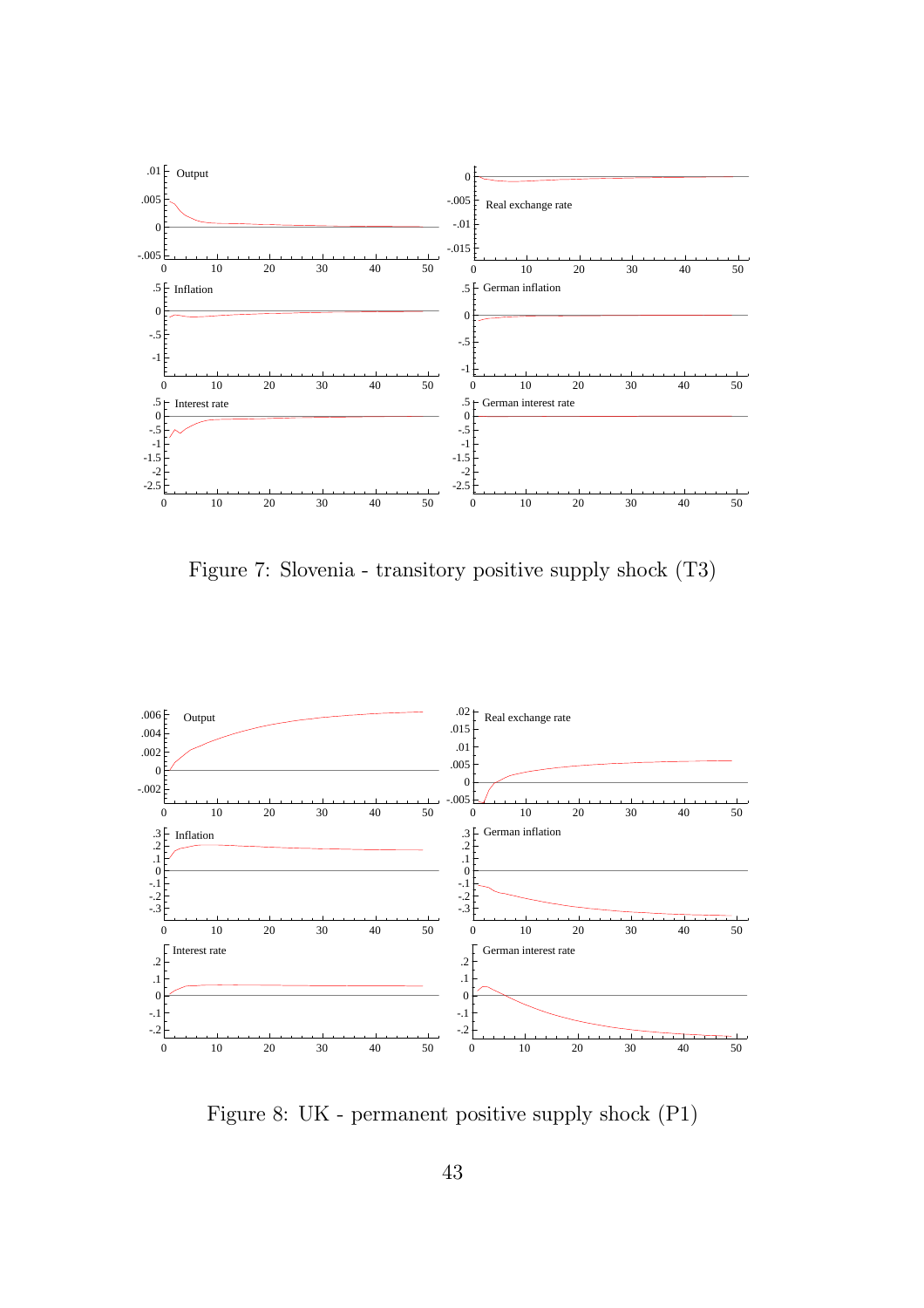

Figure 9: UK - permanent negative demand shock (P2)



Figure 10: UK - permanent nominal domestic shock (P3)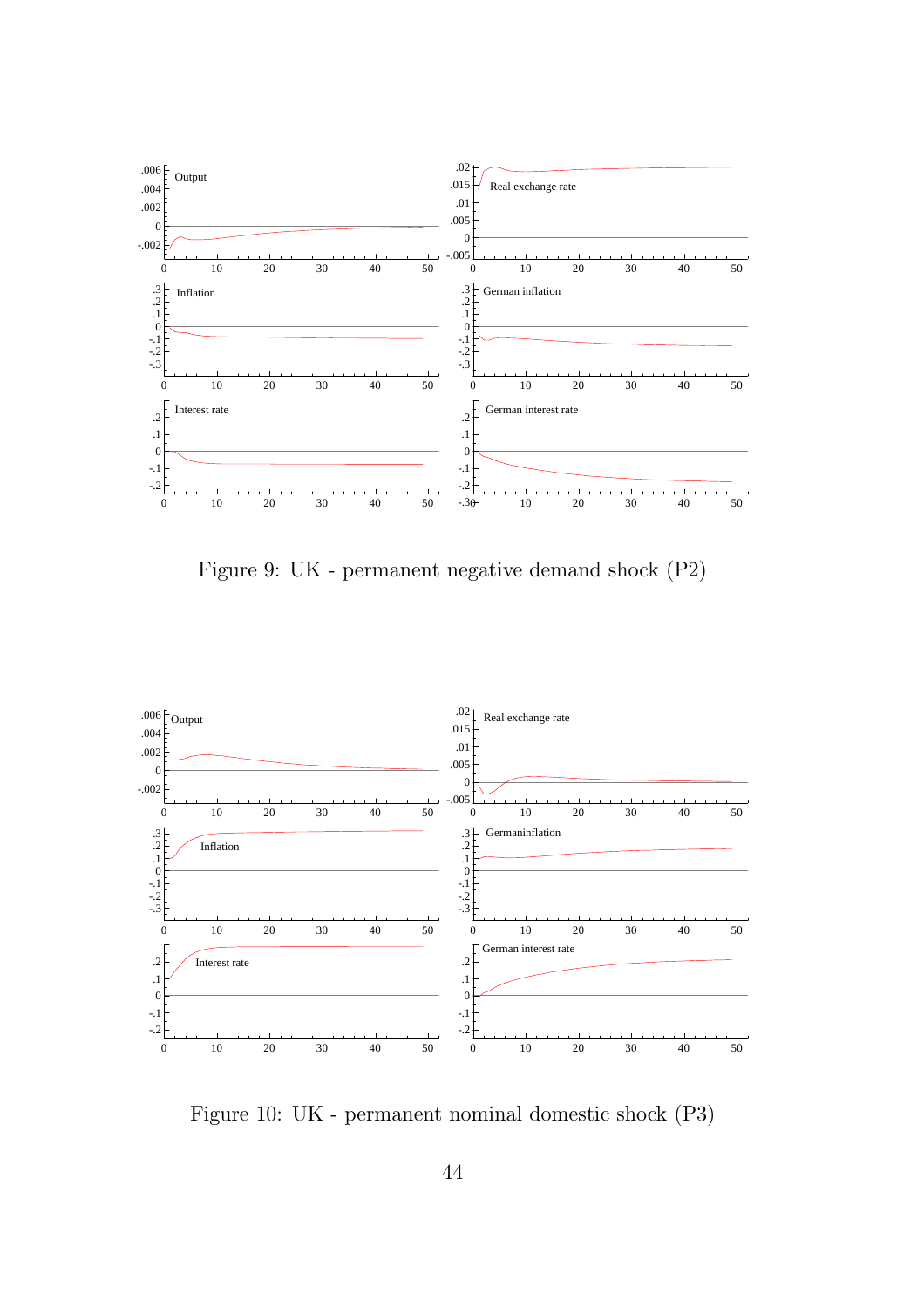

Figure 11: UK - permanent foreign nominal shock (P4)



Figure 12: UK - transitory positive monetary policy shock (T1)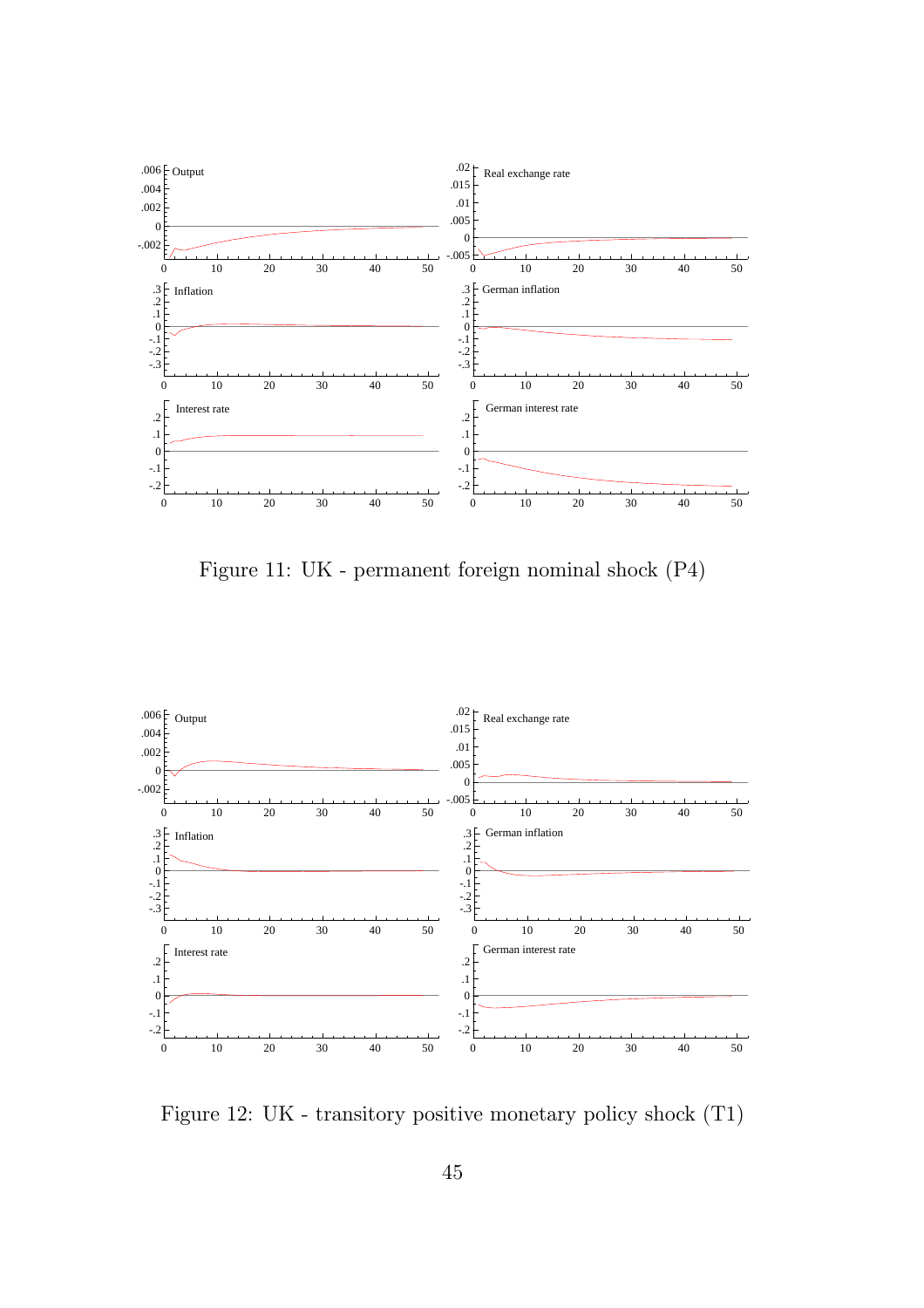

Figure 13: UK - transitory real shock (T2)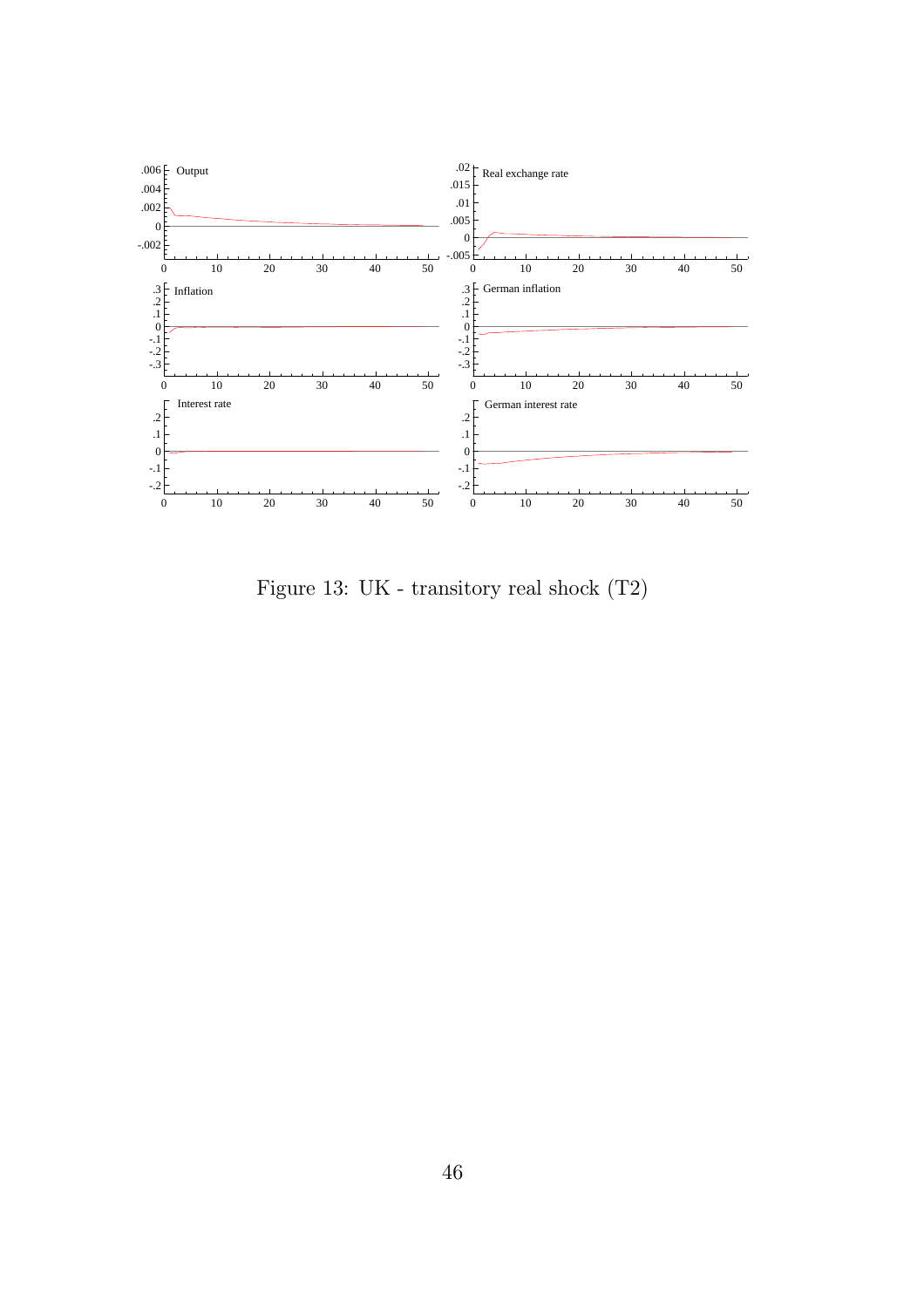| Table 4: FEVD for Slovenia |              |                |                |      |      |           |                |             |             |  |
|----------------------------|--------------|----------------|----------------|------|------|-----------|----------------|-------------|-------------|--|
| <b>Step</b>                | Var          | P <sub>1</sub> | P <sub>2</sub> | P3   | T1   | $\bf{T}2$ | T <sub>3</sub> | $\mathbf P$ | $\mathbf T$ |  |
|                            | y            | 0.12           | 0.31           | 0.13 | 0.00 | 0.00      | 0.43           | 0.57        | 0.43        |  |
| 1 <sub>m</sub>             | $\mathbf R$  | 0.60           | 0.26           | 0.06 | 0.04 | 0.04      | 0.00           | 0.92        | 0.08        |  |
|                            | $\pi$        | 0.51           | 0.06           | 0.01 | 0.17 | 0.17      | 0.08           | 0.57        | 0.43        |  |
|                            | $\mathbf{i}$ | 0.02           | 0.20           | 0.09 | 0.42 | 0.02      | 0.25           | 0.31        | 0.69        |  |
|                            | y            | 0.52           | 0.34           | 0.03 | 0.00 | 0.01      | 0.10           | 0.89        | 0.11        |  |
| 6m                         | $\mathbf R$  | 0.64           | 0.31           | 0.03 | 0.01 | 0.00      | 0.00           | 0.98        | 0.02        |  |
|                            | $\pi$        | 0.52           | 0.32           | 0.01 | 0.06 | 0.05      | 0.04           | 0.86        | 0.14        |  |
|                            | $\mathbf{i}$ | 0.04           | 0.63           | 0.08 | 0.13 | 0.01      | 0.10           | 0.76        | 0.24        |  |
|                            | y            | 0.60           | 0.32           | 0.02 | 0.00 | 0.00      | 0.05           | 0.95        | 0.05        |  |
| 1y                         | $\mathbf R$  | 0.61           | 0.36           | 0.01 | 0.00 | 0.00      | 0.00           | 0.99        | 0.01        |  |
|                            | $\pi$        | 0.23           | 0.64           | 0.04 | 0.03 | 0.02      | 0.03           | 0.92        | 0.08        |  |
|                            | $\mathbf{i}$ | 0.15           | 0.67           | 0.08 | 0.06 | 0.00      | 0.05           | 0.89        | 0.11        |  |
|                            | y            | 0.72           | 0.23           | 0.01 | 0.00 | 0.00      | 0.02           | 0.97        | 0.03        |  |
| 2y                         | $\mathbf R$  | 0.57           | 0.42           | 0.00 | 0.00 | 0.00      | 0.00           | 1.00        | 0.00        |  |
|                            | $\pi$        | 0.12           | 0.82           | 0.03 | 0.01 | 0.01      | 0.01           | 0.97        | 0.03        |  |
|                            | $\mathbf{i}$ | 0.19           | 0.71           | 0.05 | 0.02 | 0.00      | 0.01           | 0.96        | 0.04        |  |
|                            | y            | 0.86           | 0.12           | 0.01 | 0.00 | 0.00      | 0.01           | 0.99        | 0.01        |  |
| 4y                         | $\mathbf R$  | 0.53           | 0.46           | 0.00 | 0.00 | 0.00      | 0.00           | 1.00        | 0.00        |  |
|                            | $\pi$        | 0.12           | 0.86           | 0.01 | 0.00 | 0.00      | 0.00           | 0.99        | 0.01        |  |
|                            | $\mathbf{i}$ | 0.22           | 0.74           | 0.03 | 0.01 | 0.00      | 0.01           | 0.97        | 0.03        |  |

#### Comments to the Tables:

Tables 4-8 should be read as follows. Each number contains a share of variance of variable in row i attributed to shock in column j. The first column  $(P1)$  stands for the first permanent shock - a supply shock, the second (P2) for the permanent demand shock, the third for the permanent nominal shock (P3) (P4 for permanent foreign nominal shock for the UK). The fourth column (T1) stands for the monetary policy shocks, the  $f(x)$  for transitory demand shock, and the sixth  $(T3)$  for transitory supply shocks. The last two columns contain the sum of the contributions by the permanent (P) and transitory (T) shocks respectively.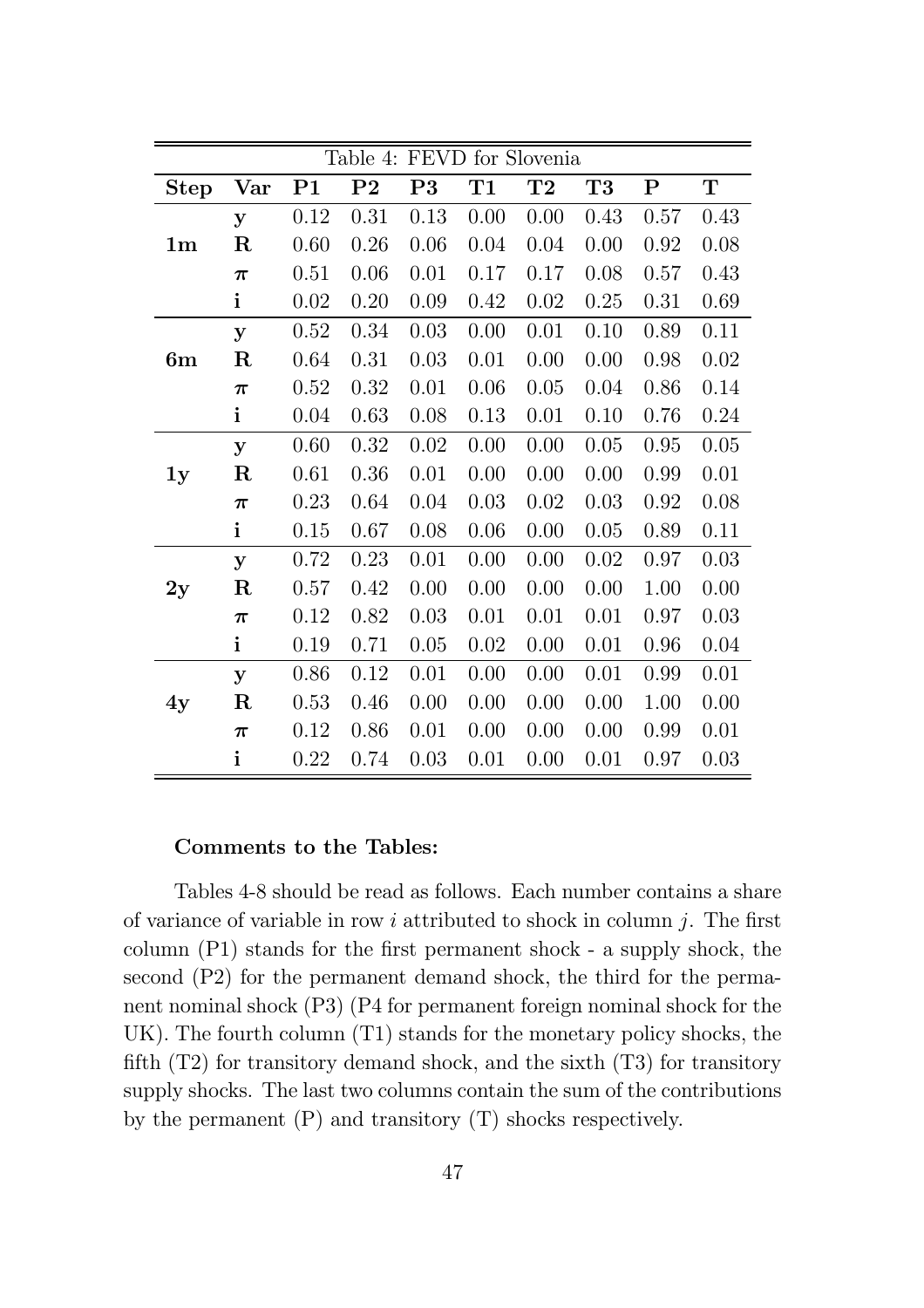|                |                    |                | Table 5: FEVD for United Kigdom |      |                |      |           |           |           |  |  |
|----------------|--------------------|----------------|---------------------------------|------|----------------|------|-----------|-----------|-----------|--|--|
| <b>Step</b>    | Var                | P <sub>1</sub> | P <sub>2</sub>                  | P3   | P <sub>4</sub> | T1   | $\bf{T}2$ | ${\bf P}$ | ${\bf T}$ |  |  |
|                | У                  | 0.00           | 0.26                            | 0.05 | 0.52           | 0.00 | 0.17      | 0.83      | 0.17      |  |  |
| 1 <sub>m</sub> | $\mathbf R$        | 0.13           | 0.77                            | 0.00 | 0.04           | 0.01 | 0.05      | 0.95      | 0.05      |  |  |
|                | $\pi$              | 0.26           | 0.00                            | 0.21 | 0.06           | 0.41 | 0.06      | 0.53      | 0.47      |  |  |
|                | $\mathbf{i}$       | 0.01           | 0.01                            | 0.68 | 0.16           | 0.14 | 0.01      | 0.86      | 0.14      |  |  |
|                | $\mathbf{y}$       | 0.17           | 0.16                            | 0.11 | 0.44           | 0.02 | 0.10      | 0.88      | 0.12      |  |  |
| 6m             | $\mathbf R$        | 0.03           | 0.89                            | 0.01 | 0.04           | 0.01 | 0.01      | 0.98      | 0.02      |  |  |
|                | $\boldsymbol{\pi}$ | 0.37           | 0.03                            | 0.48 | 0.02           | 0.10 | 0.01      | 0.90      | 0.10      |  |  |
|                | $\mathbf{i}$       | 0.04           | 0.03                            | 0.82 | 0.09           | 0.01 | 0.00      | 0.99      | 0.01      |  |  |
|                | У                  | 0.37           | 0.12                            | 0.12 | 0.29           | 0.03 | 0.07      | 0.90      | 0.10      |  |  |
| 1y             | $\mathbf R$        | 0.02           | 0.92                            | 0.01 | 0.03           | 0.01 | 0.01      | 0.99      | 0.01      |  |  |
|                | $\pi$              | 0.33           | 0.04                            | 0.58 | 0.01           | 0.04 | 0.00      | 0.96      | 0.04      |  |  |
|                | $\mathbf{i}$       | 0.04           | 0.05                            | 0.82 | 0.09           | 0.00 | 0.00      | 1.00      | 0.00      |  |  |
|                | $\mathbf{y}$       | 0.65           | 0.07                            | 0.07 | 0.15           | 0.02 | 0.03      | 0.94      | 0.06      |  |  |
| 2y             | $\mathbf R$        | 0.04           | 0.93                            | 0.01 | 0.02           | 0.00 | 0.00      | 0.99      | 0.01      |  |  |
|                | $\pi$              | 0.30           | 0.05                            | 0.63 | 0.00           | 0.02 | 0.00      | 0.98      | 0.02      |  |  |
|                | $\mathbf{i}$       | 0.04           | 0.05                            | 0.82 | 0.09           | 0.00 | 0.00      | 1.00      | 0.00      |  |  |
|                | y                  | 0.86           | 0.03                            | 0.03 | 0.06           | 0.01 | 0.01      | 0.98      | 0.02      |  |  |
| 4y             | $\mathbf R$        | 0.06           | 0.93                            | 0.00 | 0.01           | 0.00 | 0.00      | 1.00      | 0.00      |  |  |
|                | $\pi$              | 0.25           | 0.06                            | 0.68 | 0.00           | 0.01 | 0.00      | 0.99      | 0.01      |  |  |
|                | $\mathbf{i}$       | 0.04           | 0.05                            | 0.82 | 0.08           | 0.00 | 0.00      | 1.00      | 0.00      |  |  |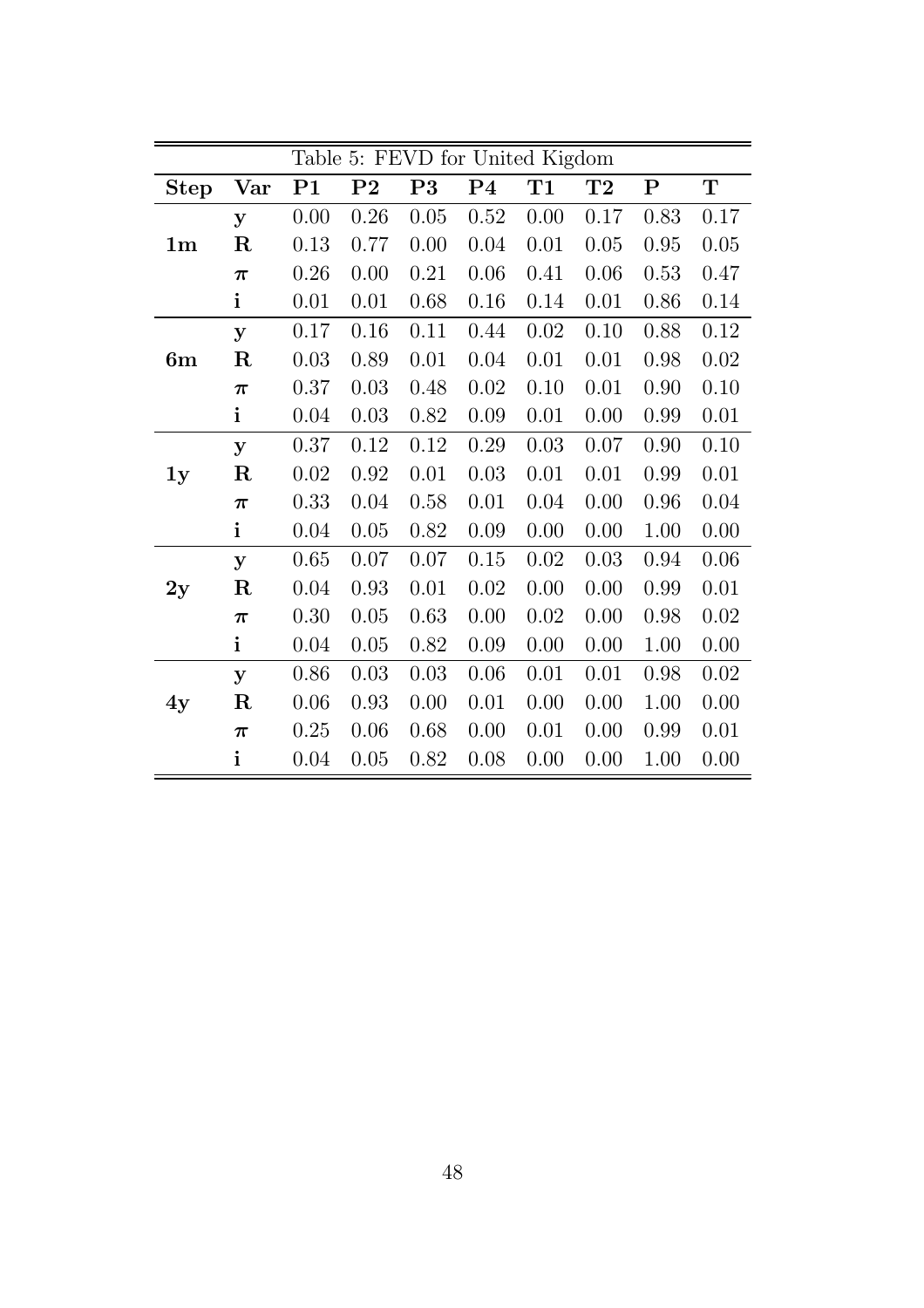|                |                      |                | Table 6:       | <b>FEVD</b> |          | for Hungary |      |           |             |
|----------------|----------------------|----------------|----------------|-------------|----------|-------------|------|-----------|-------------|
| <b>Step</b>    | $\operatorname{Var}$ | P <sub>1</sub> | P <sub>2</sub> | P3          | T1       | $\bf{T}2$   | T3   | ${\bf P}$ | $\mathbf T$ |
|                | y                    | 0.32           | 0.07           | 0.27        | 0.00     | 0.00        | 0.34 | 0.66      | 0.34        |
| 1 <sub>m</sub> | $\rm R$              | 0.01           | 0.37           | 0.01        | 0.54     | 0.00        | 0.07 | 0.39      | 0.61        |
|                | $\pi$                | 0.00           | 0.11           | 0.26        | $0.02\,$ | 0.59        | 0.01 | 0.37      | 0.63        |
|                | i                    | 0.33           | 0.28           | 0.08        | $0.02\,$ | 0.01        | 0.28 | 0.69      | 0.31        |
|                | y                    | 0.62           | 0.06           | 0.13        | 0.01     | 0.01        | 0.17 | 0.81      | 0.19        |
| 6m             | $\mathbf R$          | 0.16           | 0.55           | 0.01        | 0.25     | 0.00        | 0.02 | 0.72      | 0.28        |
|                | $\pi$                | 0.01           | 0.18           | 0.19        | 0.01     | 0.61        | 0.05 | 0.38      | 0.82        |
|                | $\mathbf{i}$         | 0.23           | 0.68           | 0.02        | 0.03     | 0.01        | 0.04 | 0.92      | 0.08        |
|                | y                    | 0.76           | 0.06           | 0.06        | 0.00     | 0.02        | 0.09 | 0.89      | 0.11        |
| 1y             | $\mathbf R$          | 0.28           | 0.58           | 0.25        | 0.11     | 0.01        | 0.02 | 0.86      | 0.14        |
|                | $\pi$                | 0.01           | 0.51           | 0.01        | 0.00     | 0.28        | 0.00 | 0.71      | 0.29        |
|                | $\mathbf{i}$         | 0.15           | 0.80           | 0.03        | 0.02     | 0.01        | 0.01 | 0.95      | 0.05        |
|                | $\mathbf{y}$         | 0.87           | 0.05           | 0.02        | 0.00     | 0.01        | 0.04 | 0.95      | 0.05        |
| 2y             | $\rm R$              | 0.25           | 0.69           | 0.00        | 0.04     | 0.00        | 0.01 | 0.94      | 0.06        |
|                | $\pi$                | 0.02           | 0.80           | 0.10        | 0.00     | 0.08        | 0.00 | 0.92      | 0.08        |
|                | $\mathbf{i}$         | 0.16           | 0.80           | 0.01        | 0.01     | 0.01        | 0.01 | 0.97      | 0.03        |
|                | y                    | 0.95           | 0.02           | 0.01        | 0.00     | 0.01        | 0.01 | 0.98      | 0.02        |
| 4y             | $\mathbf R$          | 0.25           | 0.72           | 0.00        | 0.02     | 0.00        | 0.00 | 0.97      | 0.03        |
|                | $\pi$                | 0.03           | 0.86           | 0.07        | 0.00     | 0.03        | 0.00 | 0.96      | 0.04        |
|                | $\mathbf{i}$         | 0.21           | 0.77           | 0.00        | 0.00     | 0.00        | 0.00 | 0.98      | 0.02        |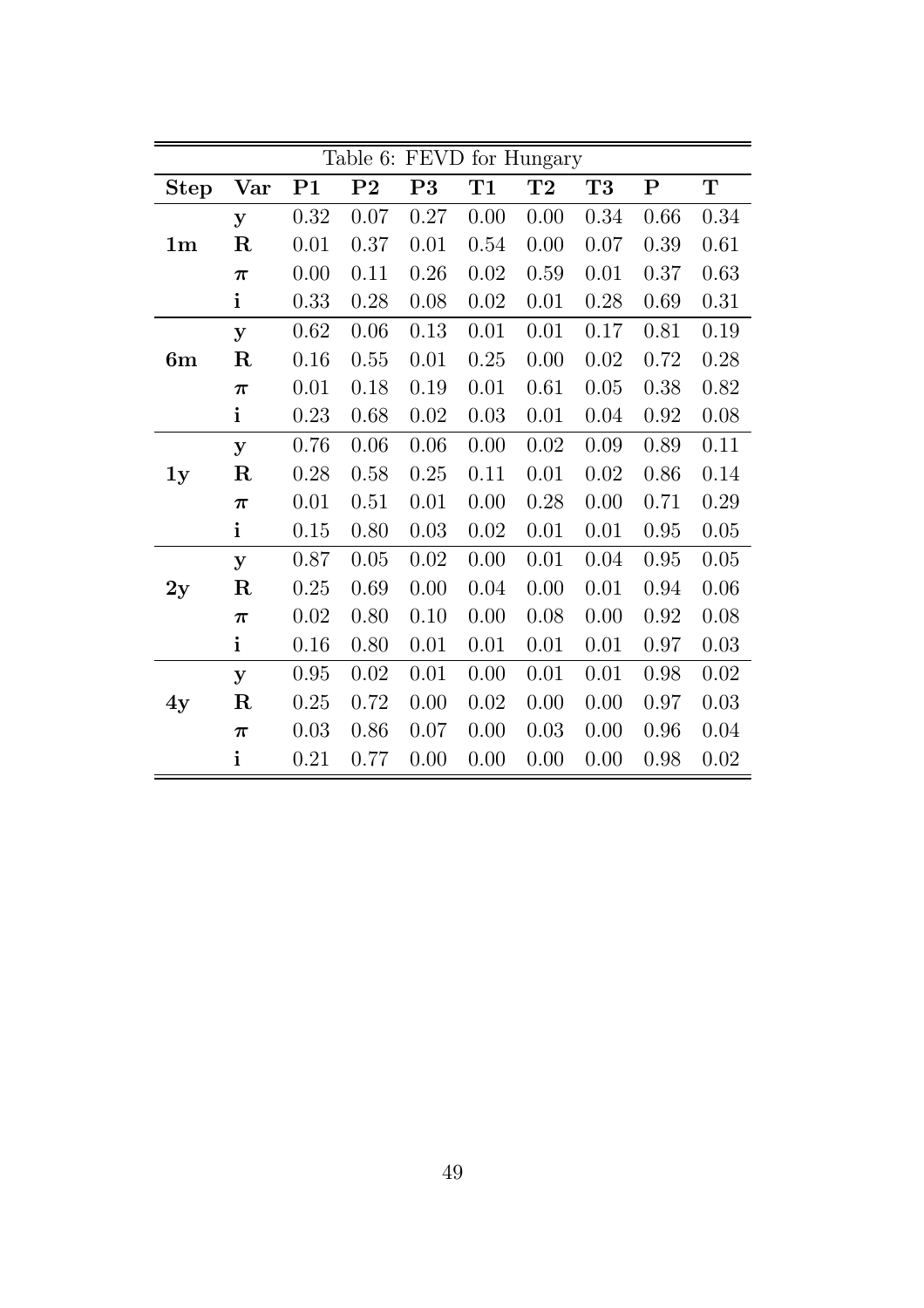|                |                      |                |                | Table 7: FEVD |      | for Denmark |      |           |             |
|----------------|----------------------|----------------|----------------|---------------|------|-------------|------|-----------|-------------|
| <b>Step</b>    | $\operatorname{Var}$ | P <sub>1</sub> | P <sub>2</sub> | P3            | T1   | T2          | T3   | ${\bf P}$ | $\mathbf T$ |
|                | y                    | 0.20           | 0.03           | 0.10          | 0.00 | 0.00        | 0.67 | 0.33      | 0.77        |
| 1 <sub>m</sub> | $\mathbf R$          | 0.52           | 0.05           | 0.00          | 0.06 | 0.32        | 0.05 | 0.57      | 0.43        |
|                | $\pi$                | 0.01           | 0.95           | 0.00          | 0.00 | 0.00        | 0.04 | 0.96      | 0.04        |
|                | $\mathbf{i}$         | 0.02           | 0.00           | 0.39          | 0.01 | 0.35        | 0.22 | 0.41      | 0.59        |
|                | y                    | 0.49           | 0.01           | 0.11          | 0.00 | 0.00        | 0.38 | 0.61      | 0.39        |
| 6m             | $\mathbf R$          | 0.75           | 0.02           | 0.03          | 0.01 | 0.07        | 0.11 | 0.80      | 0.20        |
|                | $\pi$                | 0.03           | 0.91           | 0.01          | 0.00 | 0.01        | 0.03 | 0.95      | 0.05        |
|                | $\mathbf{i}$         | 0.01           | 0.16           | 0.69          | 0.01 | 0.10        | 0.03 | 0.86      | 0.14        |
|                | y                    | 0.67           | 0.01           | 0.07          | 0.00 | 0.00        | 0.23 | 0.76      | 0.14        |
| 1y             | $\mathbf R$          | 0.78           | 0.09           | 0.03          | 0.01 | 0.04        | 0.06 | 0.89      | 0.11        |
|                | $\pi$                | 0.04           | 0.91           | 0.01          | 0.00 | 0.01        | 0.02 | 0.96      | 0.04        |
|                | $\mathbf{i}$         | 0.00           | 0.47           | 0.47          | 0.01 | 0.04        | 0.01 | 0.94      | 0.06        |
|                | У                    | 0.82           | 0.01           | 0.04          | 0.00 | 0.00        | 0.13 | 0.87      | 0.13        |
| 2y             | $\mathbf R$          | 0.73           | 0.20           | 0.01          | 0.00 | 0.02        | 0.03 | 0.95      | 0.05        |
|                | $\pi$                | 0.05           | 0.90           | 0.03          | 0.00 | 0.01        | 0.02 | 0.97      | 0.03        |
|                | $\mathbf{i}$         | 0.01           | 0.73           | 0.24          | 0.00 | 0.01        | 0.00 | 0.98      | 0.02        |
|                | y                    | 0.90           | 0.00           | 0.02          | 0.00 | 0.00        | 0.07 | 0.93      | 0.07        |
| 4y             | $\rm R$              | 0.68           | 0.29           | 0.01          | 0.00 | 0.01        | 0.01 | 0.97      | 0.03        |
|                | $\boldsymbol{\pi}$   | 0.05           | 0.88           | 0.06          | 0.00 | 0.00        | 0.01 | 0.98      | 0.02        |
|                | $\mathbf{i}$         | 0.02           | 0.83           | 0.15          | 0.00 | 0.00        | 0.00 | 0.99      | 0.01        |